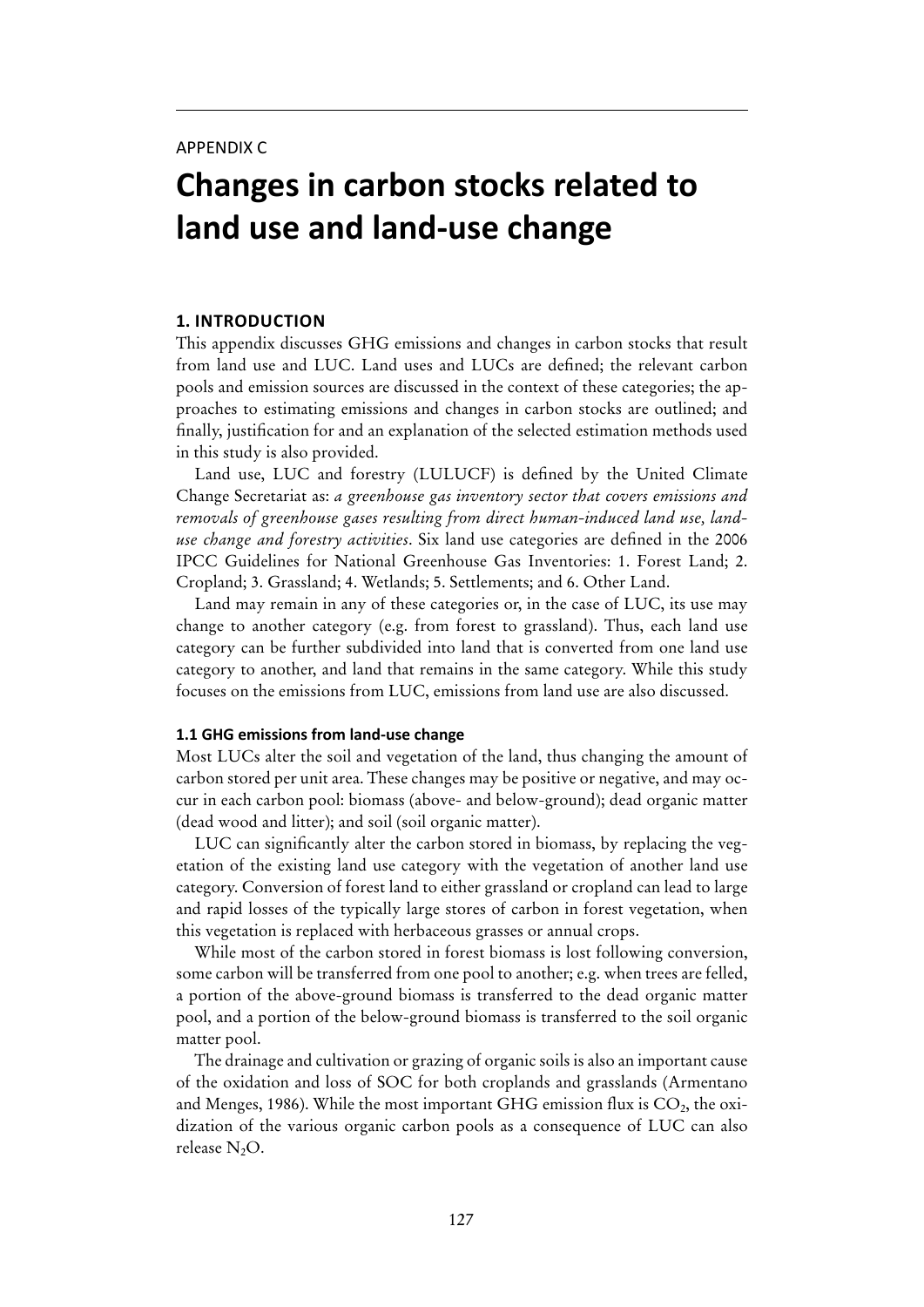Land conversion often results in an abrupt change where most biomass is lost, followed by a longer period where biomass is oxidized at a much slower pace. The IPCC (2006) assumes a default 20-year transition period following conversion over which all losses are accounted for.

The conversion of forest land to agricultural land may also lead to losses from the SOC pool. When forest land is converted to cropland, there is an average reduction in soil carbon of between 25 and 30 percent in the upper metre of soil (Houghton and Goodale, 2004).14 These soil carbon losses are due, in part, to a lower fraction of non-soluble material in the more easily decomposed crop residues, and to the breaking up of aggregates and subsequent exposure of organo-mineral surfaces to decomposers following tillage (Post and Kwon, 2000). On the other hand, because grasslands, unlike crops, are not ploughed (temporary cultivated pastures are classified to be crops), little change in soil carbon is expected following the conversion of forests to grasslands (Houghton and Goodale, 2004).

When either cropland or grasslands are abandoned, there is a re-accumulation of carbon in vegetation as the land returns to its natural state, and the greater the biomass of the returning vegetation the larger is the long-term carbon sink due to the recovery. Post and Kwon (2000) note relatively low rates of accumulation in mineral soil following the abandonment of cropland. Considering all LUCs during the 1990s, Houghton & Goodale (2004) estimate that the average annual emissions from LUC were estimated to be 2.2 petagram  $C yr^{-1}$ , with almost all of this emanating from deforestation in the tropics.

#### **1.2 Land use and its effects on emissions and carbon stocks**

Agricultural lands hold substantial carbon stocks, mostly in soil organic matter. Carbon stock changes in agricultural lands are closely tied to management practices, which can either enhance or erode carbon stocks. Practices which raise (lower) the photosynthetic input of carbon and/or slow (accelerate) the release of stored carbon through respiration, erosion or fire will increase (decrease) carbon stocks (Smith *et al*., 2007). While it is possible for substantial biomass carbon to be stored through perennial plantings on agricultural lands (e.g. silvopastoral systems), carbon accumulation and losses occur mostly in the SOC pool. This below-ground carbon pool also has slower rates of turnover than above-ground pools, because most of the organic carbon in soils comes from the conversion of plant litter into more persistent organic compounds (Jones and Donnelly, 2004).

Smith *et al.* (2007) estimated that 89 percent of the agriculture sector's total mitigation potential is from SOC sequestration. For grasslands, practices such as the optimization of grazing intensities to maximize grass production, moderate intensification of nutrient-poor grasslands, and the restoration of degraded pastures are known to improve sequestration rates (Conant and Paustian, 2002; Sousanna *et al.*, 2010). Conversely, the overgrazing of grasslands reduces vegetation and the amount of litter returned to soils, and it leads to erosion and degradation contributing to CO<sub>2</sub> losses from the SOC pool. For croplands, significant changes in SOC stocks are associated with management practices including tillage, residue management, nutrient management and the use of organic amendments (Smith *et al.*, 2007).

 $14$  While there is some variation around this range, it has been documented in numerous studies, and has been found to be broadly robust across all ecosystems (Houghton and Goodale, 2004).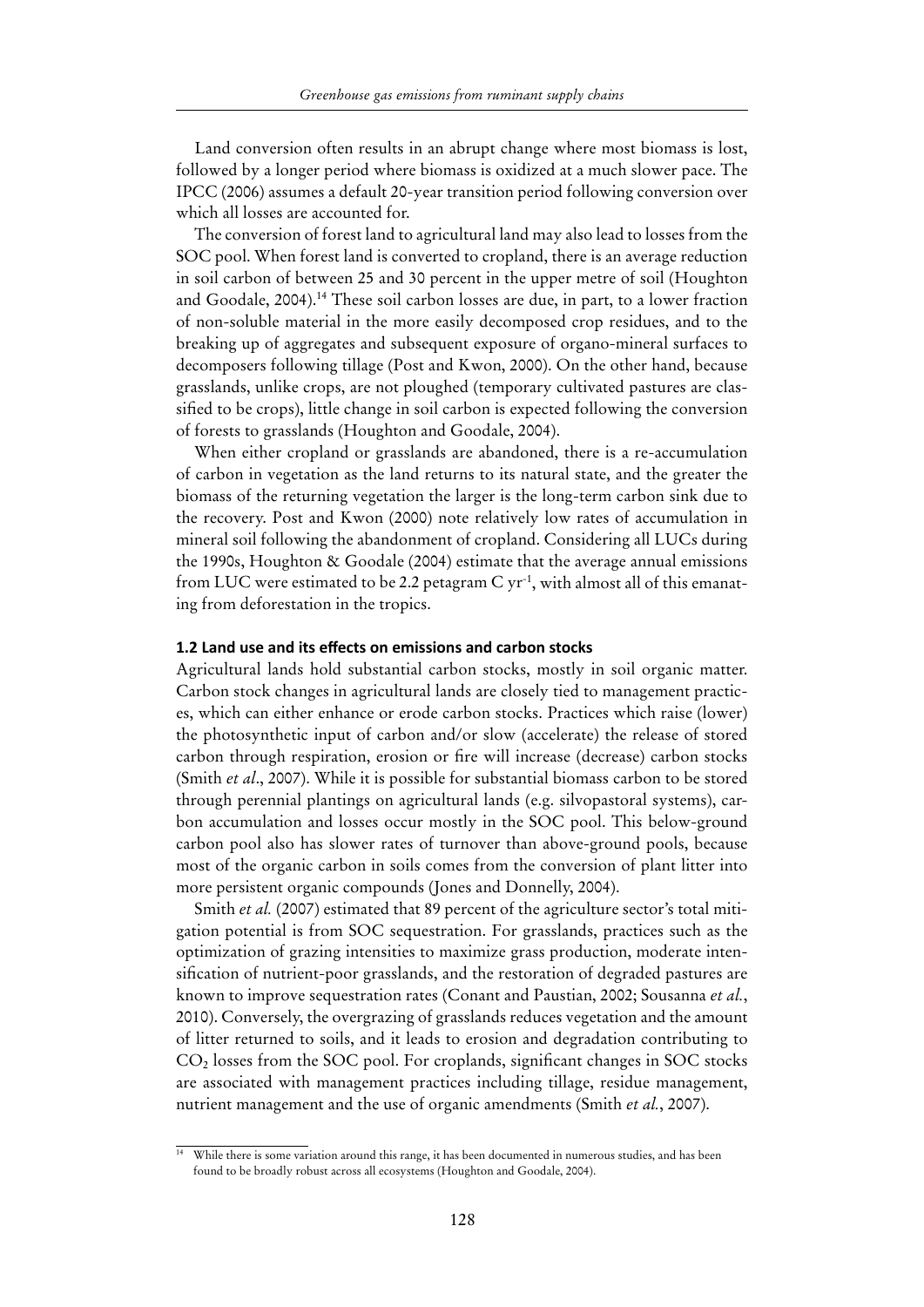Historically, while agricultural management practices can result in either reductions or accumulations in the SOC pool, agricultural lands are estimated to have released more than 50 petagram C (Paustian *et al*., 1998; Lal, 1999, 2004), some of which can be restored via better management. Currently, however, the net flux of  $CO<sub>2</sub>$  between the atmosphere and agricultural lands is estimated to be approximately balanced (Smith *et al*., 2007). For the estimation of net livestock sector GHG emissions, which is the main purpose of this report, measures of net  $CO<sub>2</sub>$  current fluxes by region are of greater interest than the sequestration/mitigation potential.

The lack of a globally consistent and regionally detailed set of net  $CO<sub>2</sub>$  flux estimates make it difficult to quantify these potential emission sources and sinks by region in this study, although there are some relevant studies that provide useful estimates of these net fluxes for specific regions and agricultural land use categories. For example, based on literature observations for temperate grasslands mainly from Western Europe, Soussana *et al*. (2010) estimate that grasslands SOC sequestration rates averaged 5 ± 30 gC/m2 per year. Nevertheless, Soussana *et al*. (2010) concede that the uncertainties associated with SOC stock changes following changes in management are very high. Further, stocks of SOC are very vulnerable to disturbances, including tillage, fire, erosion, and droughts that can lead to rapid reversals of accumulated stocks. Moreover, the authors recommend that further research is needed to separate the influence of management factors from other climate-related factors such as average temperature increase and  $CO<sub>2</sub>$  fertilization, in order to be able to attribute sequestration to direct anthropogenic causes.

There is also considerable potential to sequester carbon in croplands through a range of options available that include reduced and zero tillage, set-aside, perennial crops, deep rooting crops, more efficient use of organic amendments, improved rotations, irrigation, etc. In Brazil, for example, long-term field experiments (Costa de Campos *et al*., 2011; Dieckow *et al*., 2010; Vieira *et al*., 2009; Sisti *et al*., 2004) have evaluated the impact of conservation tillage and crop rotations on SOC. The results from these studies confirm that non-tillage and crop rotations can enhance the conservation of SOM and increase C accumulation. For example, Dieckow *et al*. (2010) who assessed the 17-year contribution of no-tillage crop rotations to C accumulation in subtropical Ferralsol of Brazil concluded that crop-forage systems and crop-based systems with legume represent viable strategies to increase soil organic C stocks. They found that the alfalfa system with maize at each three years showed the highest C accumulation (0.44 tonnes C/ha/yr). The bi-annual rotation of ryegrass (hay)-maize-ryegrass-soybean sequestered 0.32 tonnes C/ha/yr. However, an assessment of realistically achievable potentials for carbon sequestration in croplands needs to take into account economic, political and cultural constraints and other environmental impacts (such as non- $CO<sub>2</sub>$  GHG emissions) also need to be accounted for.

#### **2. Quantification of carbon emissions and sequestration 2.1 Changes of carbon stocks related to land-use change**

The most fundamental step in assessing emissions from LUC is the tracking of changes in areas of land use and conversions from one land use category to the next. This requires a time series of data, or at least two points in time, to capture changes in the area of land for each category.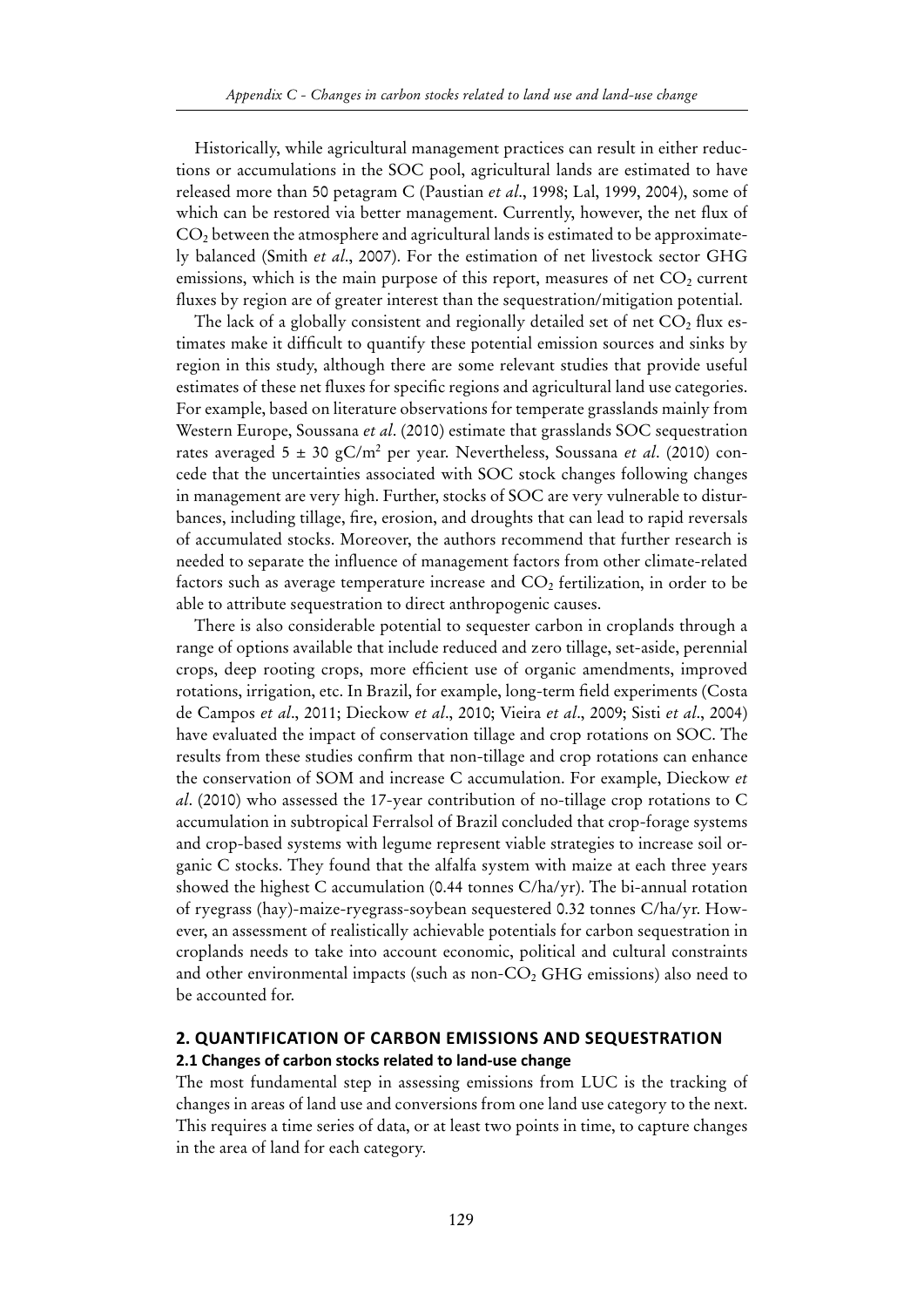Comprehensive guidance on methodological approaches for estimating LUCs as well as emissions and removals from LULUCF is provided in the 2006 IPCC Guidelines for National Greenhouse Gas Inventories (IPCC, 2006). Three different approaches are suggested with differing degrees of accuracy to best ensure the consistent representation of LUCs for given data quality and availability. The most accurate of these, Approach 3, requires the use of spatially-explicit data for land use categories and conversions, and includes the use of gridded map products derived from remote sensing imagery. At the other extreme is Approach 1, which relies on non-spatially explicit data from census and survey data, often reported at country or province level, and which only permits net changes in land use categories over time, and cannot specify inter-category conversions. Finally, Approach 2 enables the tracking of conversions between land use categories without the spatially-explicit location data. Naturally, the choice among the simple and more sophisticated approaches involve big trade-offs between the data and analytical resource requirements, and the accuracy with which LUCs and their attendant emissions and carbon removals are estimated.

For grassland remaining grassland, cropland remaining cropland, and conversion from forestland to either of these land use categories, the 2006 IPCC Guidelines require that changes in carbon stocks from each carbon pool (i.e. above-ground biomass, below-ground biomass, dead wood, litter and soil organic matter), as well as emissions of non- $CO<sub>2</sub>$  gases, are estimated. The guidelines do, however, provide flexibility in the use of methods that range from very simple approaches that rely on default emission factors to more sophisticated approaches that use detailed location-specific data and process models that fully characterize the fluxes between carbon pools.

#### *2.1.1 Biomass and dead organic matter (DOM) pools*

As mentioned, land-use conversions are often associated with an initial abrupt change and subsequent transition period following conversion. The 2006 IPCC Guidelines provide separate equations for these two phases when using Tier 2 and 3 approaches. Where country-specific emission factors are available and comprehensive national data are available, country-defined Tier 3 methodologies based on either process models or detailed inventories, stratified by climate and management regime can be recommended. These methods can also use non-linear loss and accumulation response curves during the transition phase.

At the other extreme, Tier 1 methods assume that both biomass and DOM pools are lost immediately after conversion from forestland to agricultural land, and that agricultural land reaches its steady-state equilibrium in the first year following conversion. While the IPCC provides default values to quantify biomass levels prior to and after conversion, there is assumed to be no accumulation in the DOM pool in the transition phase on agricultural land following conversion from forestland.

The Tier 2 methods represent a compromise, better capturing the dynamics of land-use conversion, by specifying separate equations for the abrupt change and transition phases, accounting for biomass accumulation during the latter phase. They also rely on some country-specific estimates of initial and final biomass stocks, instead of relying solely on default values.

Further, both Tier 2 and Tier 3 methods account for transfers between carbon pools and can estimate carbon pool changes using either the gain-loss or stock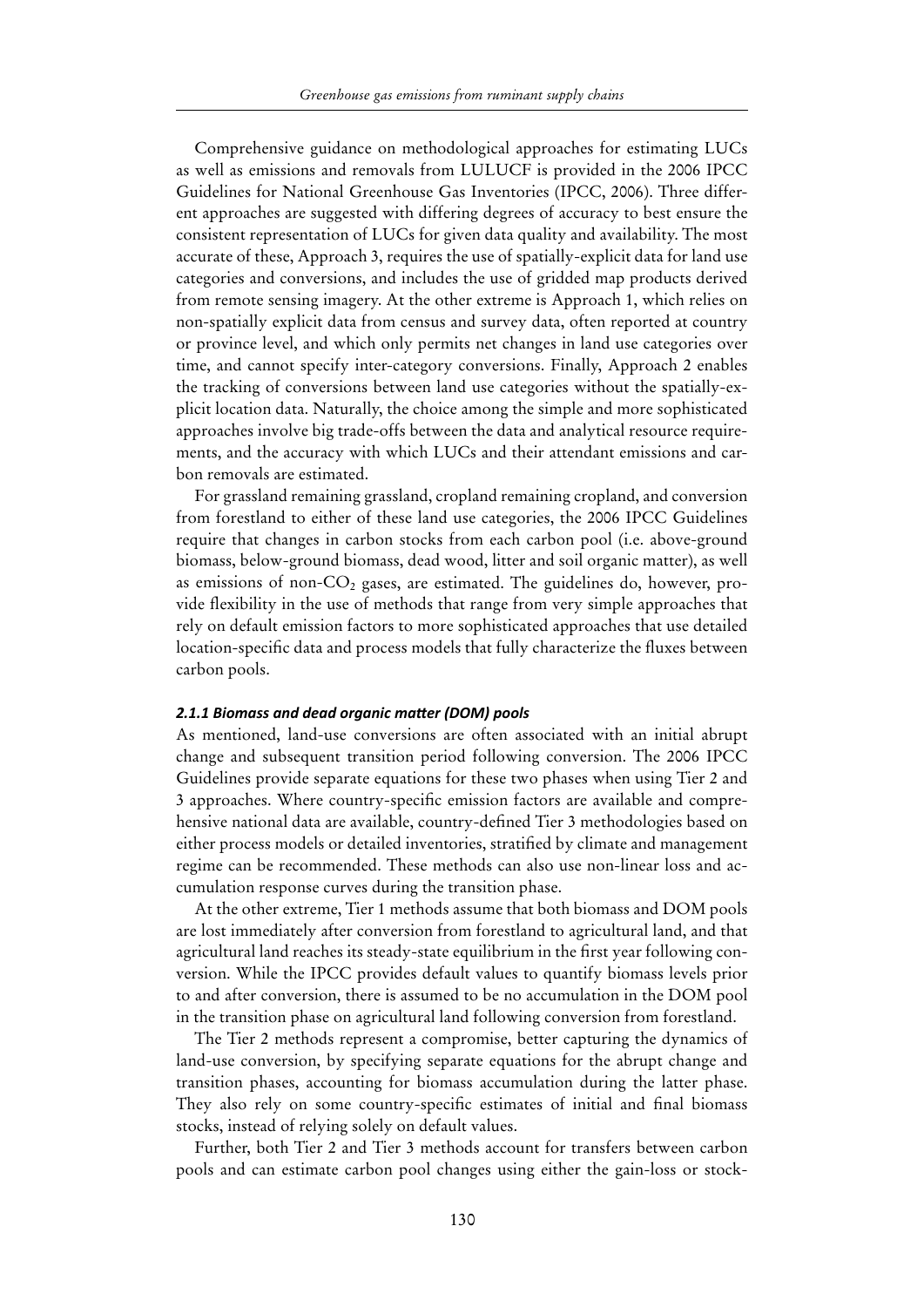difference methods**.** The former method includes all processes that cause changes in a carbon pool, including biomass growth and the transfer of carbon from one pool to another. Alternatively, the stock-difference method can be used where carbon stocks are measured at two points in time. Both methods are valid, providing they can represent disturbances and continuously varying trends, and can be verified with actual measurements (IPCC, 2006).

#### *2.1.2 Soil organic carbon (SOC) stocks*

Changes in the SOC pools in both mineral and organic soils should be taken into account when estimating emissions and carbon accumulation resulting from LUC (IPCC, 2006). This requires that the areas of converted land be stratified by climate region, management and major soil type. Simple Tier 1 methods, which rely on default reference SOC stock change factors, can be used, or more country- or regionspecific reference C stocks and stock change factors can be combined with more disaggregated land use activity data to use either Tier 2 or Tier 3 methods. Some of the process models suited to Tier 3 methods are discussed in the following section.

In this study, LUC emissions are estimated for each major carbon pool, including the biomass, DOM and SOC pools are estimated using Tier 1 methods. While Tier 2 and Tier 3 methods are recommended, the Tier 1 approach was deemed to be appropriate given the global nature of the assessment combined with the absence of country-specific emission factors, inventory data and/or a suitable global process model.

#### **2.2 Changes in carbon stocks for agricultural land remaining in the same land use category**

As with LUCs, the estimation of emissions and carbon accumulation from management practices on land that remains in the same land use category requires that changes in carbon stocks from each major carbon pool (i.e., above-ground biomass, below-ground biomass, dead wood, litter and soil organic matter), as well as emissions of non- $CO<sub>2</sub>$  gases, are estimated.

For agricultural lands, changes in these carbon pools and non- $CO<sub>2</sub>$  emission fluxes depend on management practices such as grazing, burning, pasture management, tillage and residue management. Tier 2 and Tier 3 methods are able to estimate changes in each carbon pool and in emissions resulting from management practices, while Tier 1 methods can only be used to estimate these changes for the SOC pool (and non- $CO<sub>2</sub>$  emissions from burning), but not for the other carbon pools. As with the measurement of emissions and carbon storage under LUC, the same gain-loss and/or stock-difference methods can be employed.

As discussed, Tier 3 methods can be used to more accurately assess changes in these carbon pools and non- $CO<sub>2</sub>$  emission sources, using dynamic process models and/or detailed inventory measurements to estimate carbon stock changes. Process model-based approaches simultaneously solve multiple equations to estimate net changes in carbon stocks. These models can incorporate management effects such as grazing intensity, fire, fertilization, tillage and residue management, and they can be combined with regionally representative sampling-based estimates to validate and extrapolate to other agricultural lands. According to IPCC (2006), important criteria for selecting these models include: their ability to represent all relevant management practices and production systems, the compatibility of model's driving variables (inputs) with available country data, and validity gauged by the model's ability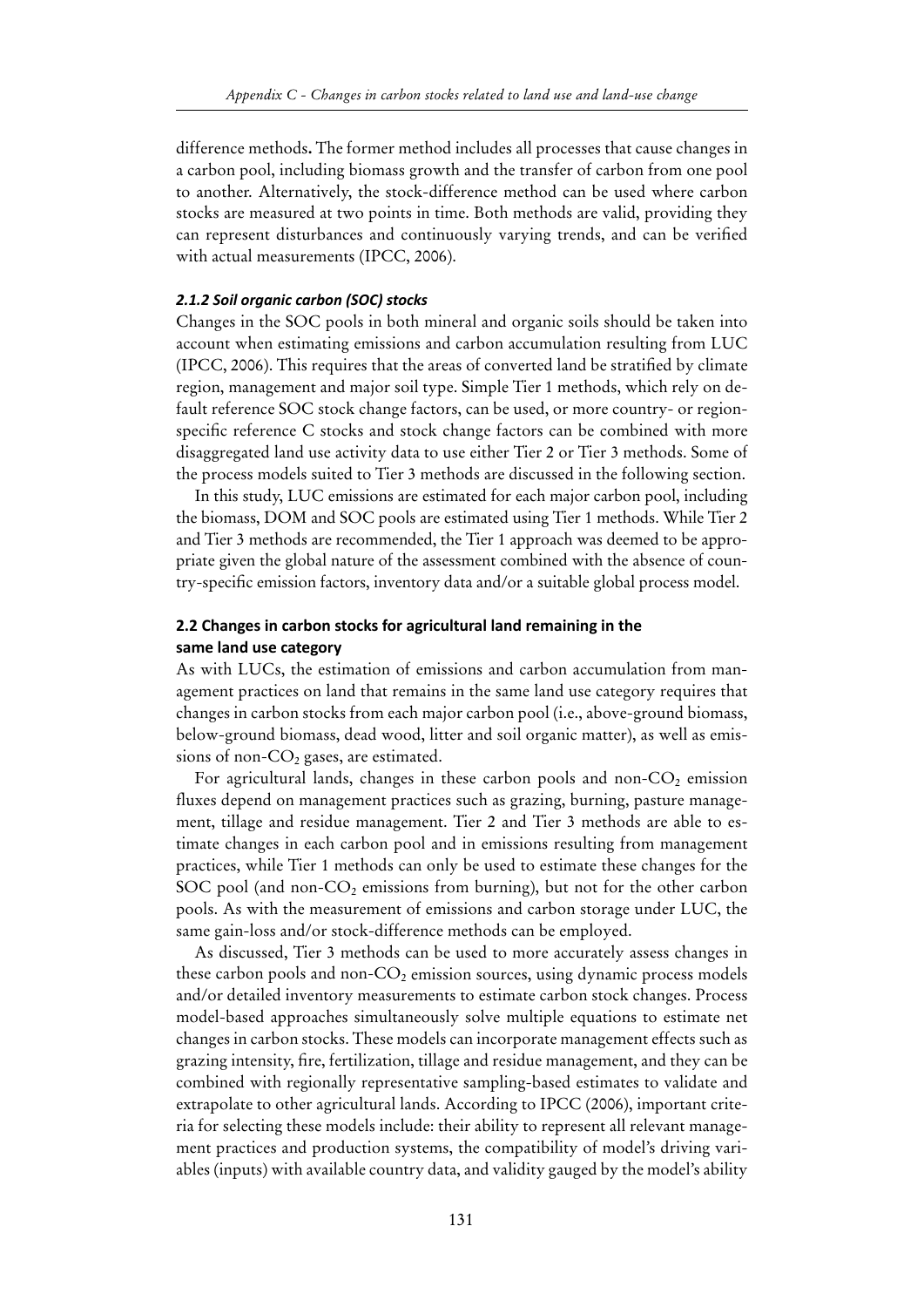to represent stock change dynamics reported in empirical assessments. Well-known biogeochemical models that can satisfy these criteria include the Century model (and the daily time-step version, Daycent), DNDC and RothC.

The RothC (Hart, 1984; Jenkinson *et al.,* 1987; Coleman *et al*., 1997; Smith *et al.,* 2006) and Century (Parton *et al.*, 1987; Falloon and Smith, 2002; Kirschbaum and Paul, 2002) models can be used to simulate GHG gas exchange and carbon cycling dynamics of cropland, grassland and forestland land use categories, and both operate on monthly time-steps. Soil texture and weather data are the major input variables. While the Century model can simulate the dynamics of carbon in biomass, DOM and SOC pools, as well as nitrogen, phosphorous, and sulphur dynamics, RothC only estimates SOC stocks and CO<sub>2</sub> losses from decomposition of SOC.

The Daycent model is the daily time-step version of the Century model (Del Grosso *et al.*, 2001; Parton *et al.*, 1998), which is well suited to capturing N mineralization and N gas production in non-waterlogged soils, along with the same carbon pool dynamics modelled in Century. As with Daycent, the denitrificationdecomposition (DNDC) model (Li, 1996; Li *et al.*, 1992 and 1994) simulates soil carbon and nitrogen fluxes using a daily time-step but, unlike Daycent, it is also able to represent N gas and CH4 fluxes from waterlogged soils, such as found in rice paddies. Both Daycent and DNDC have higher data demands than either Century or RothC, due their short time-steps and wider range of biogeochemical dynamics. Since none of these models has been validated on a global scale, they have not been applied in this analysis.

#### **3. Quantification of carbon stock changes from land use and land-use change in this report**

In this study, LUC emissions are estimated for three major carbon pools, including the biomass, DOM and SOC pools. It could be argued that Tier 2 and Tier 3 methods, including process-based modelling approaches, should have been used to capture variability and possibly to reduce uncertainty in the emission and carbon accumulation estimates. However, given the global nature of the assessment, and the absence of country-specific EFs, carbon stock/flux inventory data and/or a suitable global process model (cf. previous section), the Tier 1 approach was deemed a suitable option to develop preliminary estimates and shed light on the potential magnitude of the LUC emissions for the sector.

For the reasons outlined above, this assessment does not cover changes in C stocks occurring under constant land use management. This may be done in future updates once global datasets are available and/or models have been calibrated for global studies.

This section presents the approach applied in this study to quantify LUC emissions, discussing the rationale for the approach chosen, and the results from the analysis. It also explores the implications of alternative approaches to quantifying LUC emission.

#### **3.1 Approach for feed crops**

The analysis focuses on one specific feed product – soybean – in specific countries in Latin America. This assessment is based on observed land use trends, feed crop expansion trends and trade flow patterns as well as findings from previous studies such as Wassenaar *et al.* (2007) and Cederberg *et al.* (2011).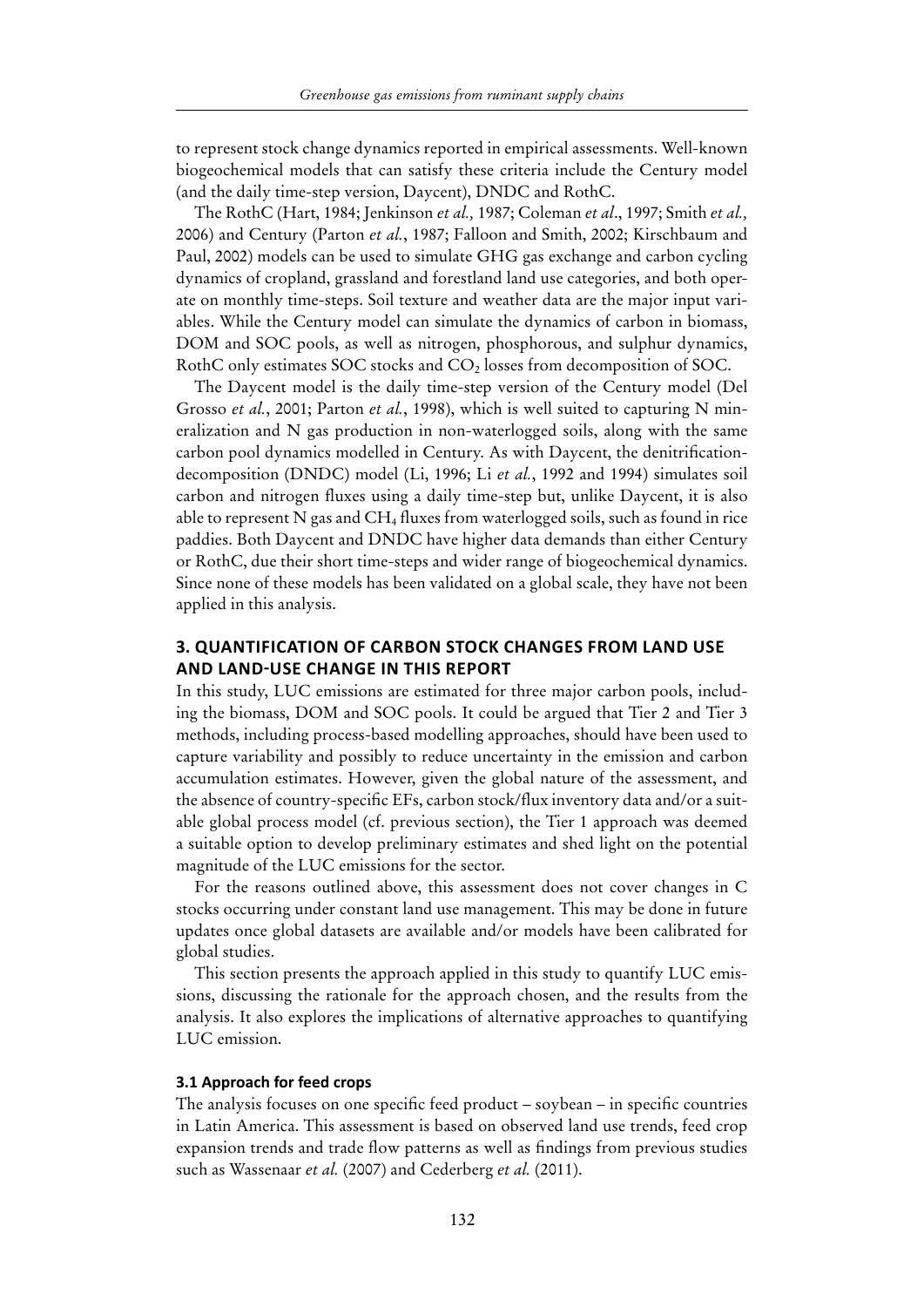# Cropland Pastureland Forest Other land **Asia Europe N. America LAC Oceania**

#### **Figure C1.**

**Africa**

*Source:* FAOSTAT (2012).

Net land conversion between 1990 and 2006, by region

This study uses IPCC guidelines as a basis for the quantification of LUC emissions. This choice is largely based on the fact that the IPCC approach meets the UNFCCC requirements for calculating and reporting of GHG emissions from LUC. The cropland part of this assessment also relies on other guidelines such as the PAS 2050 (also based on IPCC guidelines) for input data. According to IPCC guidelines, emissions arising from LUC are allocated over a 20-year period (the "amortization" period). Because of data availability (forestry inventories are only available from 1990),<sup>15</sup> in this assessment, the rates of LUC are taken as the average over the 16-year period (1990–2006). This practically discounts four years of emissions.

-80 000 -60 000 -40 000 -20 000 0 20 000 40 000 60 000 80,000

**1 000 hectares**

Agriculture has been a major driving force behind land transformation; globally, the area of land used for agriculture increased by 83 million ha over the period 1990–2006. In most regions, cropland has increased whereas pasture and forest land decreased (Figure C1). The most affected regions in terms of crop expansion are Latin America, Asia and Africa. Declining agricultural land (i.e. cropland and pastureland) is observable in Europe and North America where agricultural land abandonment has resulted in reforestation. During the period considered (1990-2006), deforestation occurred mainly in Africa and Latin America. More recent trends in deforestation, in particular in Asia, and their association with feed production are therefore not considered in this study.

Between 1990 and 2006, crop expansion was mainly driven by major oil crops (e.g. soybeans, rapeseed, sunflower and oil palm) the demand for which was fuelled by demand for vegetable oil, feed and, more recently, biofuel policies. The expansion of soybean production is argued to be one of the major drivers of LUC, par-

<sup>&</sup>lt;sup>15</sup> The FAOSTAT forest area dataset (based on the Global Forest Resource Assessment) used in this study is only available from 1990 and in order to align the C stocks assessment with the livestock input data which is based on 2005 statistics, land use conversion trends were assessed for the period 1990 to 2006.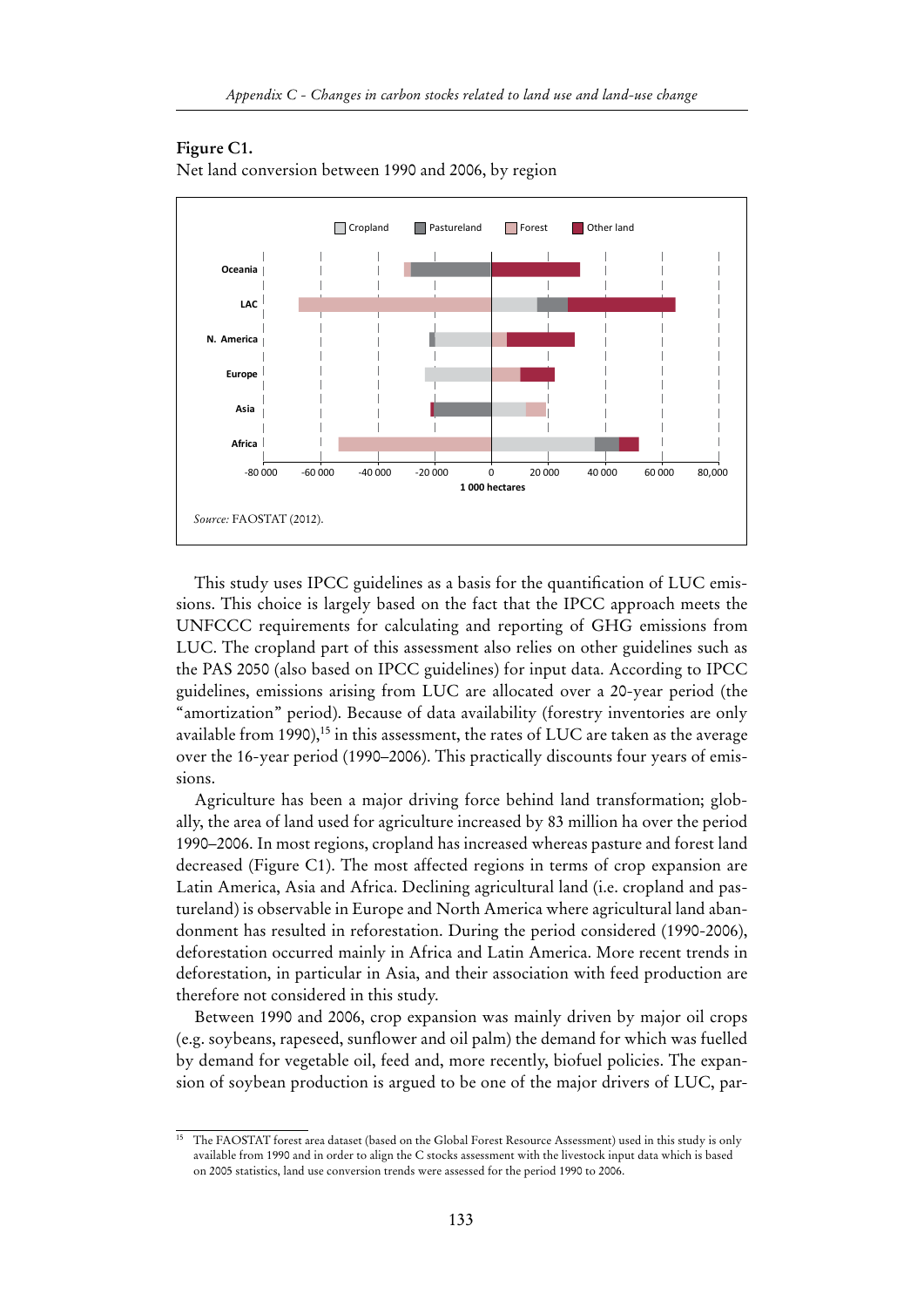| Crop           | Area expansion (1 000 ha) | Share of global gross crop expansion (percentage) |
|----------------|---------------------------|---------------------------------------------------|
| Soybeans       | 38 110                    | 22.6                                              |
| Maize          | 15 6 20                   | 9.2                                               |
| Rapeseed       | 9815                      | 5.8                                               |
| Rice, paddy    | 8650                      | 5.1                                               |
| Sunflower seed | 7 2 3 7                   | 4.3                                               |
| Oil palm fruit | 7 2 0 5                   | 4.3                                               |

**Table C1.** Global area expansion for selected crops with highest area expansion (1990-2006)

*Source:* FAOSTAT (2012).

ticularly deforestation (Pacheco, 2012; Nepstad *et al.*, 2006; Fearnside, 2005; Bickel and Dros, 2003; Carvalho *et al.*, 2002). The global area under cultivation of soybean has increased rapidly in recent decades; between 1990 and 2006, the global soybean area increased faster than any other crop (Table C1). Maize expansion is also important, representing 9.2 percent of global crop expansion. At the same time, crops such as wheat, barley and oats, have strongly declined, which explains the apparent discrepancies with the net land conversion trends in Figure C1.

A comparison of the two major crops driving agricultural expansion reveals key regional differences with regard to their importance (Figure C2). The expansion of soybean area has been significant in North and South America, while maize expansion is more important in Africa and Asia.

Deforestation for crop expansion has been an important LUC process in Africa, however crop expansion in the region has been mainly driven by sorghum and millet, with maize and soybeans only accounting for 5 percent and 0.5 percent of total gross cropland expansion respectively. In Africa, pasture expansion has also occurred largely at the expense of forest area. However, due to lack of reliable data and information it is difficult to draw conclusions on the land-use conversion trends in this region.

#### **Figure C2.**

Maize and soybean area expansion between 1990 and 2006, by region

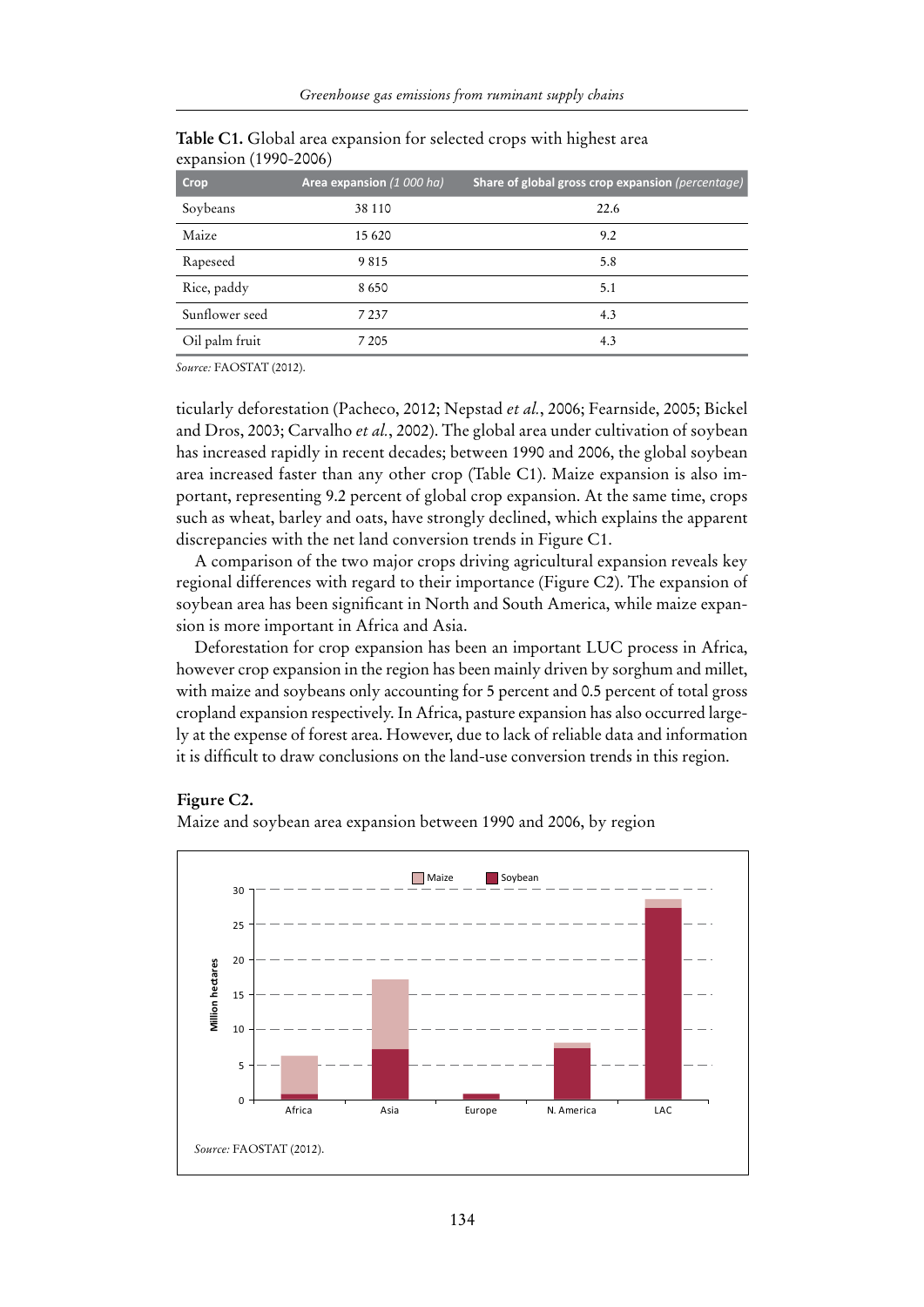| Land-use type                 | Argentina | <b>Brazil</b> |
|-------------------------------|-----------|---------------|
|                               |           | (1 000 ba)    |
| Agricultural area             | $+351$    | $+1288$       |
| Grasslands                    | $-7$      | $+753$        |
| Arable land & permanent crops | $+358$    | $+535$        |
| Soybean area                  | $+648$    | $+534$        |
| Forest area                   | $-149$    | $-2855$       |
| Other land                    | $-201$    | $+1567$       |

**Table C2.** Average annual land-use change rates in Argentina and Brazil (1990-2006)

*Source:* FAOSTAT (2009).

In North America, soybean expansion is responsible for 37 percent of total crop expansion and maize 7 percent. However in this region the overall trend has been a decrease of total cropland (due to sharp decreases in wheat and barley areas) and pastures and an increase of forest area.

In Asia, soybean expansion is responsible for 7 percent of total crop expansion and maize 8 percent. At the same time, forest land has increased overall in Asia and pastureland has decreased. But the two trends occurred in different subregions within Asia. Pasture decrease mainly occurred in Mongolia and Iran, where maize and soybean expansion were null or limited. On the contrary, expansion of soybean and maize area has largely occurred in India and China (77 percent of gross maize expansion and 96 percent of gross soybean expansion), however, forest area increased in these two countries. Pastures decreased in India but to a limited extent of 1.2 million ha, compared to the 5.8 and 3.0 million ha of soybean and maize expansion in the country, respectively.

In Latin America, most of the decrease in forest area occurred in countries with soybean expansion. Trends in land conversion, particularly deforestation, are therefore closely linked to the expansion of soybean.

Based on these observations the scope of our assessment was narrowed to the soybean expansion in Latin America. Within Latin America, Brazil and Argentina account for 91 percent of the total soybean area. In the period 1990–2006, 90 percent of the soybean area expansion in Latin America took place there, further narrowing the scope to these two countries. An assessment of land use trends in these key producing countries shows that the expansion in soybean area has been largely gained at the expense of forest area (Table C2).

In Argentina, the annual increase of area dedicated to soybean is much larger than the increase of total arable land (Table C2), indicating that there has been a shift in land use from other crops to soybean. According to FAOSTAT statistics, 44 percent of the new soybean area was gained against other crops, while the rest was gained against forest (22 percent) and other land (31 percent). The latter category covers natural vegetation that does not include forest and grazed natural grasslands.

The reported annual increase of soybean area in Brazil is 534 000 ha (Table C2). We assumed a simplified pattern of deforestation in the Amazon, in which cleared land is first used as pasture and/or crop land, and then left as fallow land. The latter, classified as "other land" in FAOSTAT, is occupied by weeds, grasses, shrubs and,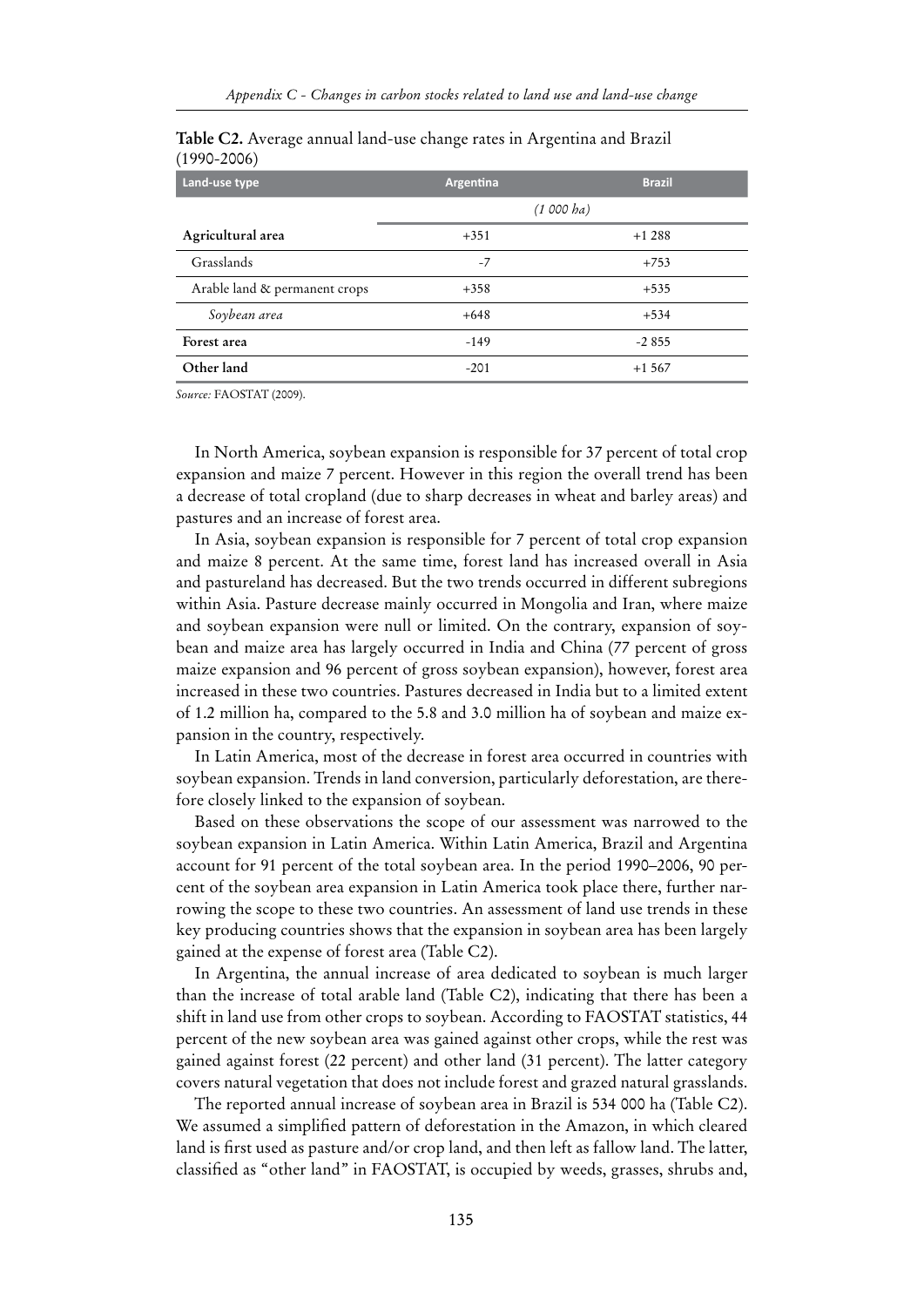| ັ<br><b>Region</b>              | Arable land & permanent crops | <b>Pasture</b> | <b>Forest area</b> | <b>Other land</b> |
|---------------------------------|-------------------------------|----------------|--------------------|-------------------|
|                                 |                               | (1 000 ha)     |                    |                   |
| Africa                          | 36 025                        | 8 8 6 3        | $-53700$           | 7 0 0 1           |
| Asia* (South, East and SE Asia) | 12 149                        | $-20,506$      | 6855               | $-1068$           |
| Europe                          | $-55646$                      | $-152441$      | 261                | $-96796$          |
| North America                   | $-20073$                      | $-1954$        | 5 3 8 7            | 23 811            |
| Latin America and the Caribbean | 15 7 5 3                      | 11 069         | $-67870$           | 37 973            |
| Oceania                         | $-263$                        | $-28408$       | $-2112$            | 30 9 26           |

#### **Table C3.** Net changes in area for main land-use categories (1990–2006)

*\** Central Asia excluded due to incomplete dataset.

*Source:* FAOSTAT (2012).

partly, by secondary forest. Under this assumption, every year roughly 2.9 million ha are converted to arable land and grassland. At the same time, agricultural land is abandoned at a rate of 1.6 million ha per year. The annual net increase of arable land and grassland is 0.53 and 0.75 million ha, respectively. We thus assume that all incremental soybean area is gained at the expense of forest area.

Rates of C loss/gain arising from specific land-use transitions were taken from PAS 2050 guidelines (BSI, 2008), which are based on IPCC (2006). The PAS 2050 guidelines estimate deforestation (conversion of forest to annual cropland) releases in Brazil at an average 37 tonnes  $CO_2$ -eq/ha, and conversion of forest and shrub land to annual crop in Argentina at 17 and 2.2 tonnes  $CO<sub>2</sub>$ -eq per ha, respectively. GHG emissions from soybean-driven LUC were calculated as the accumulated emissions for one year resulting from the total area deforested during the period 1990–2006 divided by the total soybean production in 2006. Based on this data, two LUC emission intensities were estimated for soybean cake produced in Brazil and Argentina, respectively: **7.69 and 0.93 kg CO<sub>2</sub>-eq/kg soybean cake**. Soybeans and soybean cake produced elsewhere were assumed not to be associated with LUC.

#### **3.2 Pasture expansion and land-use change**

It has been argued that while forest conversion to soybean cultivation is occurring, the majority of deforested area is destined to pasture formation (Morton *et al*., 2006; Brown *et al.*, 2005). Wassenaar *et al.* (2007) developed a spatial and temporal model framework to analyse the expansion of pasture into forest in Latin America. The analysis predicted that, on average, 76 percent of deforested land would become pasture. Table C3 presents the net changes for different land use categories across regions; pasture expansion has been notable in Latin America and Africa while, at the same time, forest area in Latin America and Africa during the same period declined substantially.

#### *3.2.1 Approach*

The approach is based on the IPCC stock-based approach termed the *Stock-Difference Method*, which can be applied where carbon stocks are measured at two points in time to assess carbon stock changes (IPCC, 2006). The following emissions from deforestation were considered: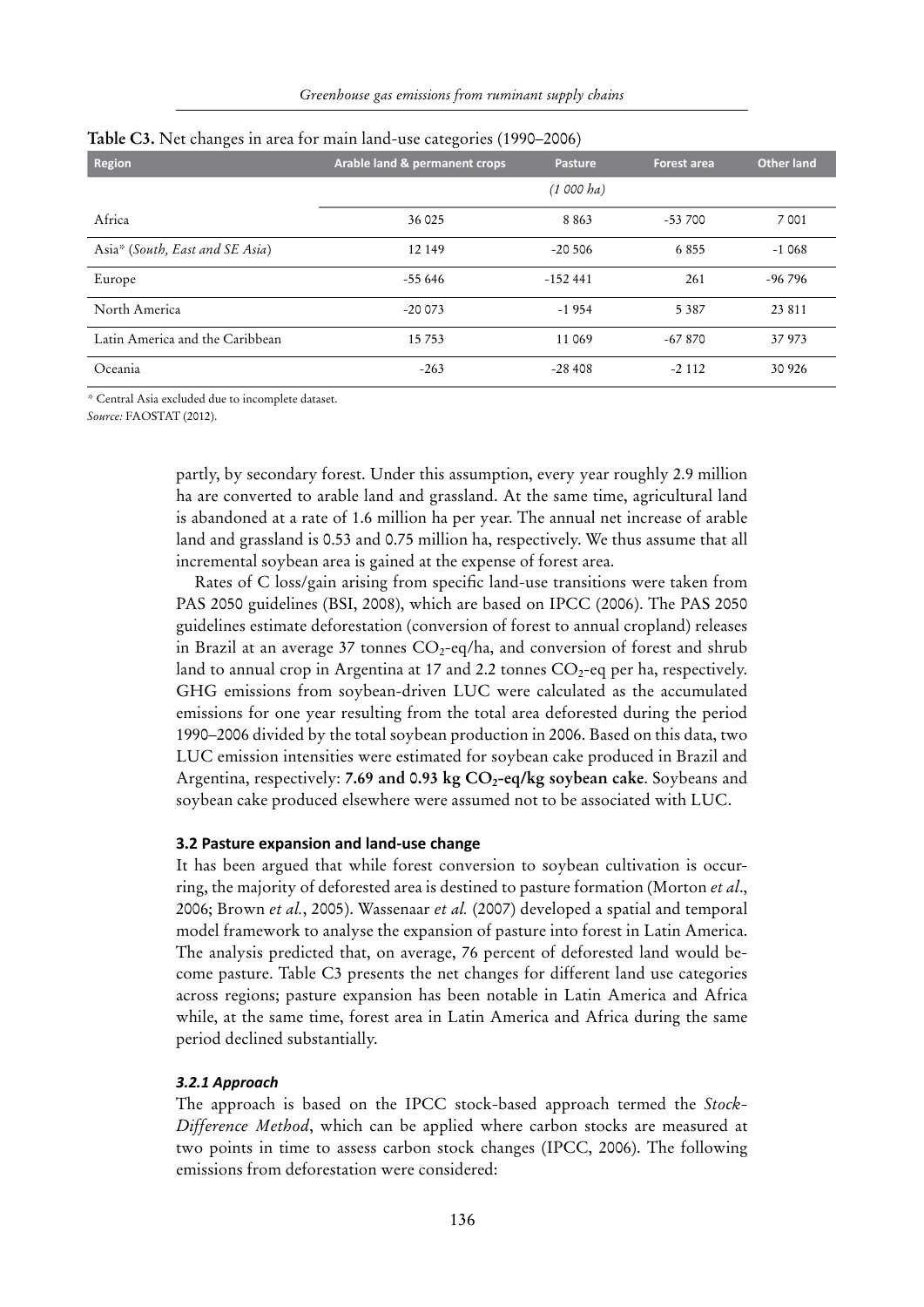- $\bullet$  CO<sub>2</sub> emissions from changes in biomass stocks (above-and below-ground biomass);
- $CO<sub>2</sub>$  emissions from changes in dead organic matter (litter and deadwood);
- $\bullet$  CO<sub>2</sub> emissions from changes in soil carbon stocks.

For each of the carbon pools mentioned above, several factors such as land use (forest, croplands, pasture), climatic zone, ecotype (tropical moist or tropical dry forest), soil type (mineral or organic soils), forest type, etc., were taken into consideration. Since data from forestry inventories are only available from 1990, the changes in carbon stocks due to deforestation could only be calculated for the period 1990-2006.

The calculations of land-use change were accomplished in two steps: first, the assessment of land use dynamics; and second, the carbon emissions based on land use dynamics and biophysical conditions. A complete assessment of carbon emissions from LUC involves the quantification of several key elements including deforestation rates, land use dynamics, and initial carbon stocks in biomass and soil. Two types of information are fundamental to enable emissions to be calculated: rates of deforestation and per hectare changes in carbon stocks in the different carbon pools. The following sections provide a detailed description of the applied methodology and assumptions made.

*Determining total land area converted from forest to grassland.* To accurately estimate carbon fluxes from LUC, it is critical to understand LUC dynamics following deforestation. With regard to land-use transition matrices, a simplified approach was adopted. Changes in land use area were estimated on the basis of the Tier 1 approach outlined in Chapter 3 of the IPCC guidelines, which estimates the total change in area for each individual land use category in each country.

FAOSTAT statistics on total land area (classified by land use category) were used to calculate the annual net change in the area of each land use category.

Table C4 presents the countries in which the increase in pasture area was largely facilitated by a decrease in forest area, and our estimates show that about 13 million hectares were deforested for pasture establishment.

| л.               | $\mathbf \sigma$                  |                                             |
|------------------|-----------------------------------|---------------------------------------------|
| <b>Countries</b> | Pasture area change<br>(1 000 ha) | Share of regional expansion<br>(percentage) |
| Brazil           | 10 212.3                          | 77.2                                        |
| Chile            | 1 150.0                           | 8.7                                         |
| Paraguay         | 1 040.0                           | 7.9                                         |
| Nicaragua        | 454.3                             | 3.4                                         |
| Other*           | 365.0                             | 2.8                                         |
| Total            | 13 221.6                          | 100                                         |

**Table C4.** Pasture expansion against forestland in Latin America (1990-2006)

*\** 'Other' category includes: Honduras, Ecuador, Panama, El Salvador and Belize.

*Source:* Authors' calculations based on FAOSTAT data.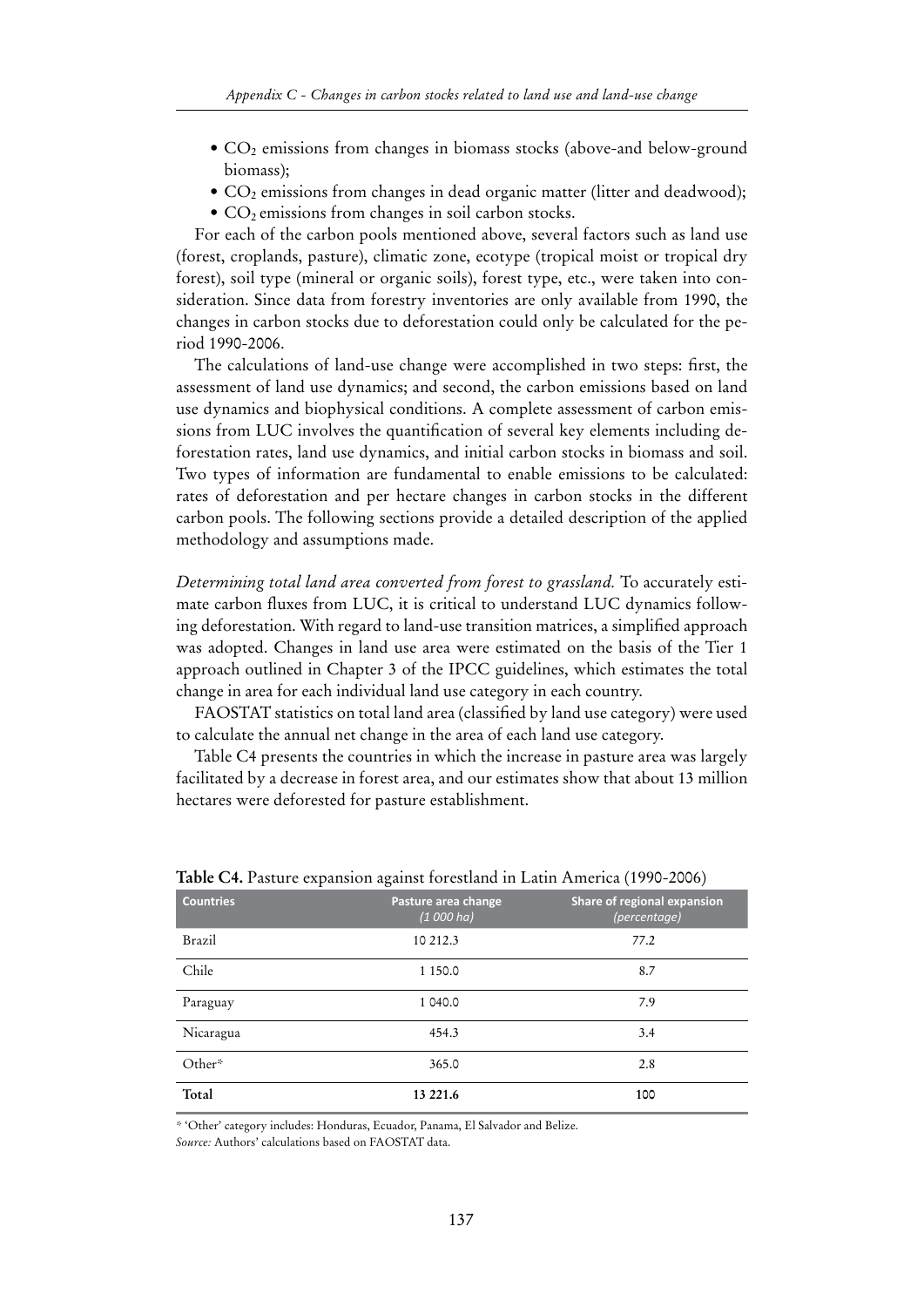| <b>Countries</b> | Above-ground biomass <sup>1</sup><br>(tonnes DM/ha) | Ratio of below-to<br>above-ground biomass <sup>2</sup> | <b>Below-ground biomass</b><br>(tonnes DM/ha) | Total biomass <sup>3</sup><br>(tonnes DM/ha) |
|------------------|-----------------------------------------------------|--------------------------------------------------------|-----------------------------------------------|----------------------------------------------|
| Brazil           | 220                                                 | 0.24                                                   | 52.8                                          | 272.8                                        |
| Chile            | 220                                                 | 0.24                                                   | 52.8                                          | 272.8                                        |
| Paraguay         | 210                                                 | 0.24                                                   | 50.4                                          | 260.4                                        |
| Nicaragua        | 210                                                 | 0.24                                                   | 50.4                                          | 260.4                                        |
| Ecuador          | 300                                                 | 0.37                                                   | 111                                           | 411.0                                        |
| Other*           | 220                                                 | 0.24                                                   | 52.8                                          | 272.8                                        |

**Table C5.** Country specific estimates of above-and below-ground biomass

<sup>1</sup> Derived from IPCC, Volume 4, Chapter 4, Table 4.4.

<sup>2</sup> Ratio of above-below ground factors are derived from IPCC guidelines, Table 4.7.

<sup>3</sup> Total biomass is the sum of above-and below-ground biomass.

*\** 'Other' category includes: Honduras, Ecuador, Panama, El Salvador and Belize.

*Changes in carbon stocks from above- and below-ground biomass.* The method applied here focuses on stock changes in biomass associated with woody vegetation which are capable of accumulating large quantities of carbon over a long period of time. The Tier 1 method necessitates the estimation of biomass before and after conversion using IPCC equation 2.16 (Volume 4, Chapter 2).

Biomass in forests is determined by ecological zone, type of native vegetation and geographical location of forests. Based on the IPCC Tier 1 approach, in the conversion of forest to grassland it is assumed that all biomass is cleared and therefore the default biomass after conversion is 0 tonnes DM ha<sup>-1</sup>. The IPCC guidelines (Chapter 4, Volume 4, Table 4.7) provide average default values for above-ground biomass in forests. Due to the lack of data on below-ground biomass, the ratio of below-to-above ground biomass (root-to-shoot ratio) was used to estimate the below-ground component of biomass and the total biomass (tonnes DM/ha) given in Table C5. A default factor of 0.50 tonnes C per tonnes DM (carbon fraction for woody biomass was used to convert biomass into carbon stocks per hectare.

*Changes in carbon stocks from dead organic matter (DOM) pools.* The conceptual approach to estimating changes in C stocks in dead wood and litter pools is to estimate the C stocks in the old and new land use categories and apply this change in the year of conversion. Equation 2.23 (IPCC, 2006, Volume 4, Chapter 2) was used to estimate changes in C stocks from DOM.

According to the IPCC Tier 1 approach, DOM pools in non-forest land categories after the conversion are zero and this is based on the assumption that all DOM carbon losses occur entirely in the year of land-use conversion. Tier 1 also assumes that carbon contained in biomass killed during the conversion of land is emitted to the atmosphere and none is added to the dead wood and litter pools. Tier 1 default factors for dead wood and litter were taken from IPCC (2006, Volume 4, Chapter 2, Table 2.2).

*Changes in soil carbon stocks.* SOC stock changes do not occur instantaneously but over a period of years to decades. The current IPCC good practice guidance for GHG inventories assumes a period of 20 years for a new equilibrium to occur after conversion (IPCC, 2006). The change in the amount of SOC depends on factors such as climate region, native soil type, management system after conversion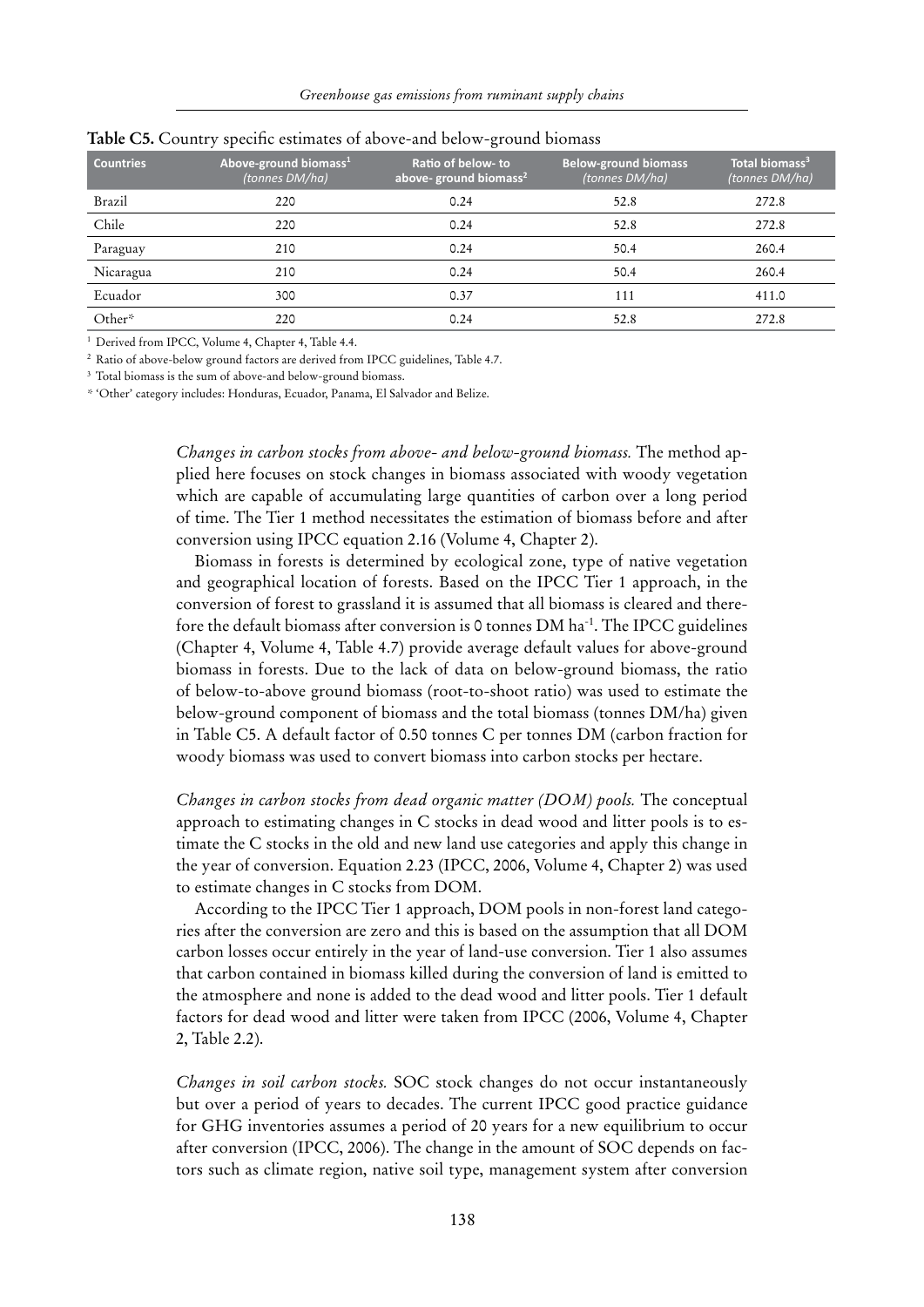#### **Figure C3.**

Main soil classes in Latin American forested areas based on the World Reference Base for Soil Resources classification



and input use. The calculation of SOC losses per hectare of area transformed from forest to grassland is based on equation 2.25 in IPCC (2006, Volume 4, Chapter 2), which takes into account changes in soil carbon stocks associated with type of land use, management practices and input of organic matter (fertilization, irrigation, liming and grazing intensity) in the soil.

The approach makes a distinction between organic and mineral soil carbon pools, and the focus is on the impacts of LUC on the organic pool, because inorganic soil carbon is assumed to be insensitive to land-use change and management. Land converted to grassland was stratified according to climatic region, management and major soil types based on country specific classifications. The starting point was to derive a soil type classification of areas under forest in the selected countries in order to determine SOCs. This was accomplished with overlays of suitable climatic and soil maps coupled with spatial data on forest land area<sup>16,17</sup>. Figure C3 presents the mapping results of country-specific soil types on forested land and provides information on the dominant soil groups in forested areas in Latin America.

To establish SOC stocks, the soil divisions were further aggregated into dominant soil type classes (Figure C3) defined in IPCC guidelines based on the World Reference Base (WRB) for Soil Resources classification. Based on this aggregation, at a regional level, soils with low activity clay cover nearly 73 percent of the forested area in the nine countries. The remaining forested area is made up of the other five dominant soil types of which the high activity clay soil types cover 17 percent of the area (Figure C3).

<sup>&</sup>lt;sup>16</sup> FAO/IIASA/ISRIC/ISS-CAS/JRC. 2009. Harmonized World Soil Database (version 1.1). FAO, Rome, Italy and IIASA, Laxenburg, Austria.

Arino, O., Ramos, J., Kalogirou, V., Defourny, P. & Achard, F. 2010. "GlobCover 2009", Proceedings of the Living Planet Symposium, SP-686, June 2010. Data downloaded from http://ionia1.esrin.esa.int/ in August 2011.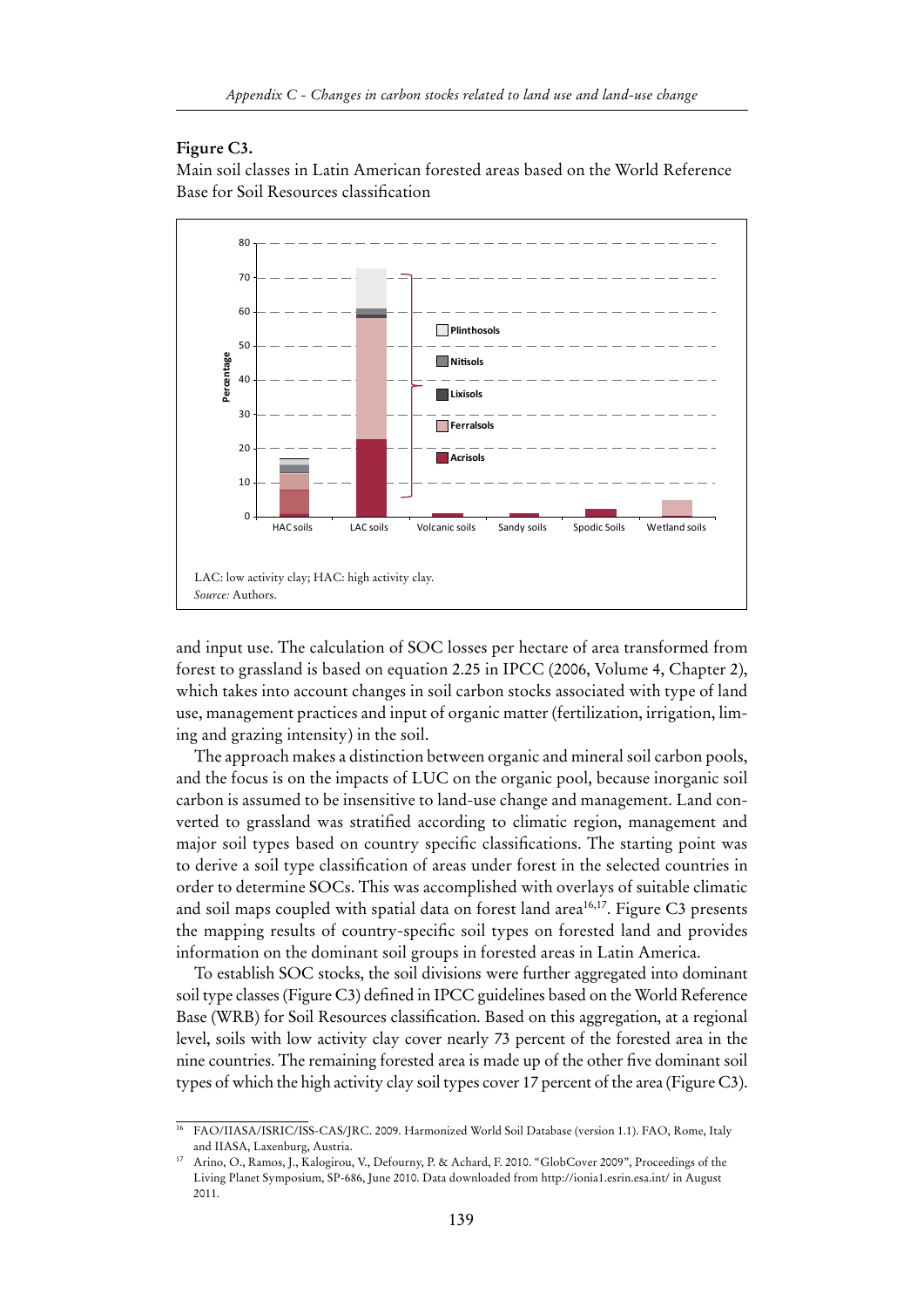| <b>Climate region</b> | <b>High activity clay soils</b>       | Low activity clay soils |
|-----------------------|---------------------------------------|-------------------------|
|                       | (tonnes $C.ha^{-1}$ in 0-30 cm depth) |                         |
| Boreal                | 68                                    | <b>NA</b>               |
| Cold temperate, dry   | 50                                    | 33                      |
| Cold temperate, moist | 95                                    | 85                      |
| Warm temperate, dry   | 38                                    | 24                      |
| Warm temperate, moist | 88                                    | 63                      |
| Tropical, dry         | 38                                    | 35                      |
| Tropical, moist       | 65                                    | 47                      |
| Tropical, wet         | 44                                    | 60                      |
| Tropical, montane     | 88                                    | 63                      |

#### **Table C6.** Default soil organic C stocks for mineral soils

NA: Not Applicable because these soils do not normally occur in some climatic zones. *Source:* IPCC (2006)*.*

#### **Table C7.** Soil organic carbon pool at 0-30 cm depth

| <b>Countries</b> | <b>Soil C stocks</b><br>under forest | Soil C stocks<br>under grassland | Net change in<br>carbon stocks | <b>Net</b><br>annual change        |
|------------------|--------------------------------------|----------------------------------|--------------------------------|------------------------------------|
|                  |                                      | tonnes $Cba-1$                   | tonnes $C_bba^{-1}$            | tonnes $C.ha^{-1}$ $\gamma r^{-1}$ |
| Brazil           | 60                                   | 58.20                            | $-1.8$                         | $-0.11$                            |
| Chile            | 44                                   | 42.68                            | $-1.3$                         | $-0.08$                            |
| Paraguay         | 65                                   | 63.05                            | $-2.0$                         | $-0.12$                            |
| Nicaragua        | 35                                   | 33.95                            | $-1.1$                         | $-0.07$                            |
| Honduras         | 56                                   | 54.32                            | $-1.7$                         | $-0.11$                            |
| Ecuador          | 78                                   | 75.66                            | $-2.3$                         | $-0.15$                            |
| Panama           | 65                                   | 63.05                            | $-2.0$                         | $-0.12$                            |
| El Salvador      | 50                                   | 48.50                            | $-1.5$                         | $-0.09$                            |
| Belize           | 65                                   | 63.05                            | $-2.0$                         | $-0.12$                            |

*Source:* Authors' calculations based on IPCC (2006).

The 2006 IPCC guidelines provide average default SOC stocks for the dominant soil classes clustered by eco-region reproduced in Table C6. The default reference soil organic C stocks are for the top 30 cm of the soil profile because different land use management methods mostly affect soil carbon in the surface layer.

For Tier 1, all stock change factors (*Flu, Fmg, FI*) were assumed to be equal to 1 for forest land, corresponding to the default values in IPCC guidelines. For grasslands, stock change factors used for land use and input (G*lu, and FI*) were assigned a value of 1.

The quality of management of tropical pastures after conversion is critical in understanding whether the soils under this land use represent a source or a sink of atmospheric carbon. Differences in management practices could significantly affect subsequent trends in soil carbon. Due to the limited data on management and input, default values were used.

It was assumed that pastures are moderately degraded and therefore a coefficient of 0.97 (IPCC, 2006 Volume 4 , Chapter 6, Table 6.2) for *Fmg* stock factor was applied, which represents overgrazed or moderately degraded grasslands with reduced productivity and receiving no management inputs. This assumption is based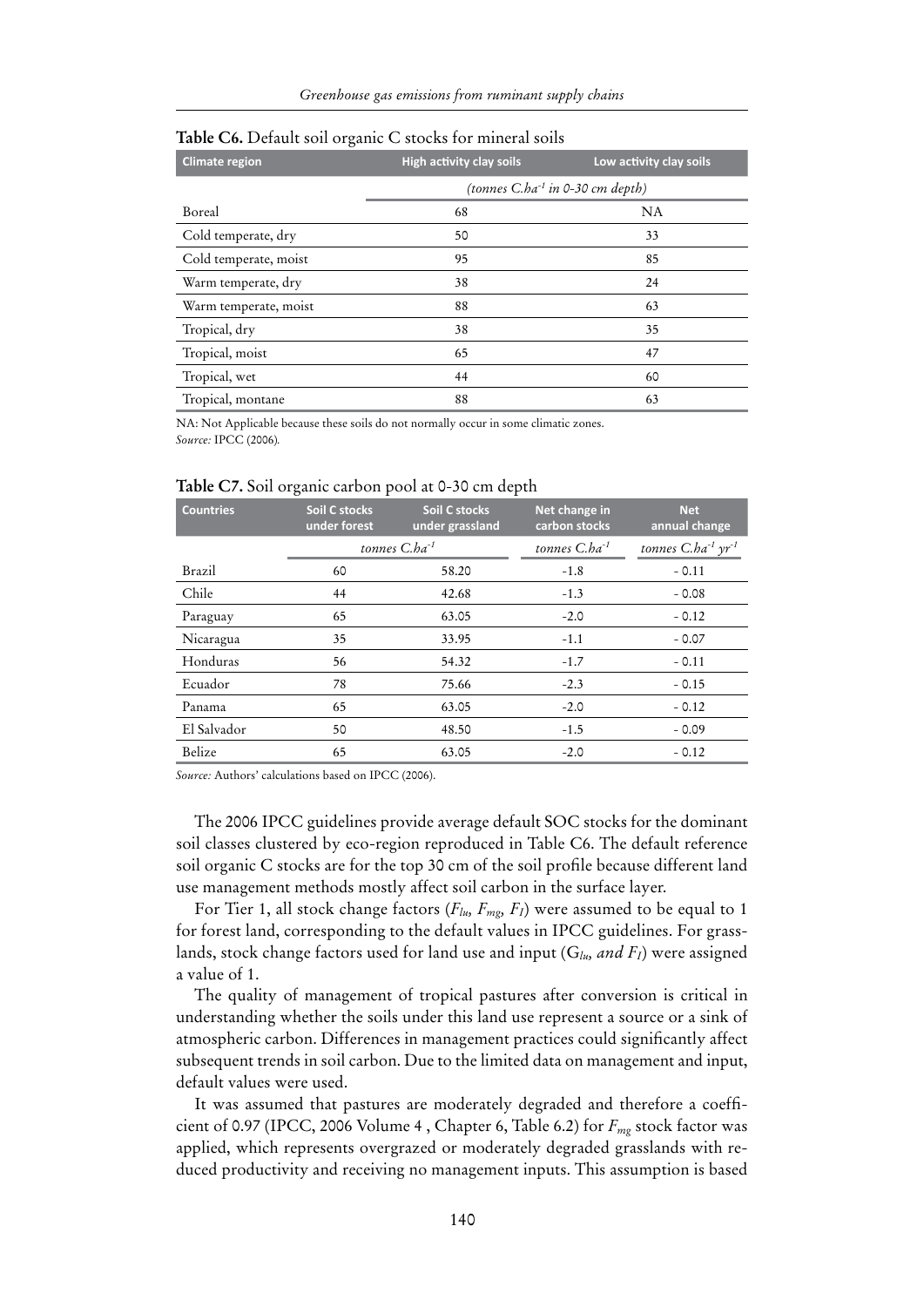on the findings of studies (Hernandez *et al*., 1995; Murty *et al*., 2002; De Oliveira *et al*., 2006; Cerri *et al*., 2005;) which inferred that most of the pastures in LAC are in some process of degradation caused by poor management methods, low input fertilization and no maintenance. The results (Table C7) show a net decrease in SOC with losses ranging between 1.1 to 2.3 tonnes  $C$  ha<sup>-1</sup>.

#### **3.3 Sensitivity analysis and the influence of LUC method**

Modelling of land use and LUC emissions is subject to great uncertainties mainly because of the complexity of LULUCF processes, the challenges of obtaining reliable global data and the absence of validated approaches to estimate carbon stock changes. In particular, uncertainty regarding the magnitude of LUC emissions arises due to uncertainties in: (a) the rates of land use; (b) the carbon storage capacity of different forests, initial carbon stocks and the modes of C release; and (c) the dynamics of land use not normally tracked. In addition, a value judgment has to be made regarding what drives LUC and, consequently, how the emissions should be allocated. In order to explore the potential effect that different methodologies can have, the results obtained with the GLEAM approach are compared to three alternative approaches: (a) PAS 2050-1:2012; (b) One-Soy; and (c) reduced time-frame approach. These approaches are summarized in Table C8.

#### *3.3.1 Alternative approaches*

*PAS 2050-1: 2012 approach.* Several studies suggest that deforestation is related to the expanding soybean sector (Fearnside, 2005; Bickel and Dros 2003; Carvalho *et al.*, 2002), but others dispute this claim, and argue that soybean is expanding into land previously under pasture, and is not causing new deforestation (Mueller, 2003; Brandao *et al.*, 2005). Due to the lack of knowledge of the origin of the converted

| <b>Method</b>                               | <b>Spatial allocation</b>                        | <b>Temporal</b><br>allocation of<br><b>LUC</b> emissions | <b>Quantification of rates of LUC</b>                                                                                                                                                                                                                                                      | <b>Quantification of rates</b><br>of C loss/gain |
|---------------------------------------------|--------------------------------------------------|----------------------------------------------------------|--------------------------------------------------------------------------------------------------------------------------------------------------------------------------------------------------------------------------------------------------------------------------------------------|--------------------------------------------------|
| <b>GLEAM</b><br>approach<br>(current study) | To all soybean<br>produced within<br>the country | 20 years                                                 | FAOSTAT average LUC rates 1990-2006<br>Brazil: forest $\rightarrow$ crops (100%)<br>Argentina: other crops (44%), forest (22%)<br>and other land $(31\%)\rightarrow$ soybean                                                                                                               | IPCC (2006) Tier 1                               |
| PAS 2050-1:2012                             | To all soybean<br>produced within<br>the country | 20 years                                                 | Average rates over 20 years. LUC rates<br>based on (a) or (b) - whichever results in the<br>highest emission factor.<br>(a) from grassland forest and perennial<br>arable in equal proportion<br>(b) from grassland, forest and perennial<br>arable in proportion to their rates of change | IPCC (2006) Tier 1                               |
| One-Soy                                     | To traded<br>soybean                             | 20 years                                                 | FAOSTAT average LUC rates 1990-2006<br>Brazil: forest $\rightarrow$ crops (100%)<br>Argentina: other crops (44%), forest (22%)<br>and other land $(31\%)\rightarrow$ soybean                                                                                                               | IPCC (2006) Tier 1                               |
| Reduced<br>time-frame                       | To all soybean<br>produced within<br>the country | 20 years                                                 | FAOSTAT average LUC rates 2002-2007<br>Brazil: forest $\rightarrow$ crops<br>Argentina: other crops (44%), forest (22%)<br>and other land $(31\%)\rightarrow$ soybean                                                                                                                      | IPCC (2006) Tier 1                               |

**Table C8.** Alternative approaches for soybean LUC emissions calculations

*Source:* Authors.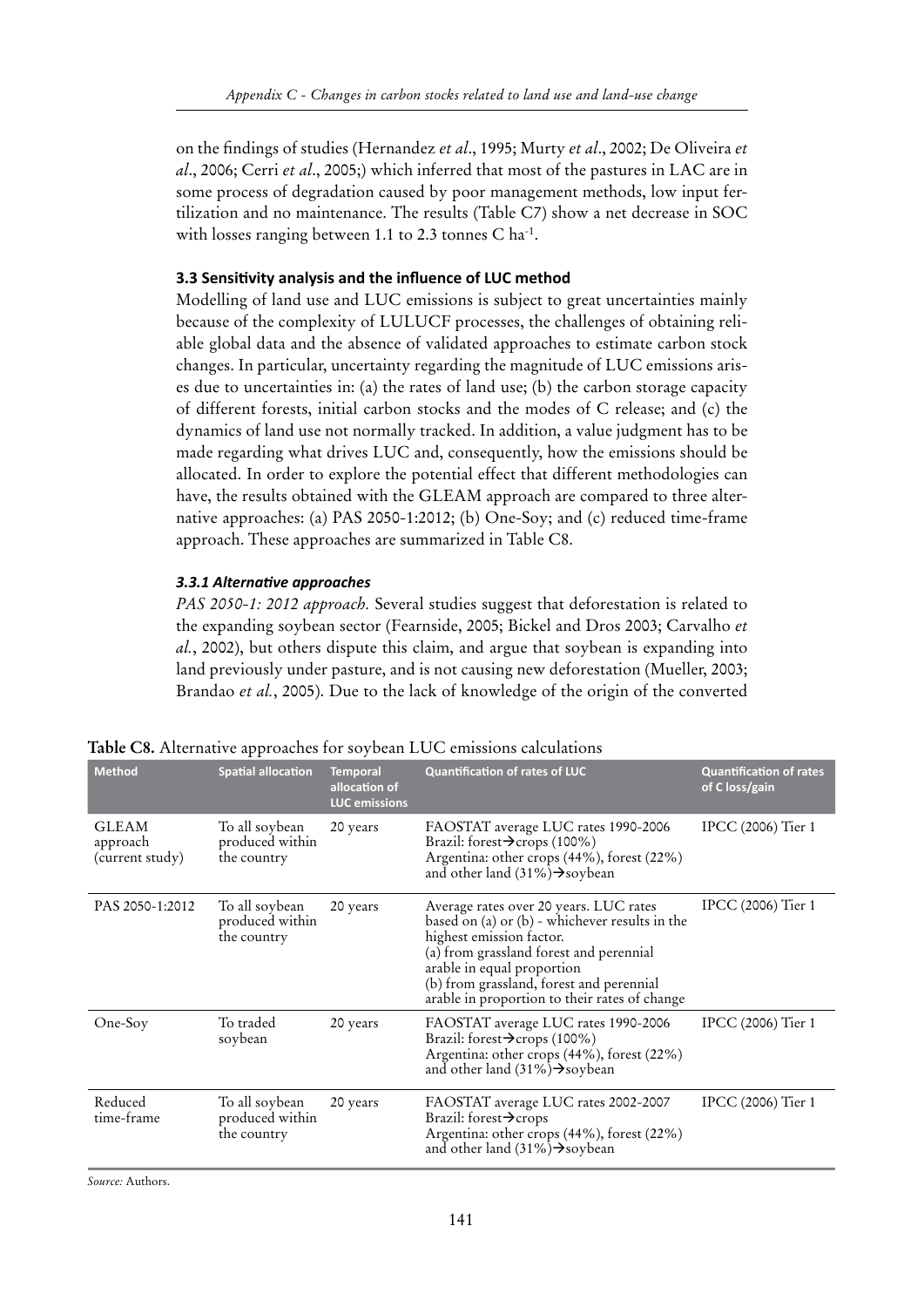land, the GLEAM results were compared with PAS 2050-1:2012 (BSI, 2012), which provides a way of quantifying LUC emissions when previous land use is not known and only the crop and country are known. The PAS 2050-1:2012 calculations of emissions related to land-use change are accomplished in two steps.

First, rates of land-use change need to be calculated based on the PAS 2050-1: 2012. To calculate these, four categories of land are considered: forest, pasture, annual cropland and perennial cropland. Time series data on land area for forest, pasture, annual and perennial crops taken from FAOSTAT were used to: (i) determine whether the crop in question was associated with LUC by quantifying the rate of expansion over a 20-year period; and (ii) determine the share of LUC associated with each land category. In a second step, carbon losses based on land dynamics and biophysical conditions (climate, soil type, forest type, crop management, etc.) were computed based on the IPCC (2006) Tier 1 approach. The two sources of carbon taken into account in this approach are vegetation and soil. Two LUC EFs were calculated, based on different assumptions regarding where land for soybean expansion is derived from: (i) assuming that land for soybean production is gained in equal proportions from grassland, forest and perennial cropland; (ii) assuming that land for soybean is gained from other land use categories in proportion to their relative rates of change. The highest of the two EF's was then selected, in accordance with the guidelines. BSI (2012) present a detailed account of methodology and data sources.

*One-Soy approach.* In this approach it is assumed that all soybeans, irrespective of where they have been produced, are associated with LUC. The central argument for this scenario is that the global demand for soybeans is largely interconnected and is a key driver of LUC. An average LUC emission factor associated with soybean was estimated by calculating the total LUC emissions attributable to globally-traded soybean and soybean cake and then dividing this by total global soybean cake exports. Because the emission intensity was applied to all traded soybean and soybean cake, the approach equally distributes the LUC emissions across all importing countries irrespective of where the soybean is produced.

*Reduced time-frame approach.* Annual deforestation rates are highly variable, so the period over which the rates of LUC are estimated can therefore have a significant influence on results. Since data from forestry inventories are only available from 1990, this assessment was based on the average rates of LUC over the period 1990-2006. This not only coincides with a period of high rates of deforestation but also high soybean area expansion. In the reduced time frame approach, the LUC emissions are calculated based on the average rates of LUC over the period from 2002-07, while maintaining the underlying assumptions in the study.

#### *3.3.2 Results*

*Effect of LUC approach on soybean LUC emission factor.* Table C9 reports the LUC factors for soybean cake (kg  $CO<sub>2</sub>$ -eq per kg soybean cake) calculated using each of the approaches. The choice of method for estimating LUC EFs can strongly influence the emission intensity of livestock products and illustrates the complexity of analysing LUC processes.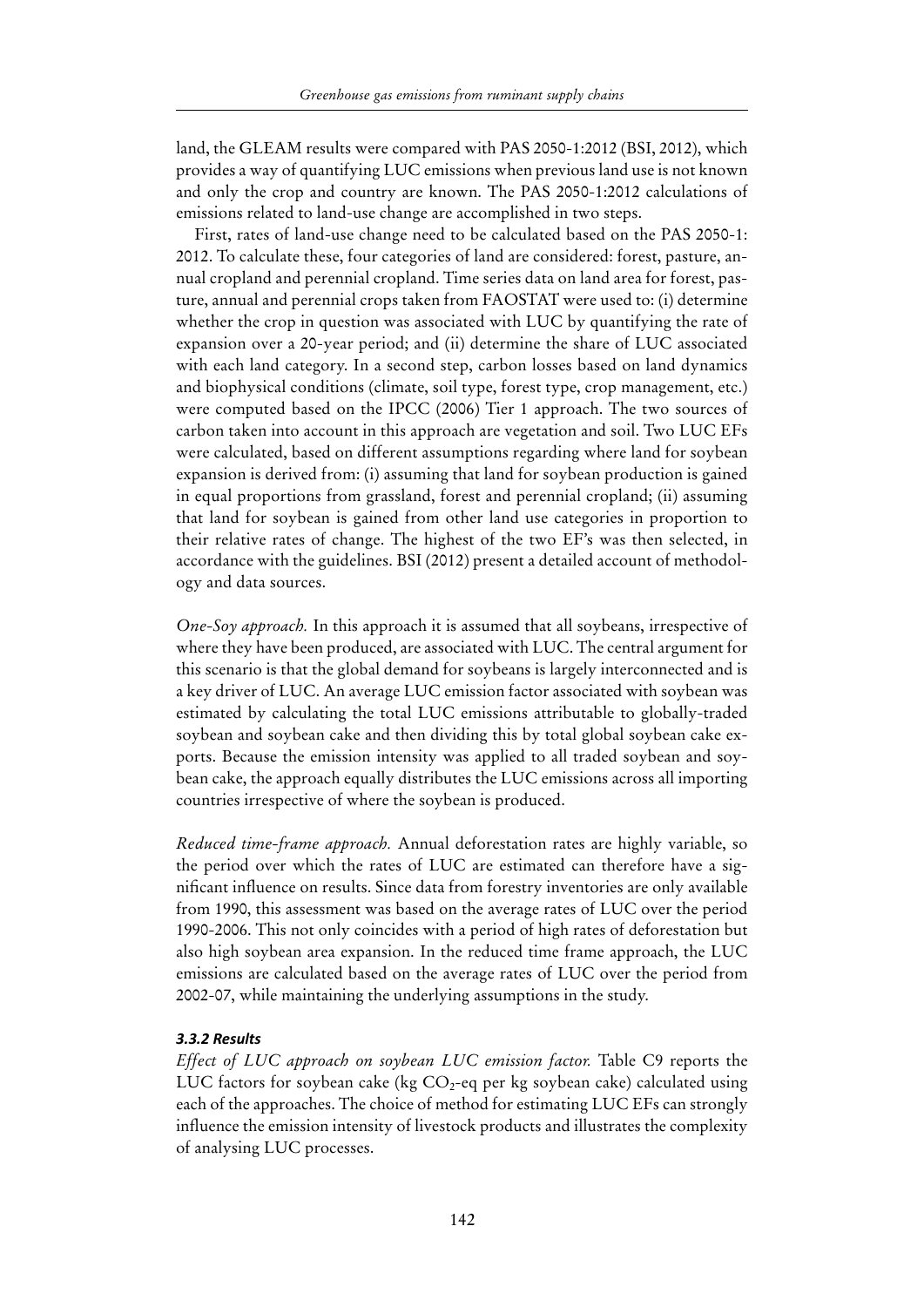| <b>Scenario</b>                | Argentina                           | <b>Brazil</b> |
|--------------------------------|-------------------------------------|---------------|
|                                | (kg $CO_2$ -eq per kg soybean cake) |               |
| GLEAM approach (current study) | 0.93                                | 7.69          |
| PAS 2050-1:2012                | 4.23                                | 3.21          |
| One-Soy                        | 2.98                                | 2.98          |
| Reduced time-frame             | 0.34                                | 3.70          |

**Table C9.** Summary of soybean LUC emission intensity for the four approaches

*Source:* Authors' calculations.

The *PAS 2050-1: 2012* approach produces markedly different LUC emission factors due to the assumptions made regarding the land use category against which additional land for soybean production was gained and the relative share of this gain (Table C10). Unlike Brazil, Argentina has a higher EF using the default assumption (that expanded crop areas are derived from forest, grassland and perennial crops in equal proportion) than using the relative rates of change. The higher proportion of soybean cultivated on expanded areas in Argentina (76 percent) compared to Brazil (55 percent), combines with the default LUC assumptions, to give Argentina a higher soybean EF than Brazil under PAS 2050-1:2012.

The strength of the *One-Soy* approach is that it recognizes that global demand is a key driver of LUC. However, it penalizes those countries whose production is not directly associated with LUC and may not provide the right signals to producers and consumers of soybean.

In the *reduced time-frame approach*, the emission intensity of soybean cake from Argentina and Brazil reduces by more than half. Average annual deforestation rates appear to be close over the two periods 1990-2006 and 2002-2007 (1.76 and 1.98 million ha respectively, Figure C4), but the average annual rates of soybean expansion differ and they are higher for 2002-2007: between 1990 and 2006, the soybean area in Brazil increased by 534 000 ha/year whereas the increase for the period 2002-2007 was 840 000 ha/year. The lower emission intensity for 2002- 2007 therefore results from the rate of deforestation relative to the rate of soybean expansion, not from the absolute change in deforestation rate.

|                    |               |                       | $\bm{\omega}$ |                          |
|--------------------|---------------|-----------------------|---------------|--------------------------|
| Land-use category  |               | <b>GLEAM approach</b> |               | PAS 2050-1:2012 approach |
|                    | <b>Brazil</b> | Argentina             | <b>Brazil</b> | Argentina                |
|                    |               | percentage            |               |                          |
| Forest             | 100           | 22                    | 51(33)        | 23(33)                   |
| Grassland          | 0             | 0                     | 0(33)         | 0(33)                    |
| Shrubland          | 0             | 31                    | 0(0)          | 0(0)                     |
| Annual cropland    | 0             | 44                    | 46(0)         | 61(0)                    |
| Perennial cropland | 0             | 0                     | 3(33)         | 16(33)                   |

#### **Table C10.** Proportion of expanded soybean area derived from each land-use category

*Note:* Figures in brackets are the PAS 2050-1 default land use transformations. *Sources:* Based on FAOSTAT (2012).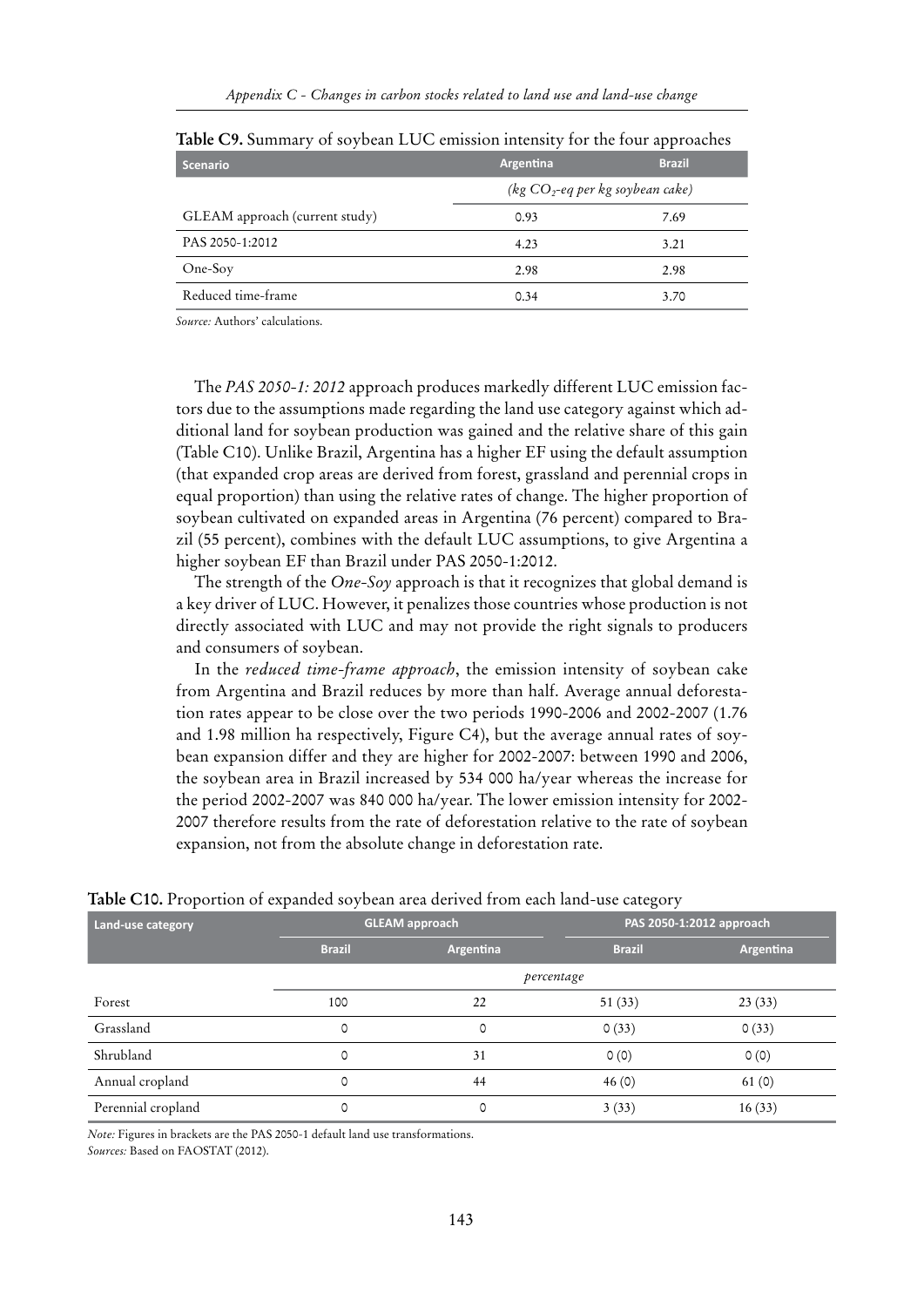#### **Figure C4.** Annual forest loss in Brazil



**Table C11.** Estimated changes in pasture area and annual carbon losses for the reduced time-frame approach

| <b>Country</b> | Change in pasture area (1 000 ha) | Carbon losses (tonnes CO <sub>2</sub> /ha/year) |
|----------------|-----------------------------------|-------------------------------------------------|
| Brazil         | 3 5 6 3 . 6                       | $-51.0$                                         |
| Chile          | 1 079.3                           | $-51.1$                                         |
| Paraguay       | 1 4 6 4 . 6                       | $-48.8$                                         |
| Nicaragua      | 311.6                             | $-48.5$                                         |
| Honduras       | 170.0                             | $-50.8$                                         |
| Ecuador        | No gain in pasture                | -                                               |
| Panama         | 60.3                              | $-50.8$                                         |
| El Salvador    | 45.3                              | $-50.8$                                         |
| Belize         | 0.3                               | $-51.1$                                         |
| Total/average  | 6695.3                            | $-50.4$                                         |

*Source:* Authors' calculations.

For pasture expansion, emissions are highly sensitive to the time period chosen; using a ten-year time-frame scenario, annual carbon losses are 50.4 tonnes  $CO<sub>2</sub>$  ha<sup>-1</sup> yr<sup>-1</sup> (Table C11) while in the current study annual carbon losses were estimated at 32 tonnes  $CO<sub>2</sub>$  ha<sup>-1</sup> yr<sup>-1</sup>. Shorter periods, however, place emphasis on deforestation resulting in higher annual carbon losses per hectare placing higher relative weighting of near-term emissions.

#### **4. Comparison with other studies**

The emissions intensity for LUC per kg of soybean and soybean cake calculated in this study are compared with other studies in Table C12. The emissions intensity used in this study is higher than some other studies, but within the overall range.

The emissions intensity of soybean is highly dependent on the calculation method and assumptions (Flysjo *et al.,* 2012). Variation arises from differences in: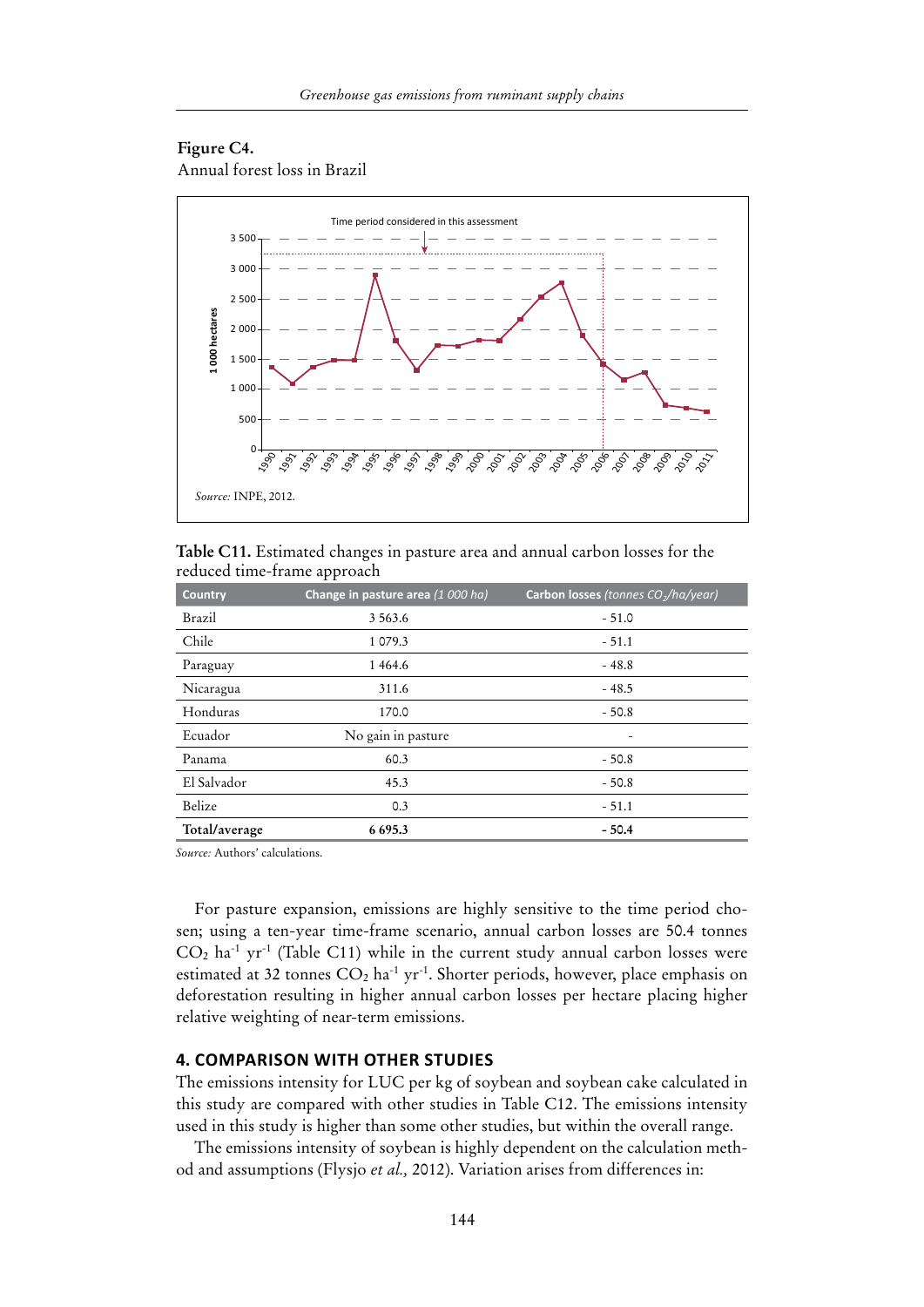- Calculation of C losses in soil and vegetation (above- and below-ground).
- • Quantification of land-use transitions i.e. how much of the LUC can be attributed to cropping.
- • Allocation of LUC arising from cropping to specific crops, e.g. emissions are usually allocated to one of the following: (a) soybean grown in country/ region; (b) all expanding crops grown in country region; (c) all crops grown globally. This leads to huge variations in the emissions per kg of crop.
- • The time period over which emission are allocated.

| <b>Study</b>                         | Area covered by study  | <b>Emissions</b>                             | *Converted/all soybean /all crops               |
|--------------------------------------|------------------------|----------------------------------------------|-------------------------------------------------|
| FAO (2010)                           | Argentina              | 1.04 kg CO <sub>2</sub> -eq/kg soybean       | All soybean                                     |
| FAO (2010)                           | Brazil                 | 7.69 kg CO <sub>2</sub> -eq/kg soybean cake  | All soybean                                     |
| FAO (2010)                           | Brazil                 | 8.54 kg CO <sub>2</sub> -eq/kg soybean cake  | All soybean                                     |
| FAO (2010)                           | Brazil                 | 12.81 kg CO <sub>2</sub> -eq/kg soybean cake | Converted                                       |
| FAO (2010)                           | Brazil                 | 14.23 kg CO <sub>2</sub> -eq/kg soybean      | Converted                                       |
| Leip et al. (2010)<br>grass>soybean  | South America          | 1.50 kg CO <sub>2</sub> -eq/kg soybean cake  | All soybean<br>Cited in Flysjo et al. (2012)    |
| Leip et al. (2010) mix>soybean       | South America          | 3.10 kg CO <sub>2</sub> -eq/kg soybean cake  | All soybean<br>Cited in Flysjo et al. (2012)    |
| Leip et al. (2010)<br>forest>soybean | South America          | 10.00 kg $CO_2$ -eq/kg soybean cake          | All soybean<br>Cited in Flysjo et al. (2012)    |
| Sonesson et al. (2009, p13)          | <b>Brazil</b>          | 1.50 kg $CO_2$ -eq/kg soybean                | All soybean<br>$\sim$ 0.6 of this is due to LUC |
| Audsley et al.<br>(2010, p.59)       | Brazil                 | 5.30 kg CO <sub>2</sub> -eq/kg soybean       | All soybean                                     |
| Audsley et al.<br>(2010, p.59)       | Argentina              | 1.60 kg $CO_2$ -eq/kg soybean                | All soybean                                     |
| Castanheira & Freire (2011)          | Low (Argentina)        | ~0.5 kg $CO_2$ -eq/kg soybean                | Converted                                       |
| Castanheira & Freire (2011)          | High (Brazil)          | ~15 kg $CO_2$ -eq/kg soybean                 | Converted                                       |
| Nemecek et al. (2012)                | Brazil                 | 1.47 kg CO <sub>2</sub> -eq/kg soybean       | All soybean<br>Brazil, LUC, Ecoinvent v2.2      |
| Nemecek et al. (2012)                | Brazil                 | 5.21 kg $CO_2$ -eq/kg soybean                | All soybean<br>Brazil, LUC, Ecoinvent v3.0      |
| Reijnders & Huijbregts (2008)        | Brazil - cerrado       | 1 to 2.7 kg CO <sub>2</sub> -eq/kg soybean   | Converted                                       |
| Reijnders & Huijbregts (2008)        | Brazil - forest        | 5 to 13.9 kg CO <sub>2</sub> -eq/kg soybean  | Converted                                       |
| FAO (2010)                           | Brazil - deforestation | 37.00 kg CO <sub>2</sub> -eq/ha              | Converted                                       |
| FAO (2010)                           | Brazil - deforestation | 22.20 kg $CO2$ -eq/ha                        | All soybean                                     |
| Audsley et al. (2009)                | All LUC                | 1.43 kg $CO2$ -eq/ha                         | Allocates LUC to all crops<br>globally          |
| Audsley et al. (2010, p.59)          | Brazil - deforestation | 37.00 kg CO <sub>2</sub> -eq/ha              | Converted                                       |
| Audsley et al. (2010, p.59)          | Brazil - grassland     | 11.00 kg $CO2$ -eq/ha                        | Converted                                       |
| Reijnders & Huijbregts (2008)        | Brazil - forest        | 14 to 39 kg $CO_2$ -eq/ha                    | Converted                                       |
| Schmidt et al. (2011)                | All LUC                | 8.42 kg CO <sub>2</sub> -eq/ha               | Allocates LUC to all crops<br>globally          |

**Table C12.** Soybean LUC emissions per unit of output and hectare

*\*EF* for (a) converted land; (b) average over all soybean grown in country/region; or (c) all crops grown globally.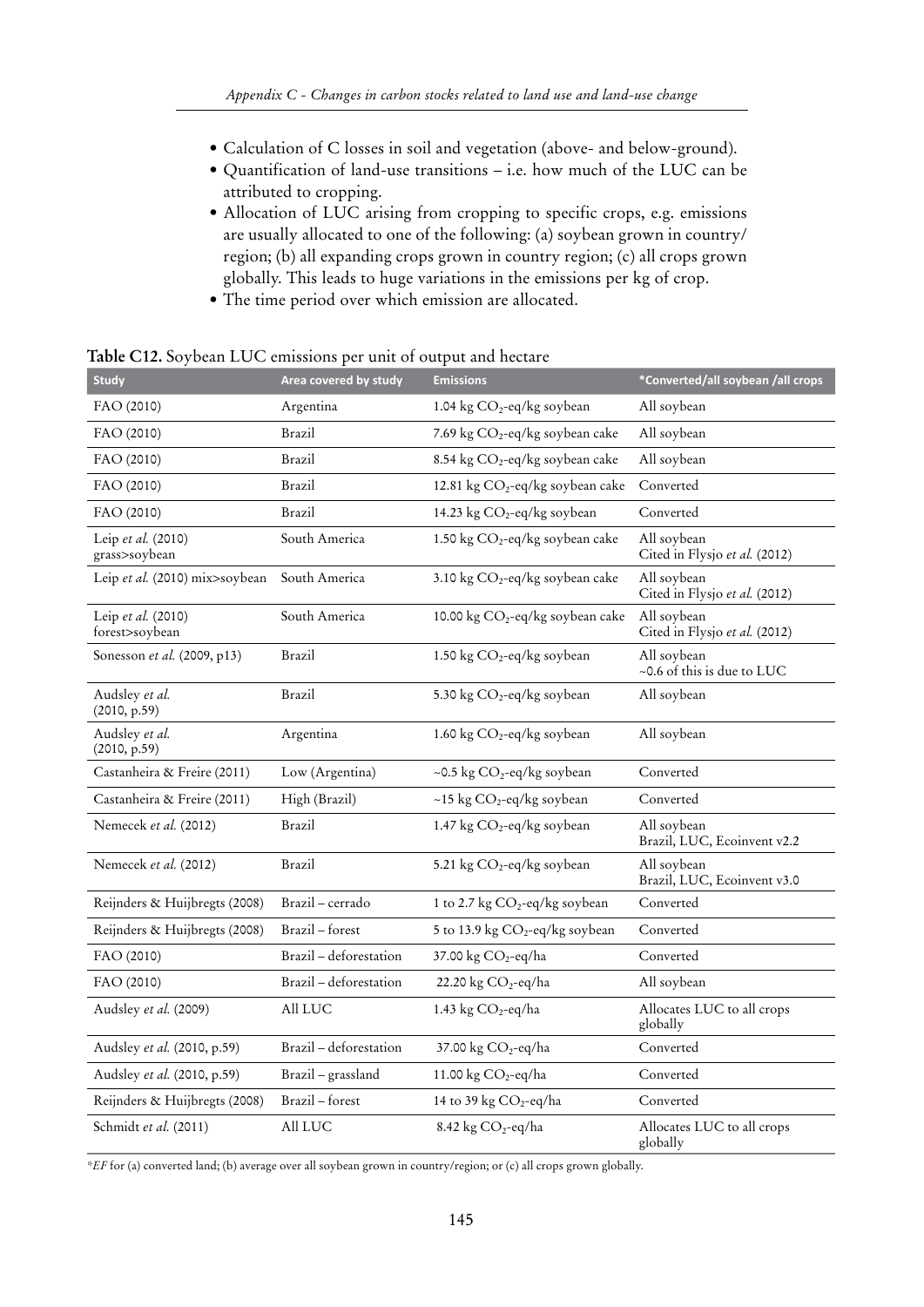| <b>Study and area</b>                                       | Approach                                                                    | <b>Scope</b>                                         | <b>Carbon losses</b><br>(tonnes CO <sub>2</sub> -eq /ha) |
|-------------------------------------------------------------|-----------------------------------------------------------------------------|------------------------------------------------------|----------------------------------------------------------|
| Current study<br>(Brazil)                                   | IPCC stock-based approach<br>(stock difference method)<br>Period: 1990-2006 | <b>Biomass</b><br>Soil carbon<br>Dead organic matter | 506.7                                                    |
| Cederberg et al., 2011<br>(Brazil -Legal Amazon Area)       | Net committed emissions approach<br>Period: 1986-2006                       | <b>Biomass</b><br>Soil carbon<br>$CH_4$ and $N_2O$   | 572                                                      |
| Leip et al., 2010<br>(Beef imported into EU from<br>Brazil) | Net committed emissions approach<br>Period: 1986-2006                       | Biomass<br>Soil carbon<br>$CH_4$ and $N_2O$          | 568.7                                                    |

**Table C13.** Comparison of studies on LUC associated with pasture expansion in Brazil

For pasture expansion, with the exception of Brazil where impacts of deforestation have been analysed to a greater degree, there are relatively few estimates of the impact of carbon losses the due to deforestation. We therefore compared the results obtained for Brazil with estimates from other studies (Table C13).

Despite the difference in calculation approach, our estimates are very similar to those found in the literature. This may be partly coincidental because the approaches differed in many respects; for example, the period assessed, the calculation method and assumptions and well as emission factors. Cederberg *et al.* (2011) apply different carbon stock losses for the different pools and take into account the impacts on fire used in forest clearing on  $CO<sub>2</sub>$  emissions.

The estimates of LUC emissions presented in this report are still very preliminary and need to be interpreted with caution. This is an important area for improvement of GLEAM and it is planned that future developments of the model will include a more detailed and complete assessment of LUC emissions.

#### **5. Land use**

For the reasons explained above, this analysis could not incorporate C stock changes under constant land use. This section attempts to evaluate the effect of this simplification on results. Given the importance of grasslands as a potential as a C sink (Soussana *et al.*, 2010), we focus our case study on this land use rather than on feed-crops.

Furthermore, we selected the European Union for this evaluation in view of data availability in this region. National inventories in the European Union are indeed increasingly accurate because Member States are requested to maintain and monitor the area of permanent grassland by the Common Agricultural Policy. Member States are required to report annual estimates of their total area of permanent grassland.

Soussana *et al.* (2010) estimate an average grassland C sequestration rate of  $5 \pm 30$ g C/m2 /year for temperate grasslands under baseline, constant land use. This estimate is derived from an exhaustive literature review, and inventories of SOC stocks at regional or local level, mainly from Western Europe.

Using this estimate, we computed that permanent grasslands in the European Union (estimated at 62.7 million ha) represent a sink of  $3.1 \pm 18.8$  million tonnes C per year, equivalent to 11.5  $\pm$  69.0 million tonnes CO<sub>2</sub>-eq per year. This estimate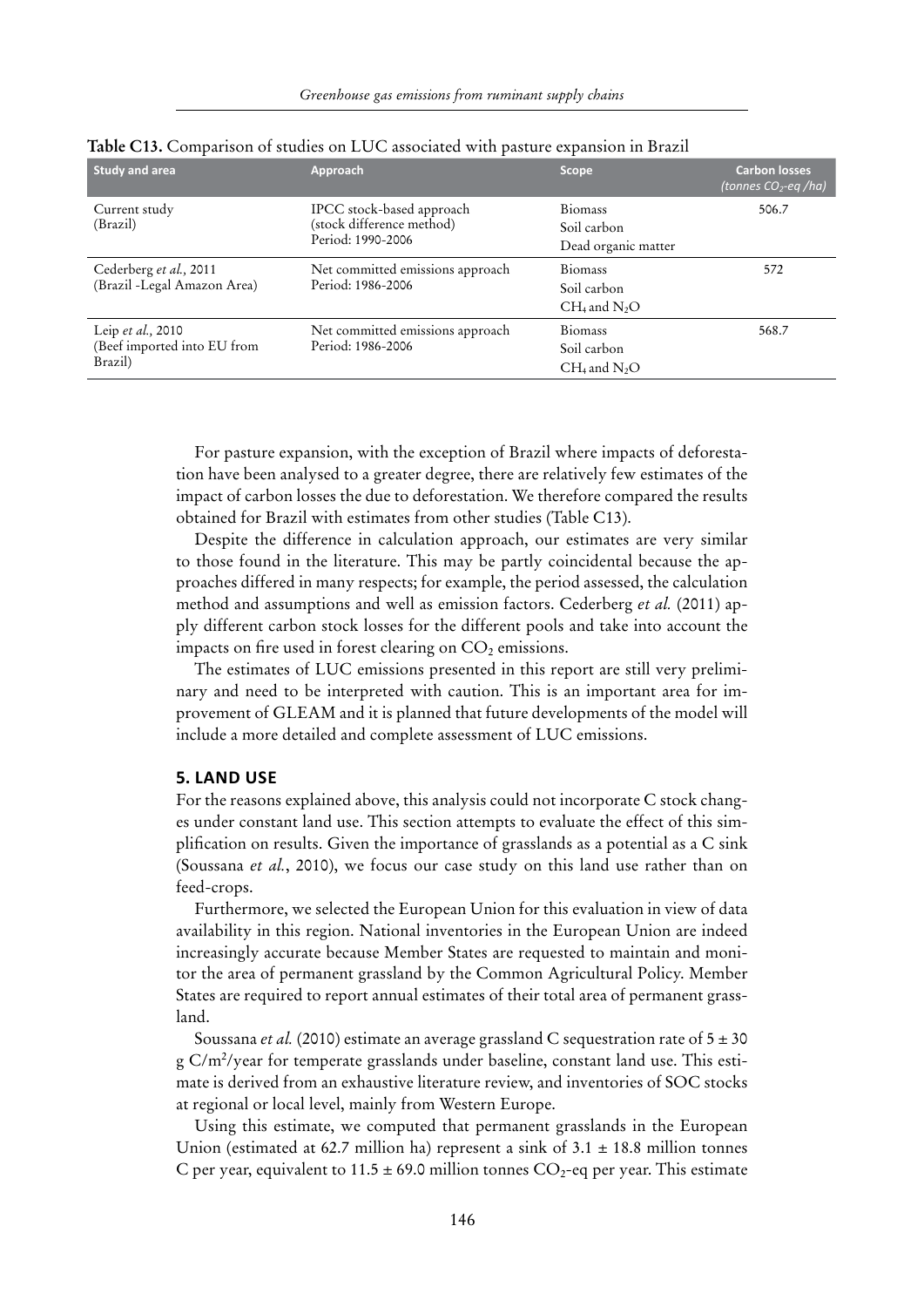| <b>Systems</b>           | <b>Total emissions</b><br>based on a LCA ap-<br>proach and exclud-<br>ing land use $1$ | C sequestration<br>in permanent grassland<br>under baseline<br>constant management <sup>2</sup> |
|--------------------------|----------------------------------------------------------------------------------------|-------------------------------------------------------------------------------------------------|
|                          |                                                                                        | (million tonnes $CO_2$ -eq/year)                                                                |
| Total ruminant sector    | 390.5                                                                                  | $11.5 \pm 69.0$                                                                                 |
| Cattle, grazing          | 25.6                                                                                   |                                                                                                 |
| Cattle, mixed            | 322.8                                                                                  |                                                                                                 |
| Small ruminants, grazing | 4.6                                                                                    |                                                                                                 |
| Small ruminants, mixed   | 37.4                                                                                   |                                                                                                 |

**Table C14.** Total GHG emissions from the ruminant sector in the European Union and changes in C stocks in permanent pasture

<sup>1</sup> Based on GLEAM.

<sup>2</sup> Based on Soussana *et al.* (2010).

is compared with the 390.5 million tonnes  $CO<sub>2</sub>$ -eq emitted yearly by the ruminant sector in the European Union (Table C14).

Taking into account C stock changes in permanent pastures, net emissions from the EU ruminant sector are therefore estimated between 310 and 448 million tonnes  $CO<sub>2</sub>$ -eq/year.

Net sequestration/emission of C in permanent pasture under stable management practices may thus be significant in the European Union, and should be included in the assessment of GHG emissions of the sector. The estimate computed here is however one order of magnitude smaller than the sum of all other emissions along the supply chain. Furthermore, even in a region where data availability is comparatively high, the uncertainty about C fluxes is such that it cannot be ascertained if permanent grasslands are net sequesters or emitters of carbon.

The European Union only accounts for a limited share of total grassland area (about 2 percent according to FAOSTAT, 2013), so including land use sequestration/emissions could have even greater effects on net emissions of the sector in other regions. For example, Cerri *et al.* (2004) measured that brasilian pastures established in the early 90's could store up to 330 g.m<sup>-2</sup> of carbon in the 20 first centimeters of soil. This would however require a better understanding SOC dynamics in grasslands and the development of models and databases to monitoring and predicting changes in C stocks.

#### **References**

- **Armentano, T.V. & Menges, E.S.** 1986. Patterns of change in the carbon balance of organic soil-wetlands of the temperate zone. *Journal of Ecology*, 74: 755–774.
- **Audsley, E., Brander, M., Chatterton, J., Murphy-Bokern, D., Webster, C. & Williams, A**. 2009. *How low can we go? An assessment of greenhouse gas emissions from the UK food system and the scope to reduce them by 2050.* Food Climate Research Network and WWF. UK.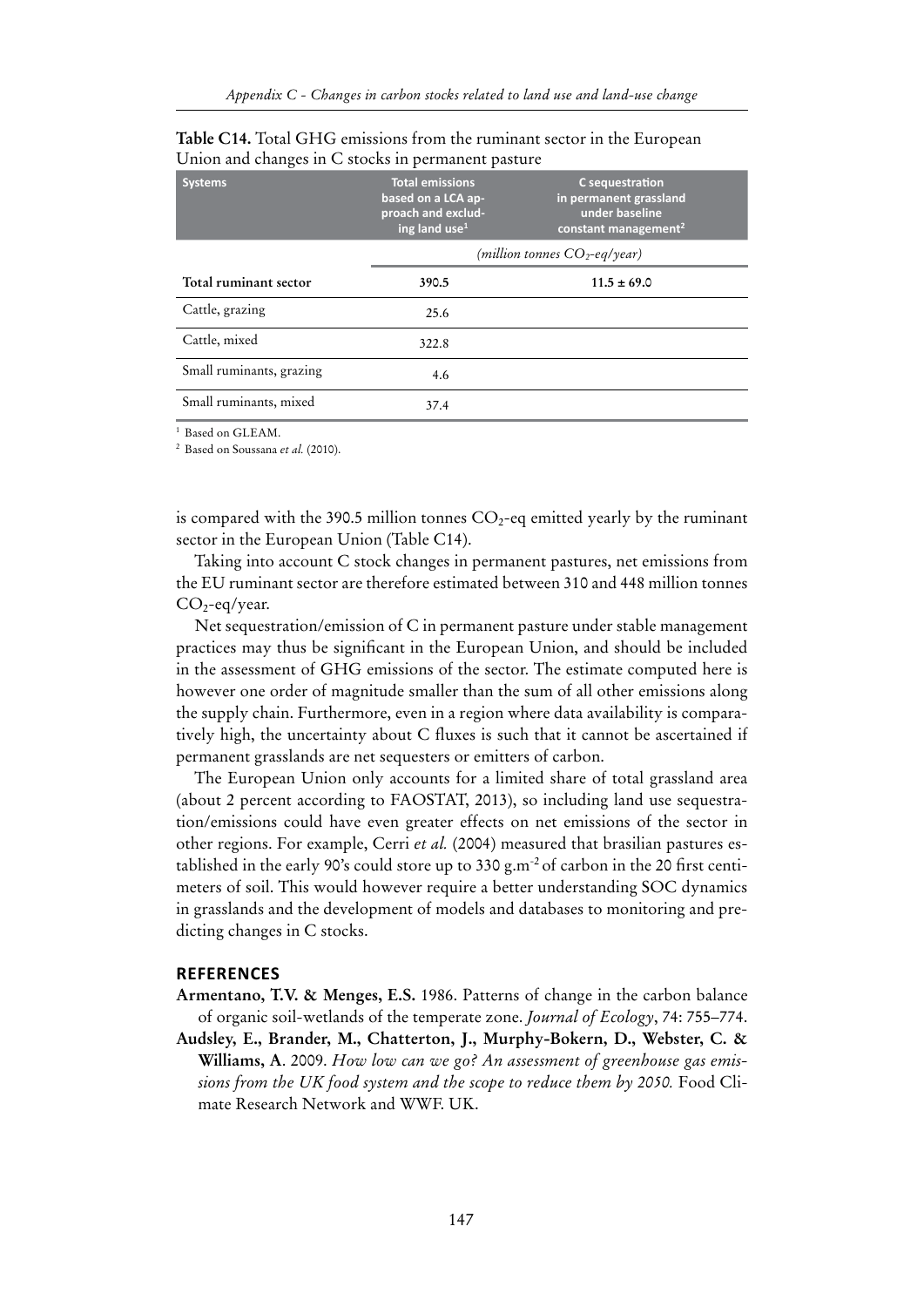- **Audsley, E., Angus, A., Chatterton, J., Graves, A., Morris, J., Murphy-Bokern, D., Pearn, K., Sandars, D. & Williams, A.** 2010. *Food, land and greenhouse gases. The effect of changes in UK food consumption on land requirements and greenhouse gas emissions.* London: The Committee on Climate Change.
- **Bickel, U. & Dros, J. M.** 2003. *The impacts of soybean cultivation on Brazilian ecosystems.* Bonn, AIDEnvironment-WWF): p 33. (available at http://assets.panda. org/downloads/impactsofsoybean.pdf).
- **BSI.** 2008. PAS 2050:2008. Specification for the assessment of the life cycle greenhouse gas emissions of goods and services. UK: British Standards Institution (BSI).
- **BSI.** 2012. PAS 2050-1:2012. Assessment of life cycle greenhouse gas emissions from horticultural products Supplementary requirements for the cradle to gate stages of GHG assessments of horticultural products undertaken in accordance with PAS 2050. British Standards Institution. London.
- **Brandao, A.S.P., Castro de Rezende, G. & Da Costa Marques, R.W.** 2005. Agricultural growth in the period 1999–2004, outburst in soybeans area and environmental impacts in Brazil. IPEA Discussion Paper No. 1062. Instituto de Pesquisa Econômica Aplicada. Brasilia.
- **Brown, J.C., Koeppe, M., Coles, B. & Price, K.P.** 2005. Soybean production and conversion of tropical forest in the Brazilian Amazon: the case of Vilhena, Rondônia. *Ambio,* 34: 462–9.
- **Carvalho, G.O., Nepstad, D., McGrath, D., Vera Diaz. M. del C. & Barros, A.C.** 2002. Frontier expansion in the Amazon. Balancing development and sustainability. *Environment Sci. Policy Sustainable Dev.*, 44: 32–42.
- **Castanheira, E. & Freire, F.** 2011. *Life-cycle greenhouse gas assessment of soybeans.*  Paper presented at Life-Cycle Management Conference, 2011. Berlin.
- **Cederberg, C., Persson, M.U., Neovius, K., Molander, S. & Clift, R.** 2011. Including Carbon Emissions from Deforestation in the Carbon Footprint of Brazilian Beef. *Environmental Science & Technology*, 45 (5): 1773–1779.
- **Cerri, C.C., Melillo, J.M., Feigl, B.J., Piccolo, M.C., Neill, C., Steudler, P.A., Carvalho, M.S., Godinho, V.P., Cerri, C.E.P. & Bernoux, M.** 2005. Recent history of the agriculture of the Brazilian Amazon Basin. *Outlook on Agriculture*, 34(4): 215–223.
- **Cerri, C.E.P., Paustian, K, Bernoux, M., Victoria, R.L., Melillo, J.M. & Cerri, C.C.** 2004. Modelling changes in soil organic matter in Amazon forest to pasture conversion with the Century model. *Global Change Biology*, 10(5):815-832.
- **Coleman, K., Jenkinson, D.S., Crocker, G.J., Grace, P.R., Klir, J., Korschens, M., Poulton, P.R. & Richter, D.D.** 1997. Simulating trends in soil organic carbon in long-term experiments using RothC-26.3. *Geoderma* 81: 29–44.
- **Conant, R.T. & Paustian, K.** 2002. Potential soil carbon sequestration in overgrazed grassland ecosystems. *Global Biogeochemical Cycles*, 16(4): 1143. doi:10.1029/2001GB001661.
- **Costa de Campos, B., Carneiro Amado, T. J., Bayer, C., Nicoloso, Rodrigo da Silveira, & Fiorin, J.E.** 2011. Carbon stock and its compartments in a subtropical oxisol under long-term tillage and crop rotation systems. *Rev. Bras. Ciênc*. *Solo* 35(3): 805-817.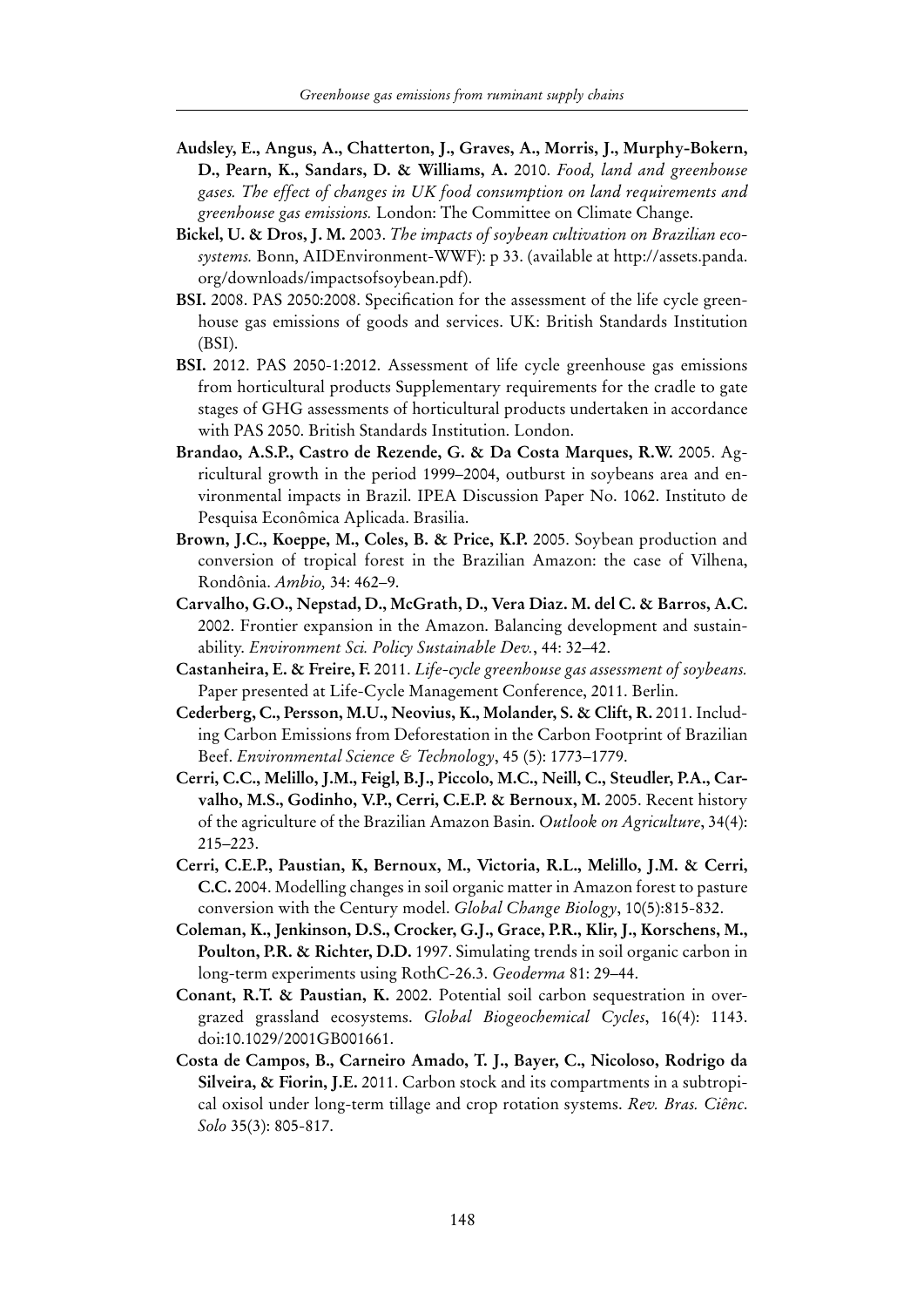- **Del Grosso, S.J., Parton, W.J., Mosier, A.R., Hartman, M.D., Brenner, L., Ojima, D.S. & Schimel, D.S.** 2001. Simulated interaction of carbon dynamics and nitrogen trace gas fluxes using the DAYCENT model. In Shaffer, J., Liwang Ma & S. Hansen, eds. *Modelling carbon and nitrogen dynamics for soil management*, pp. 303-332. Boca Raton, Florida, USA, CRC Press.
- **Dieckow, J., Zendonadi dos Santos, N., Bayer, C., Molin, R., Favaretto, N. & Pauletti, V.** 2010. No-tillage crop rotations, C sequestration and aspects of C saturation in a subtropical Ferralsol. 19th World Congress of Soil Science, Soil Solutions for a Changing World. Brisbane, Australia.
- **FAO.** 2009. *State of the World's Forests 2009*. FAO publication, ISBN 978-92-5- 106057-5. Rome, Italy.
- **FAO-FRA.** 2010. *Global Forestry Resource Assessment 2010*. United Nations Food and Agriculture Organization: Rome, 2010.
- **FAO.** 2010. *Greenhouse gas emissions from the dairy sector A life cycle assessment*, by Gerber, P., Opio, C., Vellinga, T., Herderson, B. & Steinfeld, H. FAO. Rome. **FAOSTAT.** 2011. *FAO Statistical Database*. Accessed 2011.
- **Falloon, P. & Smith, P.** 2002. Simulating SOC changes in long-term experiments with RothC and CENTURY: Model evaluation for a regional scale experiment. *Soil Use and Management*, 18: 101–111.
- **Fearnside, P.M.** 2005. Deforestation in Brazilian Amazonia: history, rates and consequences. *Conservation Biology*, 19(3): 680–688.
- **Flysjö, A., Cederberg, C., Henriksson, M. & Ledgard, S.** 2012. The interaction between milk and beef production and emissions from LUC - critical considerations in life cycle assessment and carbon footprint studies of milk. *Journal of Cleaner Production*, 28: 134–142.
- **Hart, P.B.S.** 1984. *Effects of soil type and past cropping on the nitrogen supplying ability of arable soils*. University of Reading, UK.
- **Hernandez, M., Argel, P.J., Ibrahim, M.A. & Mannetje, L.** 1995. Pasture production, diet selection and liveweight gains of cattle grazing *Brachiaria brizantha* with or without *Arachis pintoi* at two stocking rates in the Atlantic zone of Costa Rica. *Trop. Grassl*., 29 (3): 134-141
- **Houghton, R.A. & Goodale, C.L.** 2004. Effects of LUC on the carbon balance of terrestrial ecosystems. In DeFries, R.S., Asner, G.P. & R.A. Houghton, eds. *Ecosystems and Land-use Change*. Washington, D.C., American Geophysical Union.
- **IPCC.** 2000. *Land Use, Land-Use Change, and Forestry*. Cambridge, UK, Cambridge University Press.
- **IPCC.** 2006. *2006 IPCC Guidelines for National Greenhouse Gas Inventories prepared by the National Greenhause Gas Inventories Programme,* Eggleston, H.S., Buenida, L., Miwa, K., Nagara, T. & Tanabe, K. (eds). Published: IGES, Japan.
- **Jenkinson, D.S., Hart, P.B.S., Rayner, J.H. & Parry, L.C.** 1987. Modelling the turnover of organic matter in long-term experiments at Rothamsted. *INTE-COL Bulletin* 15: 1-8.
- **Jones, M.B. & Donnelly, A.** 2004. Carbon sequestration in temperate grassland ecosystems and the influence of management, climate and elevated CO<sub>2</sub>. *New Phytologist*, 164: 423–439.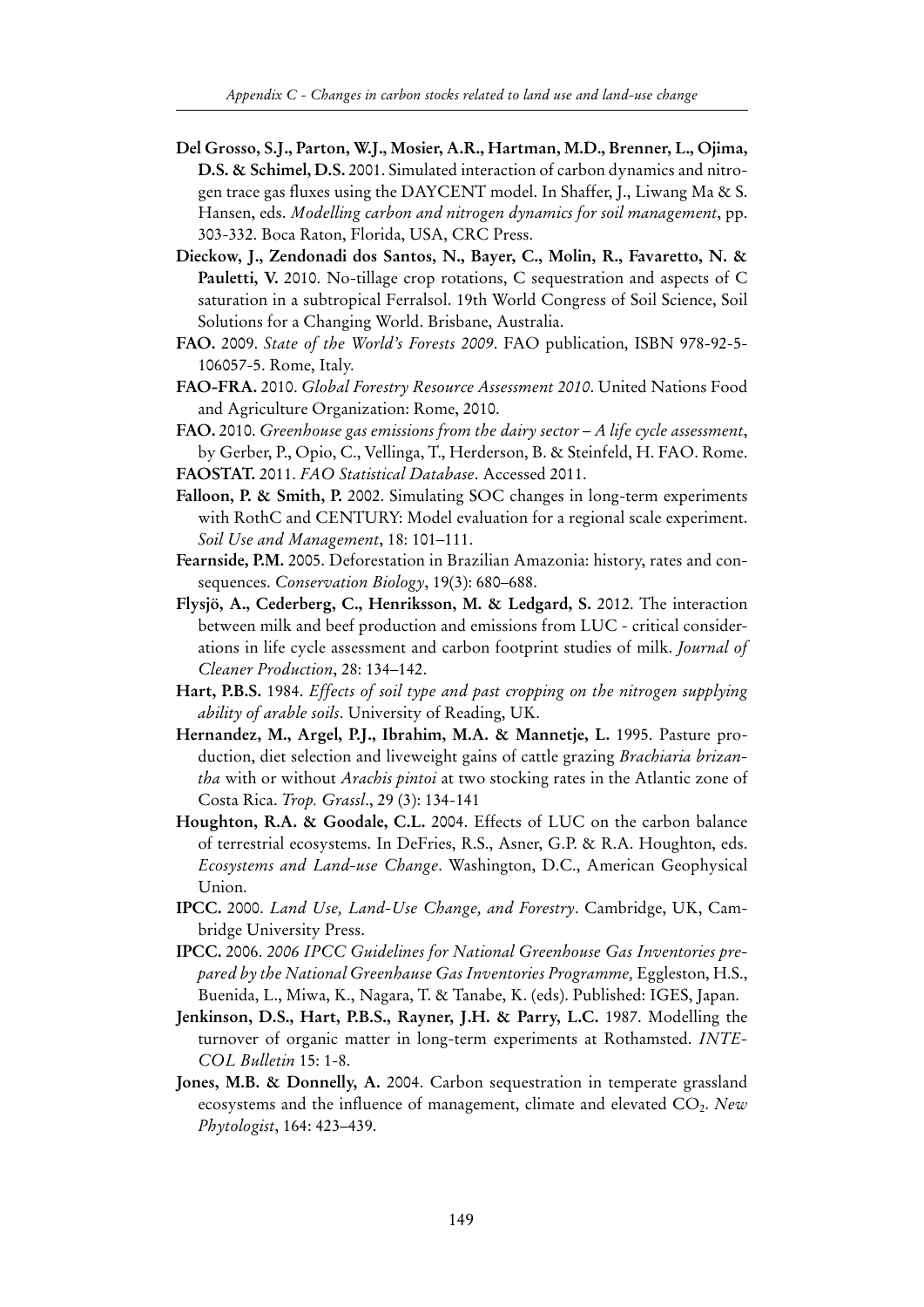- **Kirschbaum, M.U.F. & Paul, K.I.** 2002. Modelling C and N dynamics in forest soils with a modified version of the CENTURY model. *Soil Biology and Biochemistry*, 34: 341–354.
- **Lal, R.** 1999. Soil management and restoration for C sequestration to mitigate the accelerated greenhouse effect. *Progress in Environmental Science*, 1: 307–326.
- **Lal, R.** 2004. Soil carbon sequestration impacts on global climate change and food security. *Science*, 304: 1623–1627.
- **Leip, A., Weiss, F., Wassenaar, T., Perez, I., Fellmann, T., Loudjani, P., Tubiello, F., Grandgirard, D., Monni, S. & Biala, K.** 2010. *Evaluation of the livestock sector's contribution to the EU greenhouse gas emissions (GGELS) - Final Report*, European Commission, Joint Research Centre.
- **Li, C., Frolking, S. & Frolking, T.A.** 1992. A model of nitrous oxide evolution from soil driven by rainfall events: 1. Model structure and sensitivity. *Journal of Geophysical Research*, 97(D9): 9759–9776.
- **Li, C., Frolking, S. & Harriss, R.** 1994. Modeling carbon biogeochemistry in agricultural soils. *Global Biogeochem Cycles*, 8: 237–254.
- **Li, C.** 1996. The DNDC model. In D.S. Powlson, P. Smith & J.U. Smith, eds. *Evaluation of Soil Organic Matter Models Using Existing, Long-Term Datasets*, pp. 263–267. NATO ASI Series I, Vol. 38. Heidelberg,Springer-Verlag.
- **Morton, D.C., DeFries, R.S., Shimabukuro, Y.E., Anderson, L.O., Arai, E., Espiritu-Santo, F. del B., Freitas, R. & Morisette, J.** 2006. Cropland expansion changes deforestation dynamics in the southern Brazilian Amazon. *PNAS USA*, 103(39): 14637–41.
- **Mueller, C.C.** 2003. Expansion and Modernization of Agriculture in the Cerrado The Case of Soybeans in Brazil's Center-West, p. 28.
- **Murty, D, Kirschbaum, M.U.F, McMurtrie, R.E & McGilvray, H.** 2002. Does forest conversion to agricultural land change soil organic carbon and nitrogen? A review of the literature. *Global Change Biology*, 8: 105–123.
- **Nemecek, T., Weiler, K., Plassmann, K., Schnetzer, J., Gaillard, G., Jefferies, D., Garcia-Suarez, T., King, H. & Milà I Canals L.** 2012. Estimation of the variability in global warming potential of worldwide crop production using a modular extrapolation approach. *Journal of Clean Production*, 31: 106–17.
- **Nepstad, D., Schwartzman, S., Bamberger, B., Santilli, M., Ray, D., Sschlesinger, P., Lefebvre, P., Alencar, A., Prinz, E., Fiske, G. & Rolla, A.** 2006. Inhibition of Amazon deforestation and fire by parks and indigenous lands. *Conservation Biology*, 20: 65–73.
- **Pacheco, P.** 2012. Soybean and oil palm expansion in South America: A review of main trends and implications. CIFOR Working Paper 90. Center for International Forestry Research. Bogor, Indonesia.
- Parton, W.J., Schimel, D.S., Cole, C.V. & Ojima D.S. 1987. Analysis of factors controlling soil organic matter levels in Great Plains grasslands. *Soil Science Society of America Journal,* 51: 1173–1179.
- **Parton,W.J., Hartman, M.D., Ojima, D.S. & Schimel, D.S.** 1998. DAYCENT: its land surface submodel: description and testing. *Global Planet Change*, 19: 35–48.
- Paustian, K., Cole, C.V., Sauerbeck, D. & Sampson, N. 1998. CO<sub>2</sub> mitigation by agriculture: An overview. *Climatic Change*, 40: 135–162.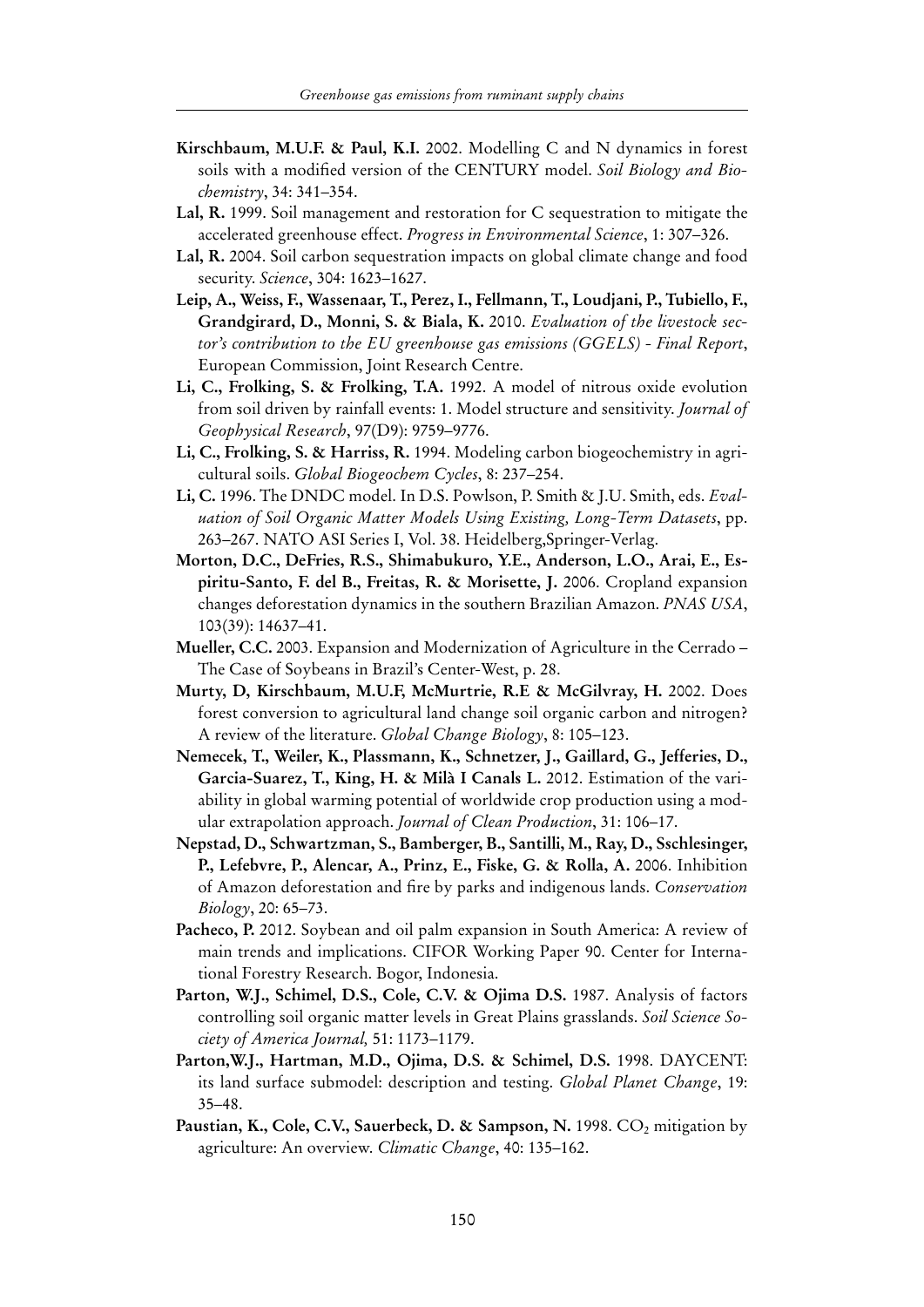- **Post, W.M. & Kwon, K.C.** 2000. Soil carbon sequestration and land-use change: processes and potential. *Global Change Biology*, 6(3): 317–327.
- **Reijnders, L. & Huijbregts, M.A.J.** 2008. Biogenic greenhouse gases linked to the life cycles of biodiesel derived from European rapeseed and Brazilian soybeans. *Journal of Cleaner Production,* 16: 1943-1948.
- **Schmidt, G.A., Jungclaus, J.H., Ammann, C.M., Bard, E., Braconnot, P., Crowley, T.J., Delaygue, G., Joos, F., Krivova, N.A., Muscheler, R., Otto-Bliesner, B.L., Pongratz, J., Shindell, D.T., Solanki, S.K., Steinhilber, F. & Vieira, L.E.A.** 2011. Climate forcing reconstructions for use in PMIP simulations of the last millennium (v1.0). *Geoscientific Model Development*, 4: 33-45.
- **Sisti, C.P.J. , dos Santos, H.P., Kohhann, R., Alves, B.J.R., Urquiaga, S. & Boddey R.M.** 2004. Change in carbon and nitrogen stocks in soil under 13 years of conventional or zero tillage in southern Brazil. *Soil & Tillage Research*, 76: 39–58.
- **Soussana, J.F., Tallec, T. & Blanfort, V.** 2010. Mitigating the greenhouse gas balance of ruminant production systems through carbon sequestration in grasslands. *Animal*, 4(3): 334–350.
- **Smith, P., Smith, J., Wattenbach, M., Meyer, J., Lindner, M., Zaehle, S., Hiederer, R., Jones, R.J.A., Montanarella, L., Rounsevell, M., Reginster, I. & Kankaanpää, S.** 2006. Projected changes in mineral soil carbon of European forests, 1990–2100. *Canadian Journal of Soil Science*, 86: 159–169.
- **Smith, P., Martino, D., Cai, Z., Gwary, D., Janzen, H., Kumar, P., McCarl, B., Ogle, S., O'Mara, F., Rice, C., Scholes, B. & Sirotenko, O.** 2007. Agriculture. In B. Metz, O.R. Davidson, P.R. Bosch, R. Dave & L.A. Meyer, eds. *Climate Change 2007: Mitigation. Contribution of Working Group III to the Fourth Assessment Report of the Intergovernmental Panel on Climate Change (IPCC*). New York, Cambridge University Press.
- **Sonesson, U., Cederberg, C. & Berglund, M.** 2009. *Greenhouse gas emissions in animal feed production decision support for climate certification*. Uppsala, Sweden. Available online: http://www.klimatmarkningen.se/wp-content/ uploads/2009/12/2009-2-feed.pdf
- **Vieira, F. C. B., Bayer, C., Zanatta, J.A., Mielniczuk, J. & Six, J.** 2009. Building Up Organic Matter in a Subtropical Paleudult under Legume Cover-Crop-Based Rotations. *Soil Science Society of America Journal*, 73(5): 1699-1706.
- **Wassenaar, T., Gerber, P., Verburg, M., Rosales, M., Ibrahim, M. & Steinfeld, H.** 2007. Projecting land-use changes in the Neotropics: The Geography of Pasture Expansion into Forest. *Global Environmental Change*, 17: 86–104.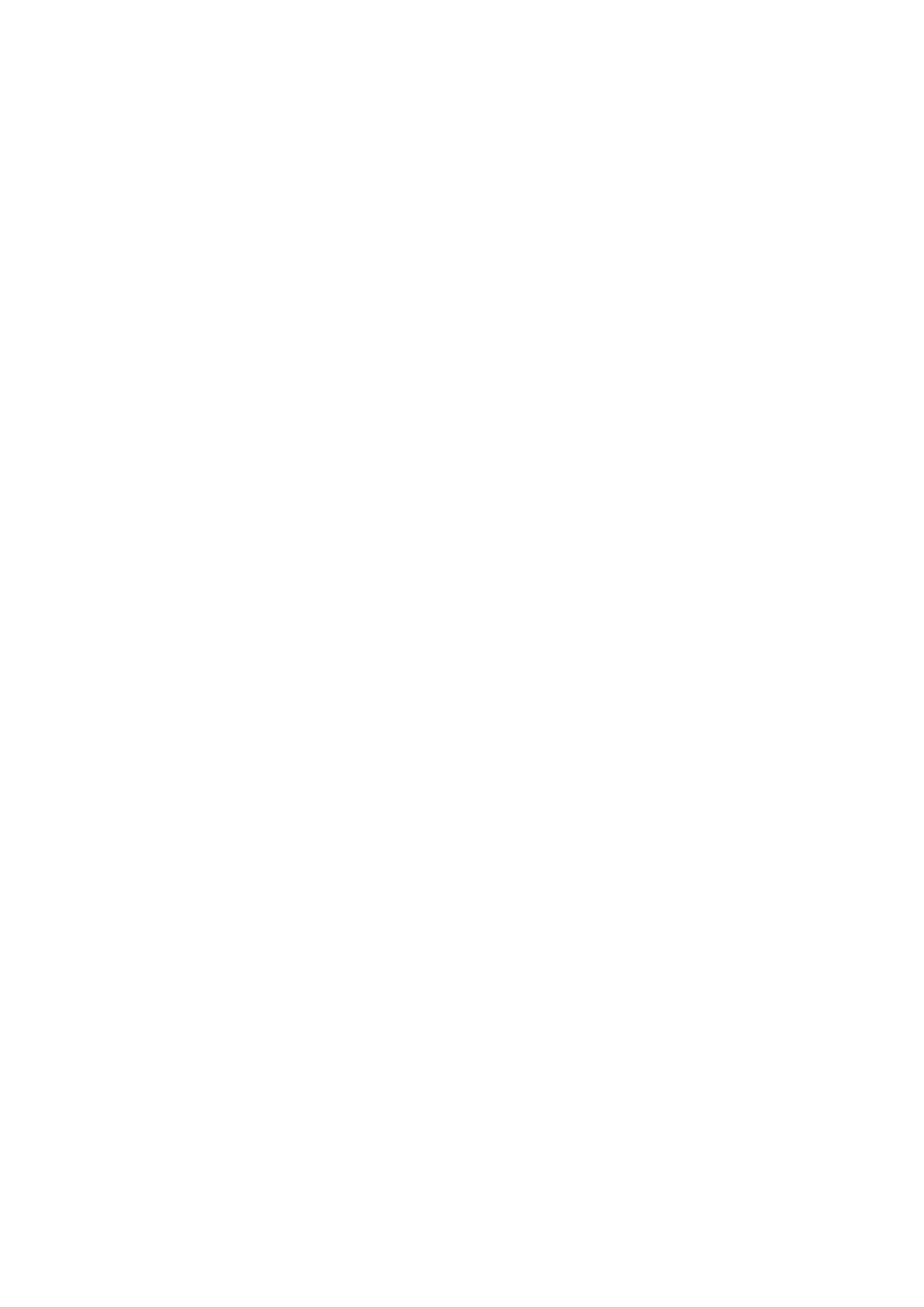## APPENDIX D **Postfarm emissions**

GHG emissions accounted for in the post farmgate part of the supply chain include emissions related to fuel combustion and energy use in the transport, processing and refrigeration of products. The system boundary is from the farmgate up to the retail point. During this phase of the life cycle, three distinct emission streams were studied: emissions from the transport and distribution of live animals, milk and meat (domestic and international); GHG emissions from processing and refrigeration; and emissions related to the production of packaging material.

The system boundary for this part of the food chain included emissions from the farmgate to the retail distribution centre. Excluded from the analysis were estimates of GHG emissions from on-site waste-water treatment facilities, emissions from animal waste<sup>18</sup> at the slaughter site, the retail and consumption part of the food chain (household transport and preparation) and disposal of packaging and waste, which fall outside the scope of the system boundary studied but may warrant further research. Due to the lack of data, emissions related to by-products (rendering material, offal, etc.) are therefore currently excluded. However, we investigated the impact of allocating emissions to slaughter by-products (Appendix F).

#### **1. approach and assumptions**

#### **1.1 Milk from ruminant species**

The quantification of post farmgate emissions for milk produced by cattle, small ruminants and buffalo was based on a similar approach. The approach (and level of complexity) was largely influenced by two factors: the importance of the subsectors contribution to global milk production and the availability of data. Consequently, a more comprehensive approach was applied to the milk from the global cattle dairy sector, as outlined in FAO's report on GHG emissions in the dairy sector published in 2010.<sup>19</sup>

In the estimation of post farmgate emissions for small ruminant and buffalo milk, a similar but simplified approach was adopted; for small ruminants, it was assumed that all milk that left the farm was processed into cheese. FAOSTAT production statistics on goat and sheep cheese production were used to identify countries where cheese production is important. In producing countries with no cheese production, the sheep and goat milk was assumed to be consumed on farm and hence no post farmgate emissions were estimated for these countries. In addition, since not all milk is processed and traded, the proportion of small ruminant milk leaving the farm was estimated from the cheese production and total milk production within the country.

<sup>18</sup> In some countries, manure/slurry from the slaughterhouse is anaerobically digested and the biogas is used for heating and electricity. The challenge is that there insufficient information available on on-site energy generation from animal waste; thus, the resulting substituted energy and avoided GHG emissions are not considered in the calculations.

<sup>19</sup> FAO. 2010. http://www.fao.org/docrep/012/k7930e/k7930e00.pdf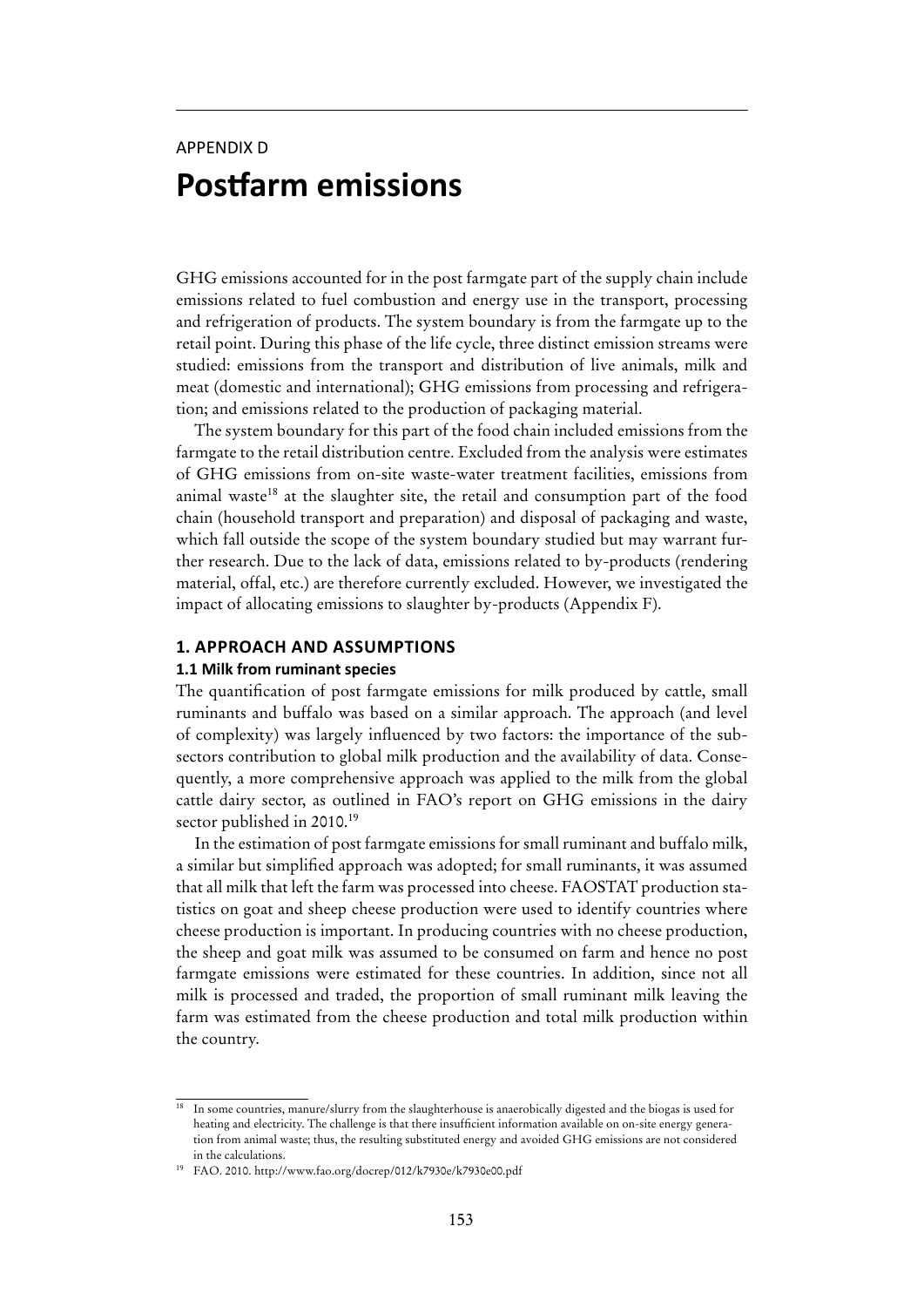The difference in calculation approach between cow's milk and buffalo milk is that for dairy cattle milk six products were considered (processed milk, cheese, whey, yoghurt, skimmed milk powder and whole milk powder), while post farmgate emissions for buffalo milk comprised emissions related to transport and processing of raw milk into processed milk. Emissions related to international trade of dairy products was only considered for the cattle dairy sector.

#### **1.2 Meat from ruminant species**

GHG emissions reported for this part of the food chain are based on the finished product leaving the facility and do not account for meat co-products and rendering products; however, in a life cycle assessment, when a system produces multiple products each of which have economic value, it is standard practice to assign some of the emissions from that process to each of the co-products.

In this analysis, all emissions were allocated to the carcass and therefore meat carries the whole burden. Post farmgate emissions for meat include: emissions associated with the transport of live animals to slaughterhouses, emissions related to slaughter and primary processing of carcasses, refrigeration of carcasses at processing plant and transport and refrigeration of product. Emissions related to international trade of meat products (carcasses and boneless meat) are taken into account. Due to the complexity of tracking trade flows of live animals the related emissions are excluded from this analysis.

#### **2. Energy consumption**

Energy consumption is the most important source of GHG emissions from the post farmgate supply food chain. Table D1 presents average regional and country  $CO<sub>2</sub>$ emission coefficients applied in this analysis. The  $CO<sub>2</sub>$  intensities are determined by the composition of the energy sources employed and average GHG emissions from electricity consumption was modelled as a mix of existing electricity sources (e.g. coal, hydro, nuclear, oil, etc.) in different countries and regions taken from the International Energy Agency (IEA, 2009).

| ncac generation        |                                         |
|------------------------|-----------------------------------------|
| <b>Region/country</b>  | $CO2$ emissions (g CO <sub>2</sub> /MJ) |
| Europe 27              | 99                                      |
| North America          | 142                                     |
| Australia              | 254                                     |
| New Zealand            | 84                                      |
| Japan                  | 120                                     |
| Other Pacific          | 139                                     |
| Russian Federation     | 90                                      |
| Latin America          | 54                                      |
| Asia (excluding China) | 202                                     |
| China                  | 216                                     |
| Africa                 | 175                                     |
| .                      |                                         |

**Table D1.** Average regional specific  $CO<sub>2</sub>$  emissions per MJ from electricity and heat generation

*Source:* IEA (2009).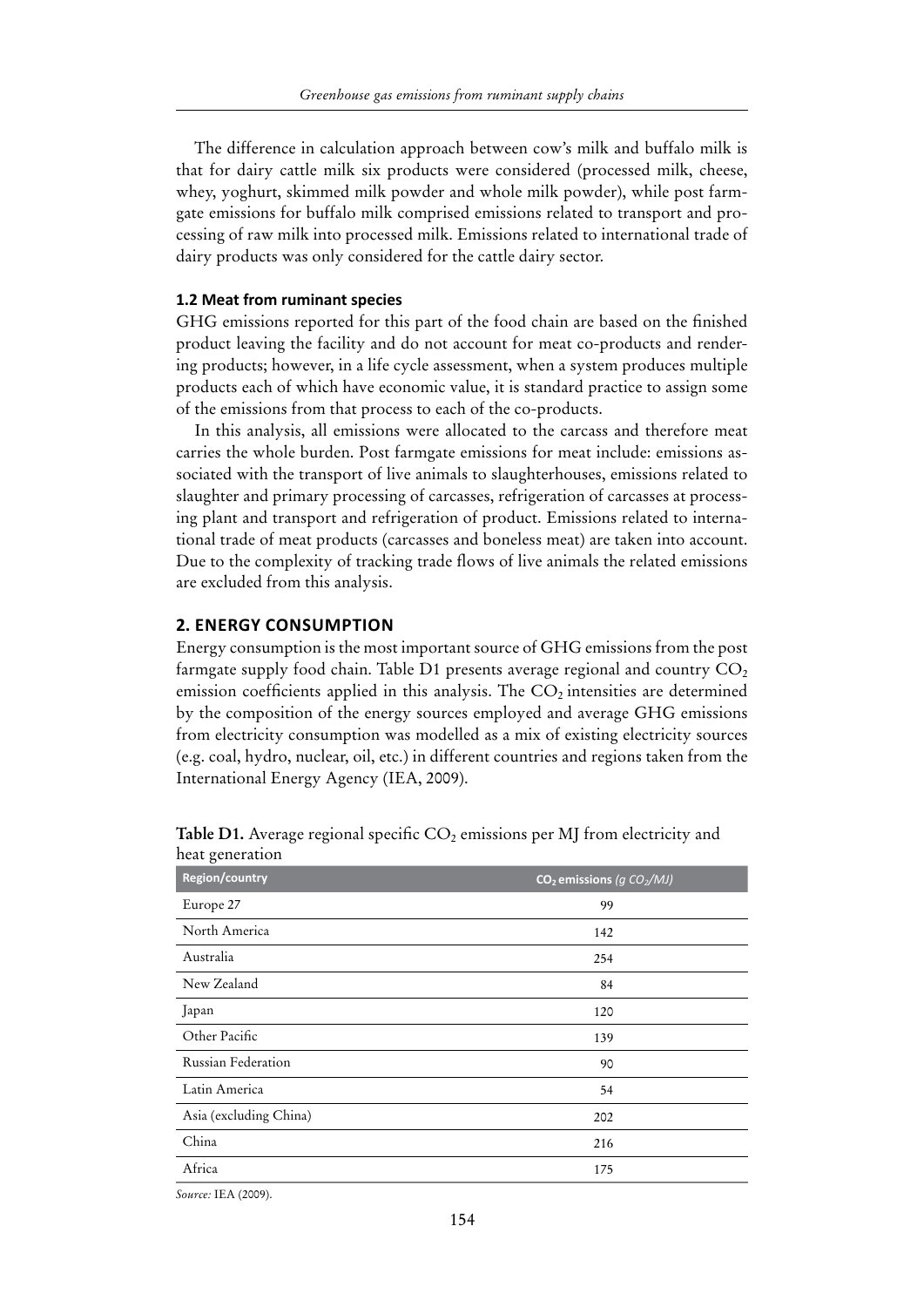The variation in  $CO<sub>2</sub>$  intensity is explained by the different energy sources and energy mixes utilized in different regions and countries. For example, regions such as Asia and Africa, and countries like Australia that rely on coal as their dominant source of energy for electricity production, have on average higher  $CO<sub>2</sub>$  emissions compared with Latin America and New Zealand with lower  $CO<sub>2</sub>$  emissions per MJ produced owing to the higher proportion of electricity that is based on renewable resources like hydroelectric power which are recognized to be carbon neutral.

#### **3. Emissions related to transport**

The food sector is transport-intensive – large quantities of food are transported in large volumes and over long distances. This can sometimes be of significance but, in terms of the overall contribution to the life cycle carbon footprint of a product, most LCA studies have found that the contribution of transport is relatively small. The carbon implications of food transport is not only a question of distance; a number of other variables, such as transport mode, efficiency of transport loads and the condition of infrastructure (road quality), fuel type, etc., are important determinants of the carbon intensity of products.

The efficiency of different transport modes varies considerably. Transport modes differ significantly in energy intensity and hence GHG emissions. Air transport has a very high climate change impact per tonne transported, whereas sea transport is relatively efficient. Long-distance transport by ship is very energy efficient, with estimates between 10 and 70 g  $CO<sub>2</sub>$  per tonnes-km, compared with estimates of 20-120 and 80-250 g  $CO<sub>2</sub>$  per tonnes-km for rail and road, respectively (Marintek, 2008). Poor road infrastructure has an impact on the emission per unit product transported because it increases fuel consumption. Cederberg *et al*. (2009) found that, in Brazil, due to generally poor road conditions, the consumption of diesel was estimated to be 25 percent higher than under normal road conditions. Different loads also affect the efficiency of utilization of transport per unit of product. Larger loads transported for longer distances are more efficient than lighter loads transported over shorter distances.

During transportation, food also often requires refrigeration which increases the use of energy and also introduces leakage of refrigerants into the GHG emissions equation (refrigerants are often high in climate impact).

Emissions related to transport were estimated for the different phases, that is, transportation of live animals from the farm to the slaughter plant and transportation of the processed product from plant to retail centre for distribution. In the case of international trade, emissions were calculated for transport from slaughter plant to the port of export to the retail point for distribution. In an effort to estimate the contribution of international freight transport to GHG emissions, we combined data on trade flows, transportation mode, transport EFs and distances.

The following sections provide a detailed description of the methodology and the assumptions used in the estimation of emissions associated with the transport of live animals and meat. For the approach on milk, a detailed description is provided in FAO's report on GHG emissions in the dairy sector published in 2010.<sup>20</sup>

<sup>&</sup>lt;sup>20</sup> FAO. 2010. http://www.fao.org/docrep/012/k7930e/k7930e00.pdf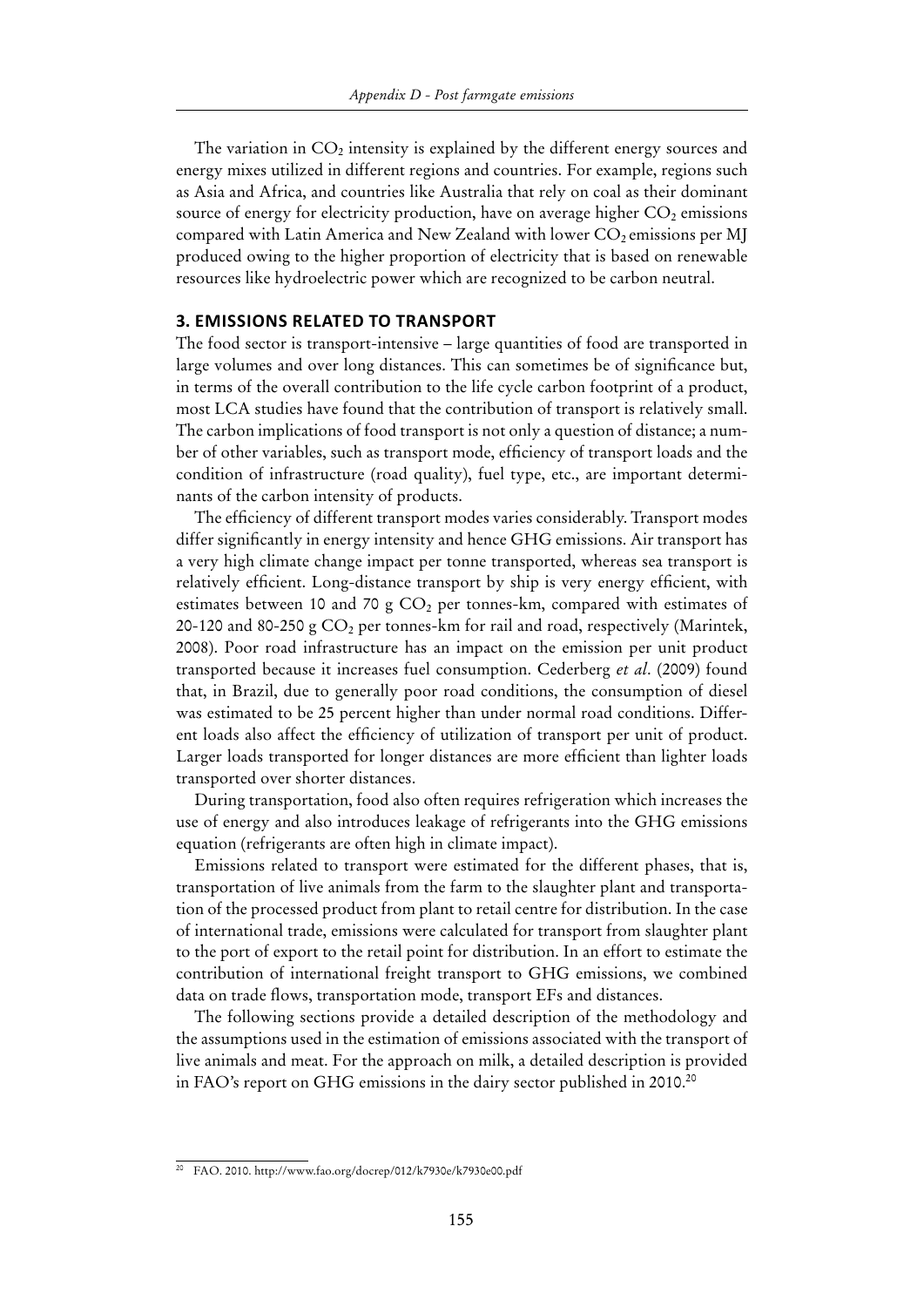#### **3.1 Transport of live animals from the farm to slaughter plant**

Due to the complexity of live animal movements and data limitations, several simplifications and assumptions were made:

- *• Share of animals transported to slaughter plants*: Not all animals produced are slaughtered in slaughter plants/abattoirs; slaughtering may also take place on-farm or may be carried out by local butchers within the vicinity of production and thus may not involve the transportation of live animals. For industrialized countries, it was assumed that about 98 percent of the animals are slaughtered in slaughterhouses. In developing countries, the share of animals transported to slaughter plants varied between 15 and 75 percent. A lower share was assumed for developing countries based on the assumption that slaughtering infrastructure is generally lacking and that animals are often slaughtered in closer proximity to where they are raised, with slaughter being carried out by local butchers or the household itself. Other factors taken into consideration include the importance of exports within the economy, where we assumed that key exporting developing countries such as Brazil, Argentina, Paraguay, Botswana and Namibia (due to phytosanitary requirements of importing countries) would have a higher share of animals slaughtered in slaughter plants.
- *• Average distance between farm and slaughter plant*: Data on distances between the farm and slaughter plants was taken from literature for industrialized regions: an average distance of 80 km for Europe and 200 km for North America. In developing countries, due to poor infrastructure, slaughter is assumed to take place near the point of sale: an average distance of 50 km was assumed.
- *• Mode of transport:* We assumed that a greater proportion of live animals was transported by road.
- *• Emission intensity per kg of carcass transported*: Based on secondary data, two average coefficients were utilized in this study for two groupings of countries: 0.21 and 0.38 kg  $CO<sub>2</sub>$ -eq per tonnes CW-km for industrialized and developing countries, respectively.

Transport emissions of livestock between the farm and the slaughter plant were calculated using the equation below:

 $GHG_{transport}^{farm-slaughterplant} = D_{farm-plant} \cdot ef_{transport} \cdot sh_{live\, animal}^{farm-plant}$ 

*where:*

 $GHG_{transport}^{farm-slaughterplant} = GHG$  emission intensity, kg  $CO_2$ -eq/kg CW-km

 $D_{\text{farm-plan}}$  = average distance between farm and slaughter plant, km

 $ef<sub>transport</sub> = average EF for transport, kg CO<sub>2</sub>-eq/kg CW-km$ 

 $sh_{\text{live animal}}^{\text{farm-plant}}$  = share of animals transported from farm to slaughter plant, percentage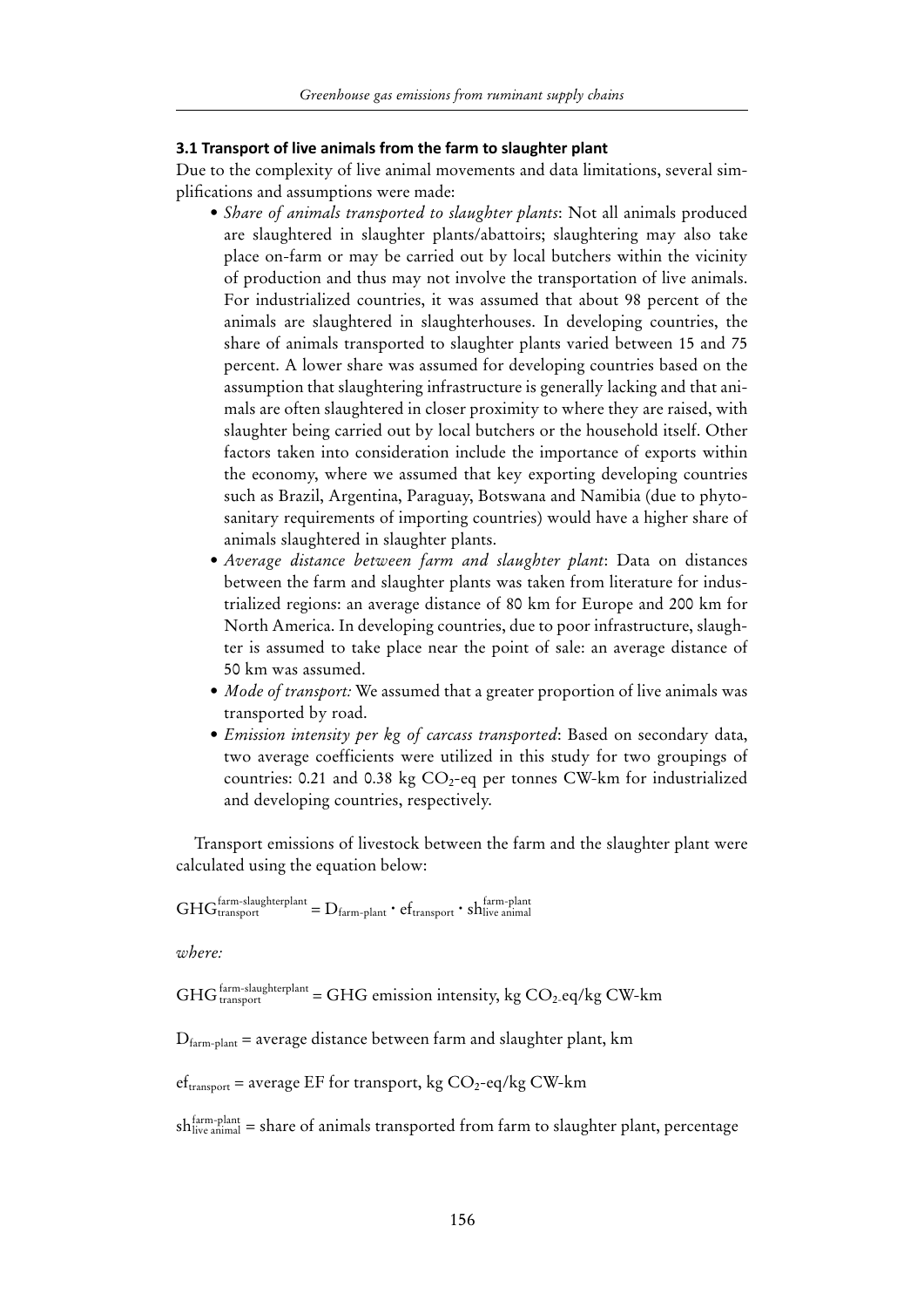|                                            | Winther et al. 2009,<br>(100 percent)* | Winther et al. 2009,<br>(100 percent)* | Ecoinvent,<br>(100 percent)*  | Ecoinvent,<br>$(70$ percent)* | Ecoinvent,<br>$(90$ percent)* | <b>AEA 2008</b> | Cederberg<br>et al. 2009 |
|--------------------------------------------|----------------------------------------|----------------------------------------|-------------------------------|-------------------------------|-------------------------------|-----------------|--------------------------|
|                                            |                                        |                                        | ( $kg CO_2$ -eq/tonnes CW-km) |                               |                               |                 |                          |
| Articulated<br>lorry, max<br>load 32 tonne |                                        |                                        |                               |                               |                               |                 | 0.11                     |
| Lorry, chilled,<br>max load 20<br>tonne    | 0.085                                  | 0.102                                  | 0.18                          | 0.16                          | 0.14                          | $0.08 - 0.25$   |                          |
| Lorry, frozen,<br>max load 20<br>tonne     | 0.073                                  | 0.099                                  | 0.19                          | 0.17                          | 0.15                          | $0.08 - 0.25$   | 0.145                    |

#### **Table D2.** Emission intensity for road transport

*Note:* Emission intensities also include emissions related to leakage of cooling agents.

*\** The EFs represent the percentage of the vehicle utilized and accounts for the fact that vehicles will not be fully utilized at all times. *Source:* SIK (2010).

#### **3.2 Transport and distribution of meat from processing plant to retail point**

The calculation of GHG emissions associated with meat transport included the transport of meat from slaughter plant to a retail distribution point. Transport and distribution emissions sources comprise emissions from fuel combustion during transport, as well as emissions from energy consumption for refrigeration and refrigerant leakage from chilled vehicles or container ships. Two modes of transport were considered in this phase: refrigerated road transport and marine transport.

*Road transport.* Refrigerated road transport covered here refers to transport between the processing plant and the domestic market and, in the case of international trade, transport from plant to port and entry port to retail distribution centre in importing country. Table D2 presents emission intensities for different modes of road transport taken from peer-reviewed studies and databases such as Ecoinvent. Average emission intensities were found to vary depending on the transport load (tonnage), transport utilization and type of product transported (chilled or frozen).

In this study, the following average emission intensity values presented in Table D3 below were used. Regarding the transport of meat from processing plant directly to the domestic retail, we assumed that the product is transported as chilled carcass by a small vehicle with a maximum load of 20 tonnes within a minimum retail distance of 50 km.

*Ocean transport.* In 2005, about 6.5 and 0.97 million tonnes of beef and lamb were traded globally (FAOSTAT, 2012). Emissions from the international trade of meat were calculated on the basis of the amount and type of product traded, distances

| 11 oni piani co recan |                              |        |  |
|-----------------------|------------------------------|--------|--|
|                       | <b>Chilled</b>               | Frozen |  |
|                       | (kg $CO_2$ -eq/tonnes CW-km) |        |  |
| Carcass               | 0.18                         | 0.20   |  |
| Boneless              | 0.117                        | 0.130  |  |

**Table D3.** Average emissions intensities associated with road transport from plant to retail

*Source:* SIK (2010).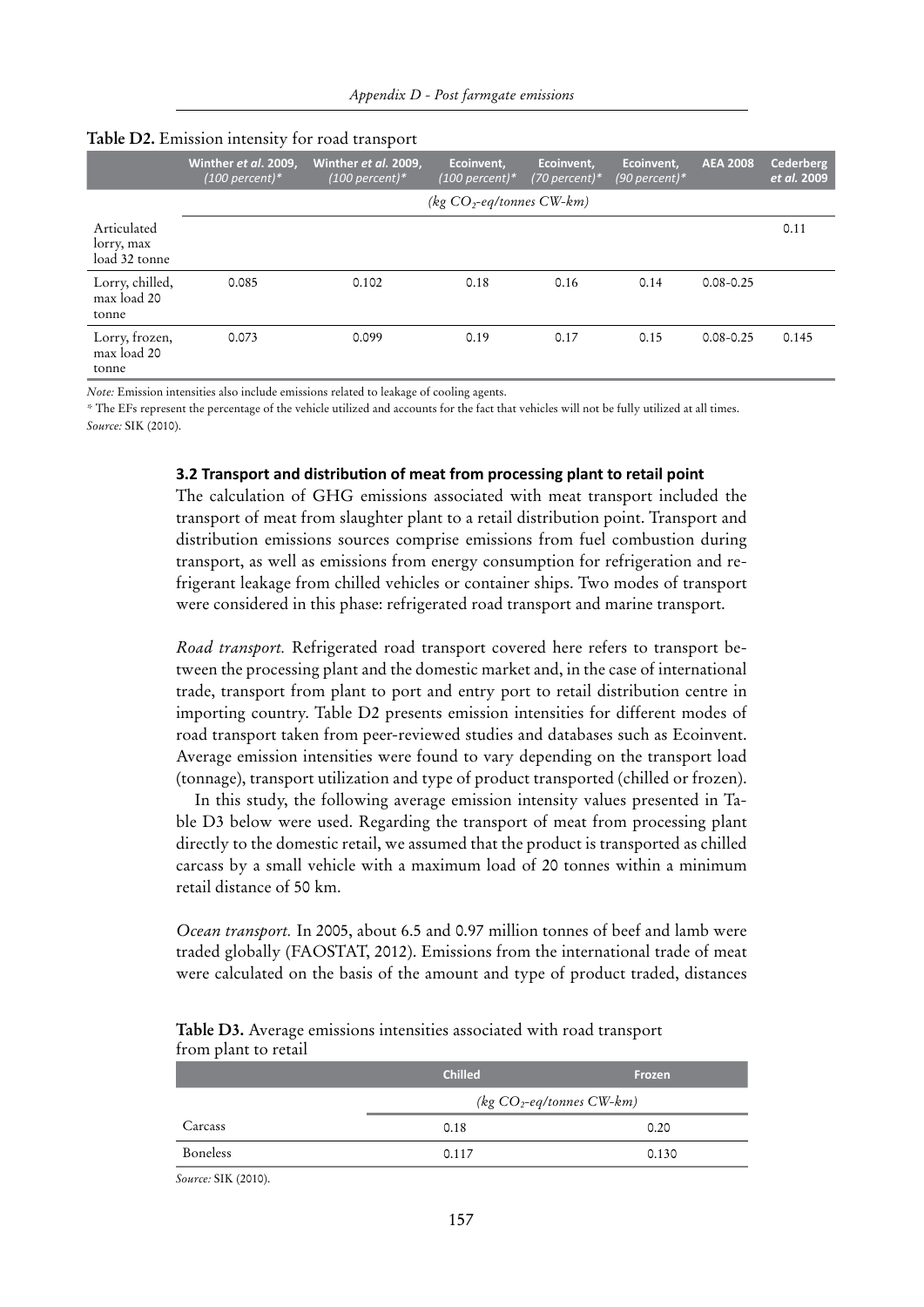between the slaughterhouse and retail centre, and the average GHG emission per kg of product transported.

- *• Trade:* A trade matrix was developed based on FAOSTAT trade flow data in order to determine key exporters (Table D4 as an example), destinations and quantities traded. This analysis covers almost 85 percent of the total amount of beef and lamb traded globally. A distinction is made between the type of meat traded (whether carcass or boneless) because it has implications for the amount of energy used for refrigeration during transportation and consequently  $CO<sub>2</sub>$  emissions.
- *Distance:* Distances were estimated between the major exporting and importing ports and it was assumed that the traded product was destined to major cities which are key population and consumption hubs. Emissions were calculated for the average distance for transport between the exporting country and importing country (port to port) and the transit distance inside the importing country to main retail centre. Distance matrices were estimated from http://sea-distances.com/index.htm and http://www.distances.com/.
- *• Vessel size:* It was assumed that smaller ships are utilized for shorter distances (e.g. transport of products within regions) and larger ships for longer distances such as inter-continental trade. Table D5 presents emission intensities for ocean transport taken from secondary sources and demonstrates the variation in emission intensity for different vessel sizes.

| <b>Key exporters</b> | tonnes        |
|----------------------|---------------|
| Brazil               | 1 285 805     |
| Australia            | 991 945       |
| <b>USA</b>           | 439 862       |
| Ireland              | 363 372       |
| Netherlands          | 351 757       |
| New Zealand          | 344 289       |
| Germany              | 335 044       |
| Canada               | 323729        |
| Argentina            | 297 091       |
| Uruguay              | 249 609       |
| Total                | 6 3 1 6 6 7 2 |
|                      |               |

**Table D4.** International trade in beef, 2005

*Source:* FAOSTAT (2011).

#### **Table D5.** Emission intensity for ocean transport

| <b>Container</b><br>ship | Winther<br><i>et al.</i> (2009) | <b>AEA</b><br>(2008) | <b>Cederberg</b><br>et al. (2009) | <b>Ecoinvent</b> |
|--------------------------|---------------------------------|----------------------|-----------------------------------|------------------|
|                          |                                 |                      | $\log CO_2$ -eq/tonnes CW-km)     |                  |
| Large, chilled/frozen    | 0.037                           | 0.018                | 0.014                             | 0.011            |
| Small, chilled/frozen    | 0.056                           |                      | 0.061                             | 0.043            |

*Note:* Emission intensities also include emissions include related to leakage of cooling agents. *Source:* SIK (2010).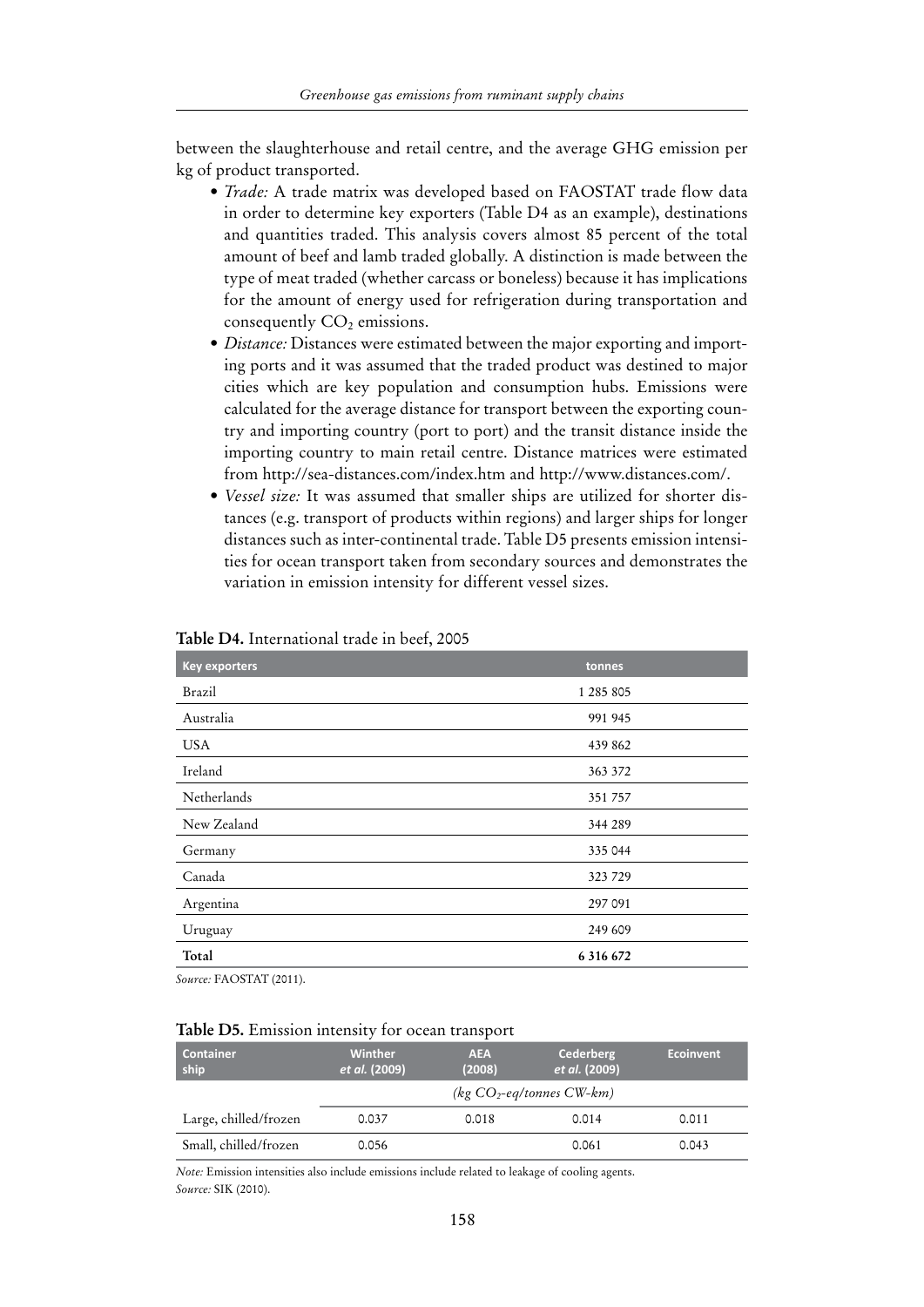Based on secondary data, the average emission intensities applied were 0.025 and 0.05 kg  $CO_2$ -eq per tonne product (CW) transported per km for large and small container ships transporting carcasses, respectively and 0.014 and 0.029 kg  $CO<sub>2</sub>$ -eq per tonne CW per km for large and small container ships transporting bone-free meat.

To manage the versatile nature and complexity of trade flows, we only accounted for trade from and to the most significant trading partners.

#### **4. Emissions related to slaughter and primary processing of meat**

GHG emissions assessed here include emissions from the direct inputs of energy in the slaughter and primary processing of meat and milk, as well as the GHG emissions related to use and leakage of refrigerants. The meat sector also produces a range of co-products including by-products such as bones, blood, fat, offal, feather, etc. Due to the lack of data on the total amount of raw material rendered, this analysis does not take into account emissions associated with the co-products.

Average energy use per kg of carcass weight during slaughter was based on studies from Sweden (Anon, 2002), Denmark, Finland and Spain (Lafargue, 2007) and the European Union (Ramirez *et al*., 2006). Due to the limited data on energy use during this phase, in this study we assumed an average value of 1.4 MJ/kg CW and 4.5 MJ/kg CW for beef and lamb, respectively. Slaughterhouse emissions were calculated by combining this average value with the average regional specific  $CO<sub>2</sub>$ emissions per MJ of energy (taking into account regional/country electricity generating mixes) given in Table D1 to obtain the average GHG emissions per kg of carcass processed. Table D6 presents regional average emission factors for processed beef and lamb and mutton and illustrates the importance of energy source as well as the energy intensity associated with the processing of different meat. Compared with beef, processing of lamb and mutton on average has higher emission intensity per kg product processed because of the high energy intensity of the process (4.5 MJ/kg CW) and, when combined with high emitting energy sources such as coal, the emission intensity is high as is the case in Australia (Table D6).

| <b>Region</b>          | <b>Beef</b> | Lamb and mutton              |
|------------------------|-------------|------------------------------|
|                        |             | (kg $CO_2$ -eq/tonnes CW-km) |
| EU27                   | 0.14        | 0.45                         |
| North America          | 0.20        | 0.64                         |
| Australia              | 0.40        | 1.14                         |
| New Zealand            | 0.12        | 0.38                         |
| Japan                  | 0.17        | 0.54                         |
| Other Pacific          | 0.20        | 0.63                         |
| Russian Federation     | 0.13        | 0.41                         |
| Latin America          | 0.07        | 0.24                         |
| Asia (excluding China) | 0.30        | 0.91                         |
| China                  | 0.30        | 0.97                         |
| Africa                 | 0.25        | 0.78                         |

**Table D6.** Regional emission factors for processing of beef and lamb

*Source:* Authors' calculations.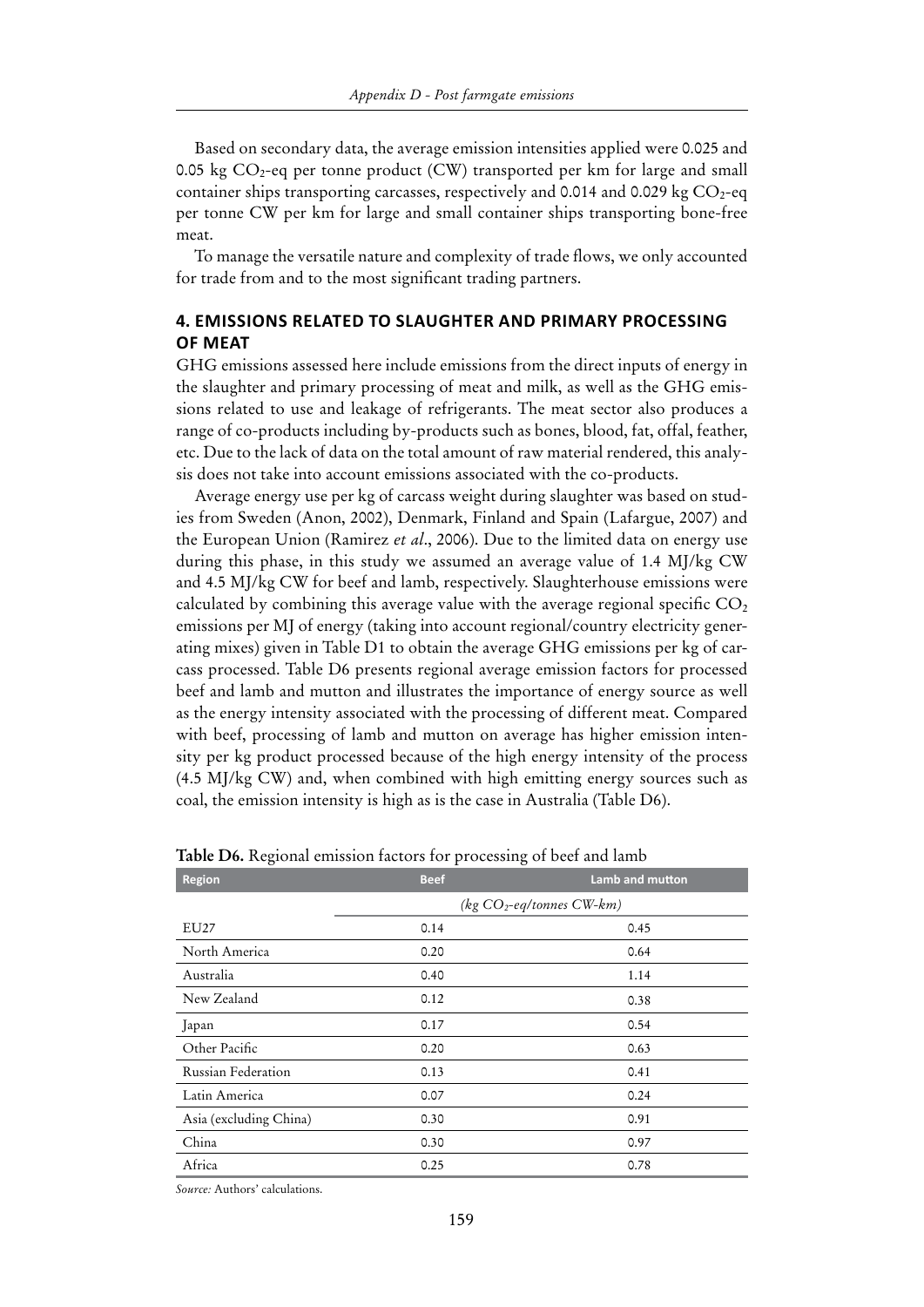#### **5. Emissions related to production of packaging materials**

Packaging is a fundamental element of almost every food product and a vital source of environmental burden and waste. The type of packaging used also influences transport efficiency because it has its own weight but also because it affects the weight/volume ratio of the product. Two types of packaging can be distinguished: primary packaging and secondary packaging. Primary packaging is packaging closest to the product and often follows the product all the way to the consumer. Secondary packaging is used to assemble together primary packaging to shelter the product during transport and make it possible to transport more of the product at a time. The climate impact of packaging is one of the least studied aspects within the food chain. Due to the lack of data on the global variations in packaging of meat, this study applied 0.05 kg  $CO_2$ -eq per kg CW for both primary and secondary packaging from slaughter-plant to retail.

#### **References**

- **AEA.** 2008. *Comparative Life Cycle Assessment of Food Commodities Produced for UK Consumption through a Diversity of Supply Chains.* Appendix 3 – Post Farm Gate Activity Data. Cranfield University. Report to Defra 2008.
- **Anon.** 2002. *Maten och miljön Livscykelanalys av sju livsmedel,* (Food and the environment Life Cycle Assessment of seven food items). LRF, Sweden.
- **Cederberg, C., Meyer, D. & Flysjö, A.** 2009. *Life cycle inventory of greenhouse gas emissions and use of land and energy in Brazilian beef production.* SIK Report No 792.
- **Ecoinvent**. 2009. Swiss Centre for Life Cycle Inventories database. Available at http://www.ecoinvent.ch/.
- **FAO.** 2010. *Greenhouse gas emissions from the dairy sector A life cycle assessment*, by Gerber, P., Opio, C., Vellinga, T., Herderson, B. & Steinfeld, H. FAO. Rome.
- **FAOSTAT.** 2011. FAO Statistical Database. Accessed 2011.
- **FAOSTAT.** 2012. FAO Statistical Database. Accessed 2012.
- IEA. 2009. CO<sub>2</sub> emissions from fuel combustion. IEA Statistics. International Energy Agency. Paris.
- **Lafargue, P.L.** 2007. *LCA of Spanish meals with different protein sources.* Master's thesis, Dept. of Energy and Environment, Chalmers University of Technology, Gothenburg, Sweden.
- **Marintek**. 2008. Updated Study on Greenhouse Gas Emissions from Ships Phase 1 – Preliminary results Presented to First Inter-sessional Meeting of the Working Group on GHG Emissions from Ships, June 24, 2008.
- **Ramírez, C.A., Patel, M. & Blok, K.** 2006. How much energy to process one pound of meat? A comparison of energy use and specific energy consumption in the meat industry of four European countries. *Energy,* 31(12): 2047–2063.
- **Winther, U., Ziegler, F., Hognes, E.S., Emanuelsson, A., Sund, V. & Ellingsen, H.** 2009. *Carbon footprint and energy use of Norwegian seafood products.* Sintef Report SFH80 AH096068.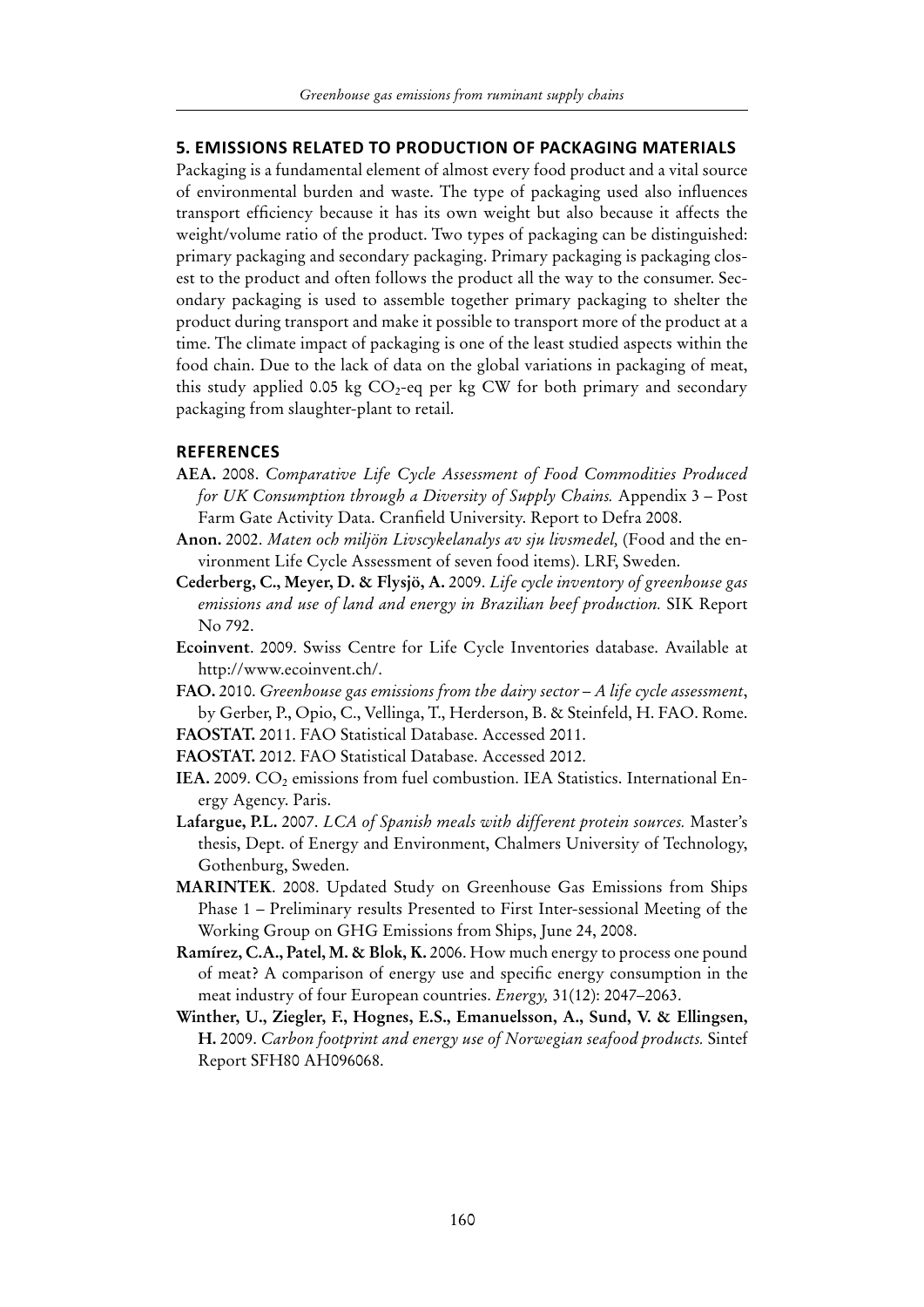## APPENDIX E **Emissions related to energy use**

This appendix presents the approach and coefficients applied in this study for estimating GHG emissions from direct on-farm energy use (non-feed related) and embedded energy in farm buildings and equipment. Direct and indirect emissions were estimated for all ruminant species; a general approach is used for all species with a few modifications taking into account differences between production typologies and species, but also between herd (dairy and beef).

#### **1. Indirect (embedded energy): emissions related to capital goods**

Capital goods including machinery, tools and equipment, buildings such animal housing, forage and manure storage are a means of production. Though not often considered in LCAs, capital goods carry with them embodied emissions associated with manufacture and maintenance. These emissions are primarily caused by the energy used to extract and process typical materials that make up capital goods such as steel, concrete or wood. This assessment focuses on the quantification of embedded energy in capital goods including farm buildings (animal housing, feed and manure storage facilities) and farm equipment such as milking and cooling equipment, tractors and irrigation systems.

To determine the effective annual energy requirement, the total embodied energy of the capital energy inputs was discounted and we assumed a straight-line depreciation of 20 years for buildings, 10 years for machinery and equipment and 30 years for irrigation systems. A simplified approach was adopted in the calculations; emission coefficients were defined for the dairy cattle sector and these were then extrapolated to the beef cattle, buffalo and small ruminant sector.

#### **1.1 Farm infrastructure**

Emissions of a representative set of farm buildings were calculated from typical material of building components, including steel, concrete and wood used in the construction of animal housing, manure storage and feed storage facilities. Data related to the density of the building material was taken from various sources and literature.

• *Animal housing*: Five different levels of housing were defined with varying degrees of quality and emissions related to these were calculated (Table E1). These five housing types were then distributed across the different production systems (grassland and mixed), AEZs (arid, humid and temperate), and country grouping [OECD, least developed countries (LDCs) and other developing countries] based on the level of economic development. The percentage allocated for the different values of housing was based on two criteria: (i) livestock density in the two production systems and three AEZs based on number of adult females; and (ii) the average milk yield per cow per year. Tables E2 and E3 illustrate the allocation of embedded energy in small ruminant housing in arid zones in OECD countries and the average emission factor (accounting for depreciation).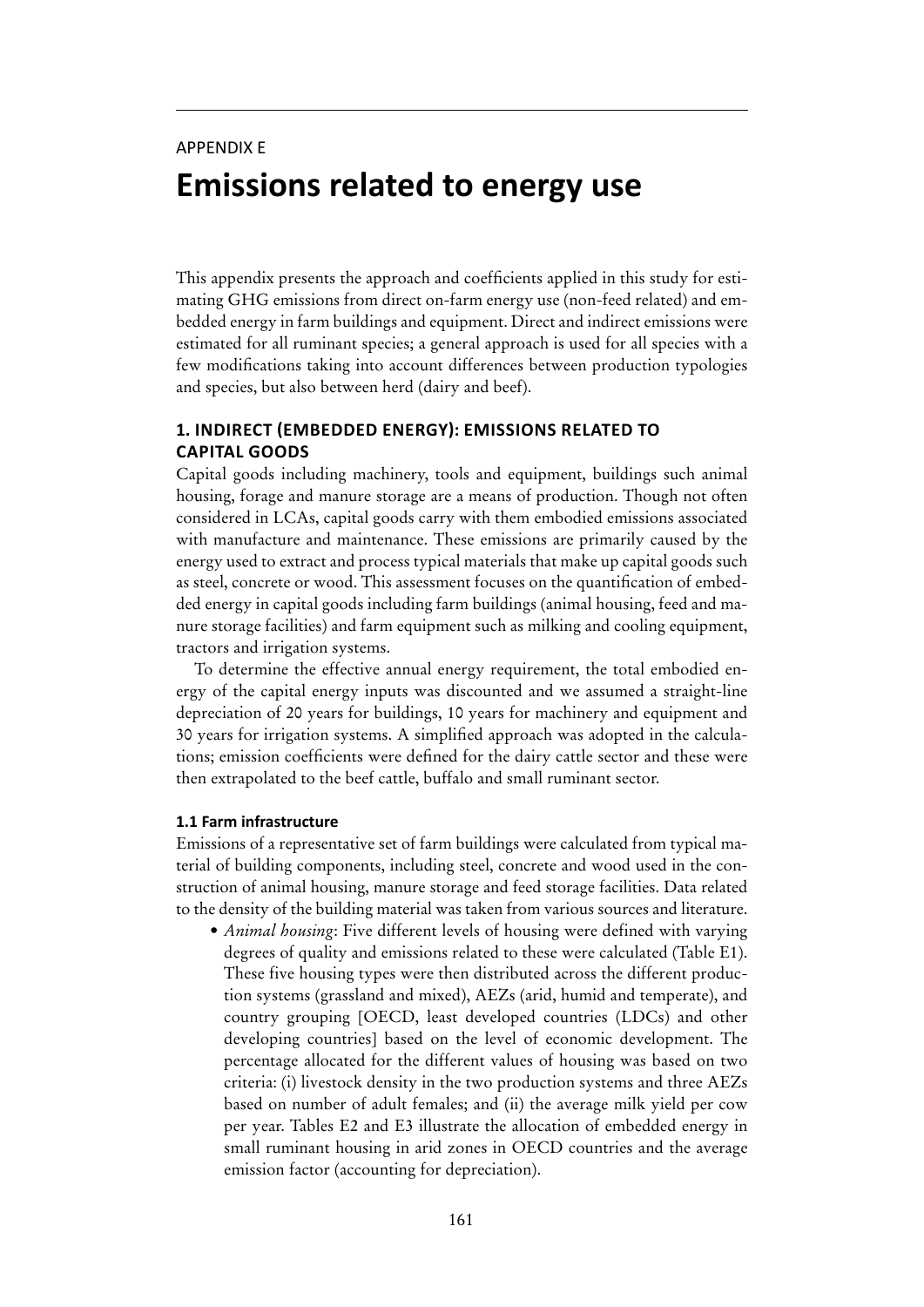| Level of investment and definition                                                |                                                     | <b>Characteristics</b>      |                                                                  | <b>Production system</b>                                |
|-----------------------------------------------------------------------------------|-----------------------------------------------------|-----------------------------|------------------------------------------------------------------|---------------------------------------------------------|
|                                                                                   | Floor, foundation, walls                            | Roof, roof-frame            | <b>Supports</b>                                                  |                                                         |
| High: high technology and use of<br>high quality materials                        | Material: concrete                                  | Material: steel             | - Stanchions<br>- Columns<br>- Rafters                           | - Industrial units<br>- Peri-urban<br>- Fattening units |
| Average: intermediate level of<br>technology and use of good<br>quality materials | Without walls; or<br>$\frac{1}{2}$ walls (concrete) |                             | - Stanchions<br>- Columns<br>- Rafters                           | - Peri-urban<br>- Fattening units<br>- Mixed systems    |
| Low                                                                               | No walls, floor not paved                           | Material: steel             | Material: Steel                                                  | Mixed systems                                           |
| Very low                                                                          | Cement floor or unpaved<br>floor (dirt)<br>No walls | Material: steel for<br>roof | Local/hand-made<br>material e.g. wood<br>for columns/<br>rafters | - Mixed systems<br>- Peri-urban                         |

## **Table E1.** Typology of animal housing considered in this assessment

Nil: *situation with no housing or existing shelter such as kraals made from local materials (wood, manure) and no embedded energy involved.*

*Source:* Authors.

#### **Table E2.** An example of a life cycle inventory for a high investment structure for small ruminants

| <b>Material</b>         | <b>Structure</b>     | GWP <sub>100</sub><br>(kg $CO_2$ -eq <sup>1</sup> ) | <b>Quantity of material per unit</b><br>(kg of material/25 kg LW - $AFSR2$ ) | <b>Emission intensity</b><br>(kg $CO_2$ -eq/25 kg LW AFSR <sup>2</sup> ) |
|-------------------------|----------------------|-----------------------------------------------------|------------------------------------------------------------------------------|--------------------------------------------------------------------------|
|                         |                      | A                                                   | B                                                                            | $C = A/B$                                                                |
| Concrete                | Floor                | 262.61                                              | 0.10                                                                         | 26.3                                                                     |
| Concrete                | Support – foundation | 262.61                                              | 0.03                                                                         | 6.8                                                                      |
| Steel – structural      | Support – stanchions | 1.79                                                | 0.52                                                                         | 21.0                                                                     |
| Steel - structural      | Roof frame – rafters | 1.79                                                | 0.89                                                                         | 9.6                                                                      |
| Steel - structural      | Roof frame - purlins | 1.79                                                | 1.04                                                                         | 3.1                                                                      |
| Bricks-concrete         | Walls                | 262.61                                              | 0.03                                                                         | 4.7                                                                      |
| Galvanized metal – shed | Roof                 | 1.79                                                | 1.07                                                                         | 4.1                                                                      |
| Total                   |                      |                                                     |                                                                              | 83.7                                                                     |

<sup>1</sup> Data taken from Ecoinvent database.

<sup>2</sup> AFSR: Adult Female Small Ruminant.

*Source:* Authors' calculations.

#### **Table E3.** Allocation of embedded energy in housing – an example for small ruminants in arid zones in OECD countries

| <b>Country</b><br>grouping | Level of investment     | <b>Emission intensity</b><br>(kg $CO_2$ -eq/25 kg LW AFSR <sup>1</sup> ) | <b>Allocation</b><br>(percentage) | <b>Emission factor</b><br>$\frac{1}{\log CO_2 \cdot eq/25}$ kg LW AFSR $^1$ ) |
|----------------------------|-------------------------|--------------------------------------------------------------------------|-----------------------------------|-------------------------------------------------------------------------------|
|                            | High                    | 83.7                                                                     | 20                                | 16.7                                                                          |
|                            | Average                 | 76.7                                                                     | 20                                | 15.3                                                                          |
| <b>OECD</b>                | Low                     | 47.0                                                                     | 50                                | 23.5                                                                          |
|                            | Very low                | 10.5                                                                     | -                                 | 0.0                                                                           |
|                            | Nil                     | 0.00                                                                     | 10                                | 0.0                                                                           |
| Total                      |                         |                                                                          | 100                               | 55.6                                                                          |
|                            | Depreciation (20 years) |                                                                          |                                   | 2.8                                                                           |

<sup>1</sup> AFSR: Adult Female Small Ruminant.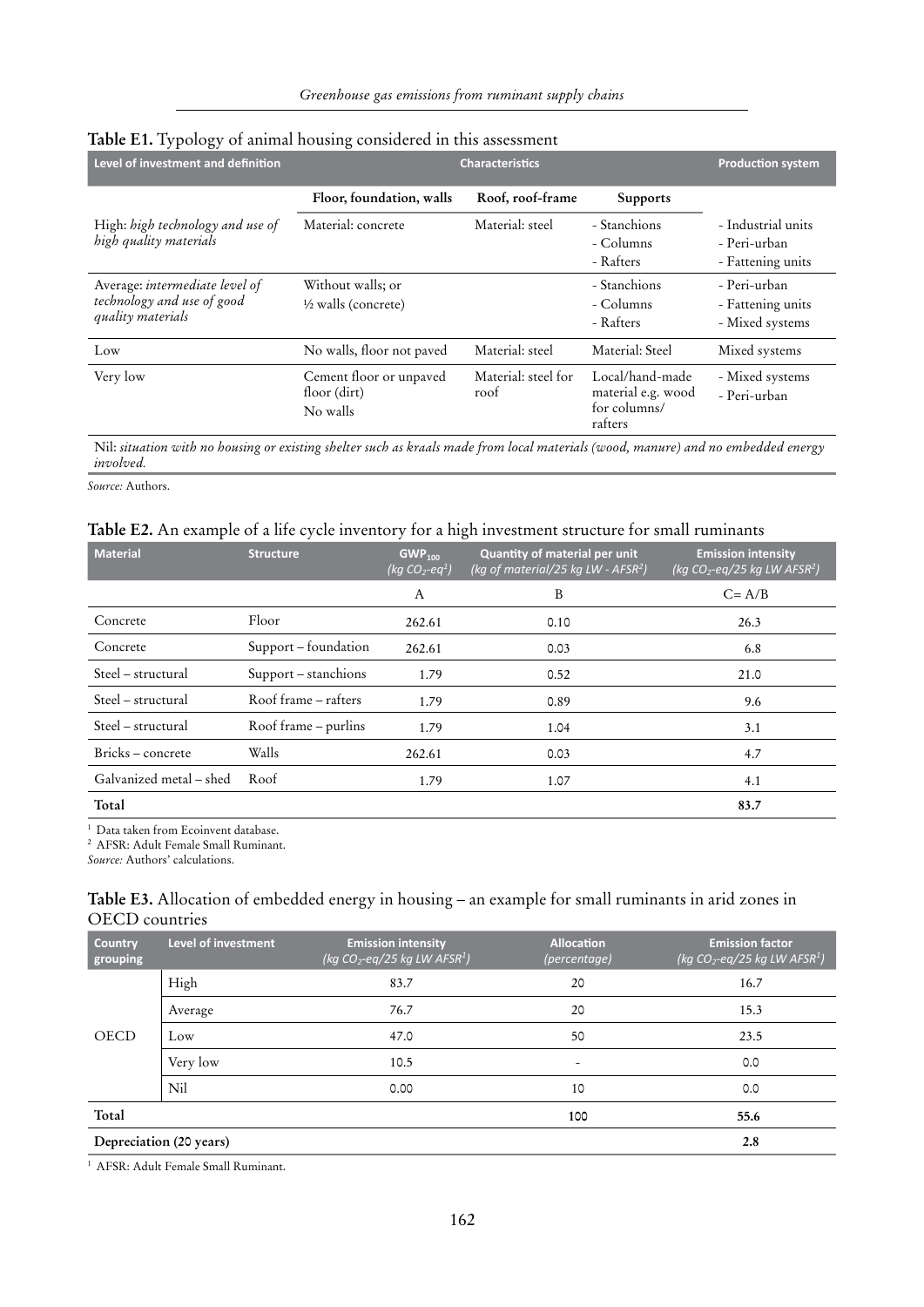- *Manure storage:* The calculation for energy embodied in manure storage facilities was based on a similar methodology and allocation technique outlined above. As capital investment, only a platform of concrete was considered and calculated as a percentage of the floor-surface of the standard shelter (25 percent on 90 days and 50 percent on 180 days of manure storage). The period of manure storage considered includes 90 days in arid and humid areas and 180 days in temperate days in both grassland and mixed systems. Although liquid manure storage plays an important role in industrialized regions particularly for dairy, only solid manure storage was considered for this assessment.
- Feed storage: The calculation for energy embodied in feed storage facilities was based on a similar methodology and allocation technique outlined for housing and manure storage. The period of feed storage considered includes 90 days in arid and humid areas and 180 days in temperate days in both grassland and mixed systems. Due to their importance in a majority of countries, only hay and straw were used as the basis for feed density. The required volume of storage capacity was calculated on the basis of roughage requirements (based on 2 percent intake of DM) and the Bulk Specific Weight and Density<sup>21</sup> for hay and straw. The quality of the feed storage was assumed to be similar to the animal housing infrastructure.

#### **1.2 Farm equipment**

Emissions embodied in farm equipment were calculated on the basis of the five levels of farm infrastructure (ranging from nil to high), with allocation criteria similar to those outlined for farm infrastructure. For these calculations, farm equipment was divided into three categories: tractors, tractor implements and hand tools; milking and milk storage equipment; and irrigation facilities. Emissions related to steel were derived from the Ecoinvent database.

- *• Tractors, implements and hand tools*: The calculation for energy used in the manufacture of tractors and tractor implements and tools is related to the number of tractors used per hectare; an average weight of steel per hectare based on Dyer and Desjardins (2005); and the stocking rate of adult females per hectare. It is assumed that in areas with over 1 000 ha per tractor, the use of hand tools is prevalent and for these situations we estimated 5kg of hand tools.
- *• Milking and storage/cooling equipment*: Equipment taken into account includes bulk tanks and cans, post bars, vacuum pump, pipelines, plate cooler units. Table E4 presents the milking and storage/cooling equipment considered in this study.
- *• Irrigation systems*: Two basic types of irrigation systems were considered: border strip and spray irrigation and were applicable only to the high and average level of investment farm. Due to the lack of more recent data, the calculation for energy embodied in irrigation systems is based on the approach used by Wells (1998).

 $\overline{21}$  This is a measurement of a feed's mass (weight) per unit volume of space the feed occupies; the standard unit is  $\text{kg/m}^3$ .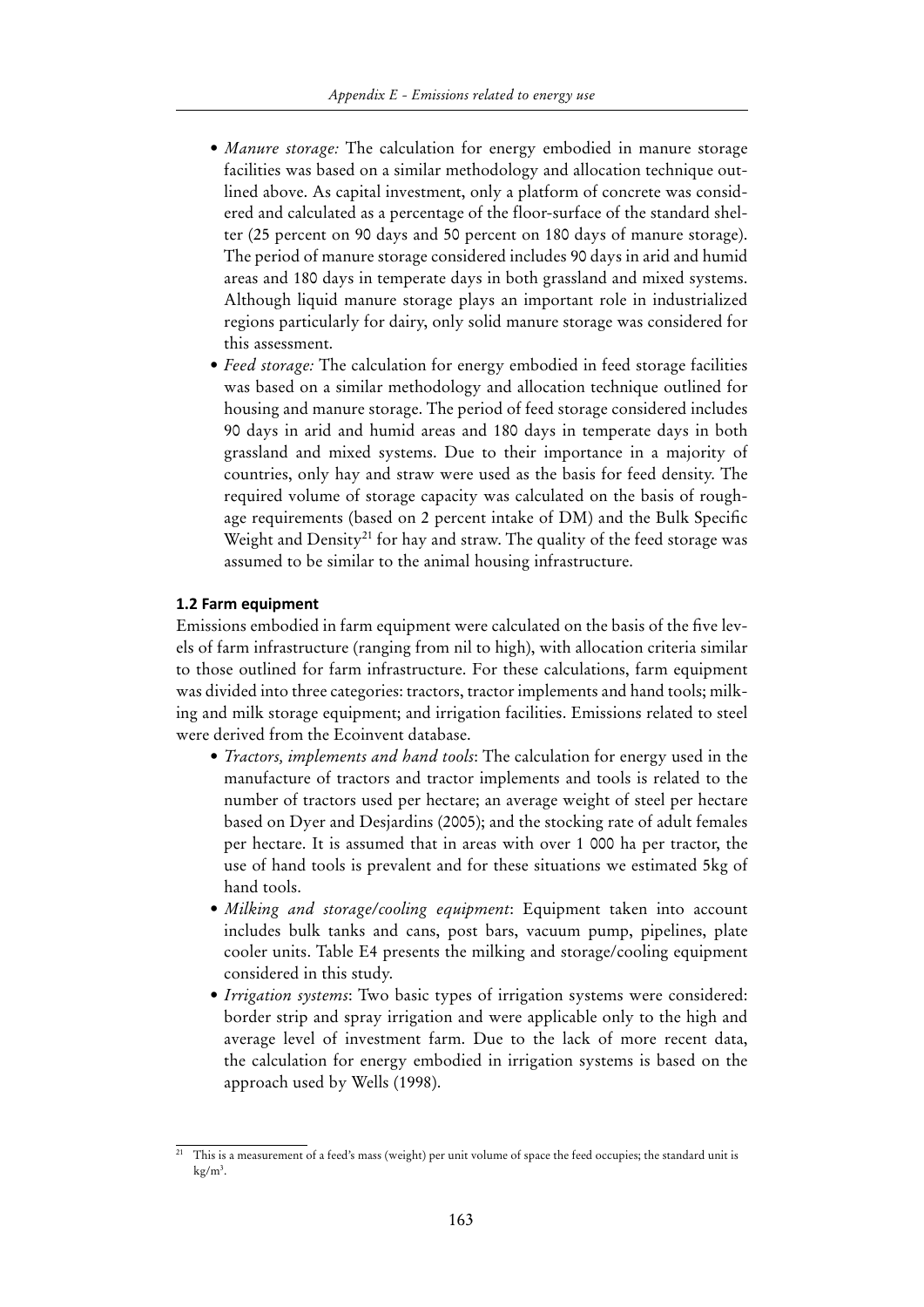| <b>Equipment</b>       | <b>Description</b>                                                                                                                                                                                                                 |
|------------------------|------------------------------------------------------------------------------------------------------------------------------------------------------------------------------------------------------------------------------------|
| Coolers                | Medium-scale herd composed of 40 cows producing 20 l/day (milked)<br>twice a day); using a tank of 1600 litres<br>Small-scale herd composed of 14 cows producing 20 l/day (milked twice a<br>day); using 10 cans of 60 litres each |
| Post bars              | Medium-scale herd – 4+4 posts steel made<br>Medium-scale herd - 2 posts wood made                                                                                                                                                  |
| Pipeline               | Medium-scale herd - double pipeline set suspended over the<br>central corridor                                                                                                                                                     |
| Milking vacuum<br>pump | Medium-scale herd – consider an average typology: 2 mobile and<br>1 fixed floor                                                                                                                                                    |
| Cooling system         | Medium-scale herd - consider an average value among low, medium, high                                                                                                                                                              |

**Table E4.** Milking, cooling and storage equipment considered in this assessment

*Source:* Authors.

Table E5 presents average emission factors for embedded energy for on-farm capital goods in dairy cattle production. For beef cattle and buffalo, we took a simplified approach by applying 50 percent of the EF coefficient calculated for dairy cattle. Emission factors used for small ruminant dairy are presented in Table E6 and a similar approach of applying 50 percent of the EFs to small ruminant meat herds was adopted.

#### **2. Direct energy: emissions related to on-farm energy use**

On-farm energy in ruminant production relates to the use of energy for milking, milk pumping, on-farm cooling of milk, ventilation, heating and lighting, water heating, watering and feeding of animals.

Various studies have estimated the amount of direct energy used on farm (Barrington *et al*., 1999; Dalgaard *et al*., 2000; Cederberg and Mattsson, 2000; ADAS, 2000; Haas *et al*., 2001; Wells, 2001; Ludington and Johnston, 2003; Barber and Pellow, 2005; Casey and Holden, 2005; Dyer and Desjardins, 2006; Saunders and Barber, 2007; DEFRA, 2007a, 2007b; Schils *et al.*, 2007; FEC, 2008; Horndahl, 2008; DairyCo, 2009; Thomassen *et al*., 2008; CAFRE, 2009; Bestfootforward (personal communication, 2010); ATTRA, 2010; Williams *et al*., 2010; Rotz *et al.*, 2010). Based on these studies, it is estimated that the average energy use is 0.219 kWh/kg raw milk.

It is however difficult to make an accurate estimate of the average energy use for these individual farm processes as well as the type of energy used because of the lack of disaggregated data. However, four studies (Bestfootforward (personal communication, 2010); Ludington and Johnston, 2003; DEFRA, 2007b); and Thomassen *et al*., 2009) provide a breakdown by source, which indicates that 38 percent of total direct energy consumed on-farm is electricity and 62 percent non-electricity. Using the results above (i.e. total direct energy use is 0.219 kWh/kg raw milk, which is split 38:62 electricity: non-electricity) and assuming that the main non-electricity use is diesel, the emissions can be calculated, see Table E7. The two coefficients (0.083 and 0.135 kWh/kg milk) are used in the calculation of the EFs for on-farm direct energy use.

Countries were ranked by milk yield, then categorized into five groups (representing the five categories of dairy farm mechanisation: High, Average, Low, Very low, Nil). Energy use will vary between these five levels. It was assumed that the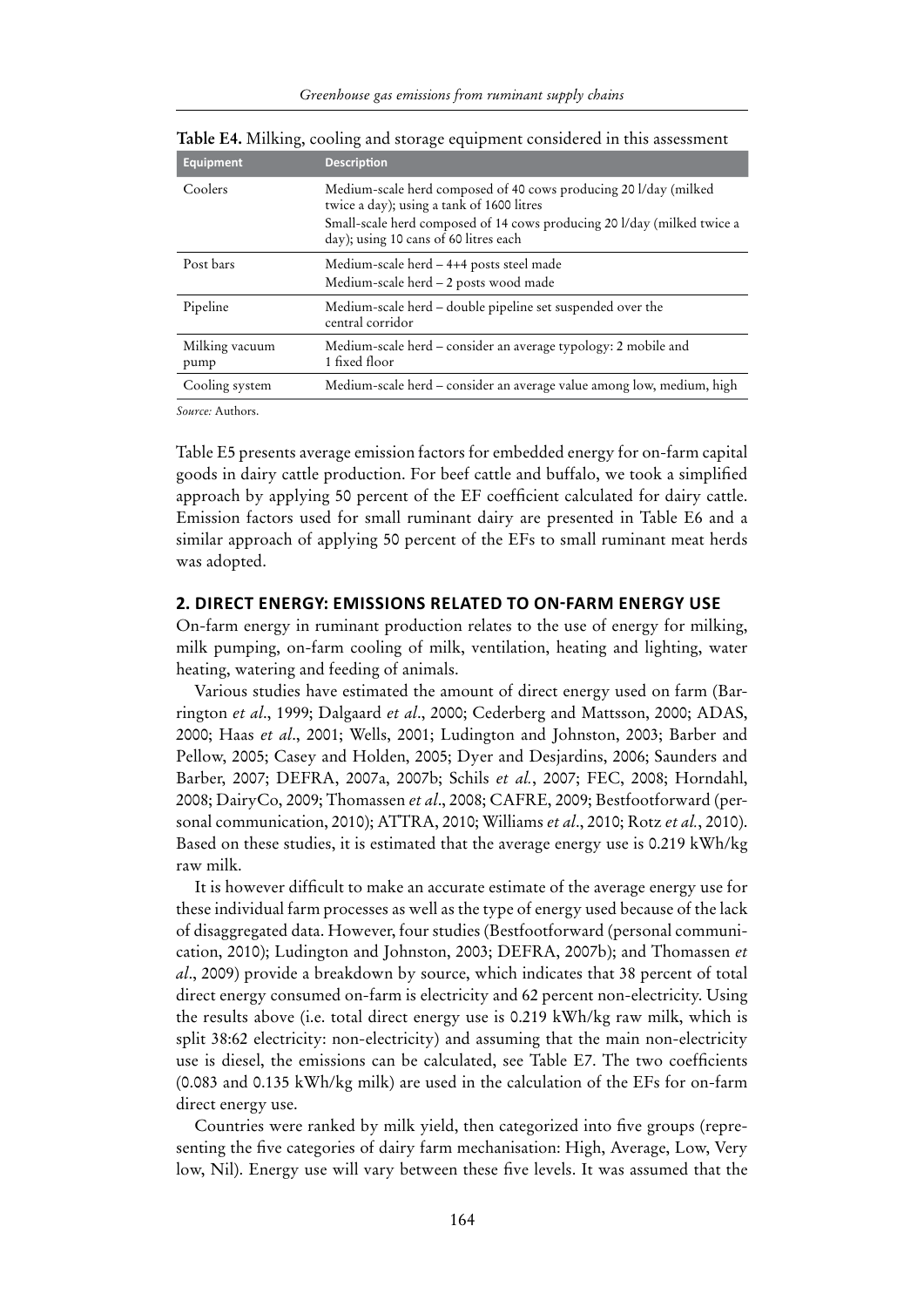| <b>Grouping</b> | <b>System</b>            | Capital goods          | <b>Arid</b><br>(kg $CO_2$ -eg/<br>100 kg LW) | <b>Humid</b><br>(kg $CO_2$ -eq/<br>100 kg LW) | <b>Temperate</b><br>(kg $CO_2$ -eq/<br>100 kg LW) |
|-----------------|--------------------------|------------------------|----------------------------------------------|-----------------------------------------------|---------------------------------------------------|
|                 |                          | <b>Buildings</b>       | 4.42                                         | 4.72                                          | 9.03                                              |
|                 | Grassland based          | Machinery & Implements | 13.78                                        | 16.22                                         | 28.16                                             |
| <b>OECD</b>     | Mixed based <sup>1</sup> | <b>Buildings</b>       | 4.89                                         | 5.08                                          | 9.55                                              |
|                 |                          | Machinery & Implements | 16.22                                        | 19.03                                         | 30.23                                             |
|                 | Grassland based          | <b>Buildings</b>       | 0.68                                         | 0.68                                          | 0.83                                              |
|                 |                          | Machinery & Implements | 1.35                                         | 1.35                                          | 1.35                                              |
| LDC countries   | Mixed based <sup>1</sup> | <b>Buildings</b>       | 1.33                                         | 1.33                                          | 1.89                                              |
|                 |                          | Machinery & Implements | 1.98                                         | 1.98                                          | 1.98                                              |
| Non-OECD        | Grassland based          | <b>Buildings</b>       | 1.71                                         | 2.31                                          | 3.32                                              |
|                 |                          | Machinery & Implements | 2.94                                         | 5.85                                          | 4.04                                              |
|                 |                          | <b>Buildings</b>       | 2.38                                         | 3.04                                          | 6.64                                              |
|                 | Mixed based <sup>1</sup> | Machinery & Implements | 3.56                                         | 6.62                                          | 18.55                                             |

## **Table E5.** Average emission factors for embedded energy for dairy cattle

 $^{\rm 1}$  Includes landless systems

*Source:* Authors' calculations.

| <b>Table E6.</b> Average emission factors for embedded energy for dairy sheep and goats |                          |                        |                         |  |  |
|-----------------------------------------------------------------------------------------|--------------------------|------------------------|-------------------------|--|--|
| <b>Grouping</b>                                                                         | <b>Production system</b> | kg $CO_2$ -eq/25 kg LW | kg $CO_2$ -eq/100 kg LW |  |  |
|                                                                                         | Arid                     | 1.00                   | 0.04                    |  |  |
| <b>LDC</b>                                                                              | Humid                    | 0.82                   | 0.03                    |  |  |
|                                                                                         | Temperate                | 0.73                   | 0.03                    |  |  |
|                                                                                         | Arid                     | 5.65                   | 0.23                    |  |  |
| <b>OECD</b>                                                                             | Humid                    | 5.05                   | 0.20                    |  |  |
|                                                                                         | Temperate                | 6.76                   | 0.27                    |  |  |
|                                                                                         | Arid                     | 2.01                   | 0.08                    |  |  |
| Other developing                                                                        | Humid                    | 2.62                   | 0.11                    |  |  |
|                                                                                         | Temperate                | 6.01                   | 0.24                    |  |  |

## **Table E6.** Average emission factors for embedded energy for dairy sheep and goats

*Source:* Authors' calculations.

### **Table E7.** Total on-farm direct energy use and associated emissions for high level dairy farms

| Category        | Rate of energy use<br>(kWh/kg milk) | <b>Emissions</b><br>(kg $CO_2$ -eg/kWh) | <b>Emissions</b><br>(kg $CO_2$ -eg/kg milk) |
|-----------------|-------------------------------------|-----------------------------------------|---------------------------------------------|
| Electricity     | 0.08                                | 0.54                                    | 0.05                                        |
| Non-electricity | 0.14                                | 0.27                                    | 0.04                                        |
| Total           |                                     |                                         | 0.08                                        |

*Source:* Authors' calculations.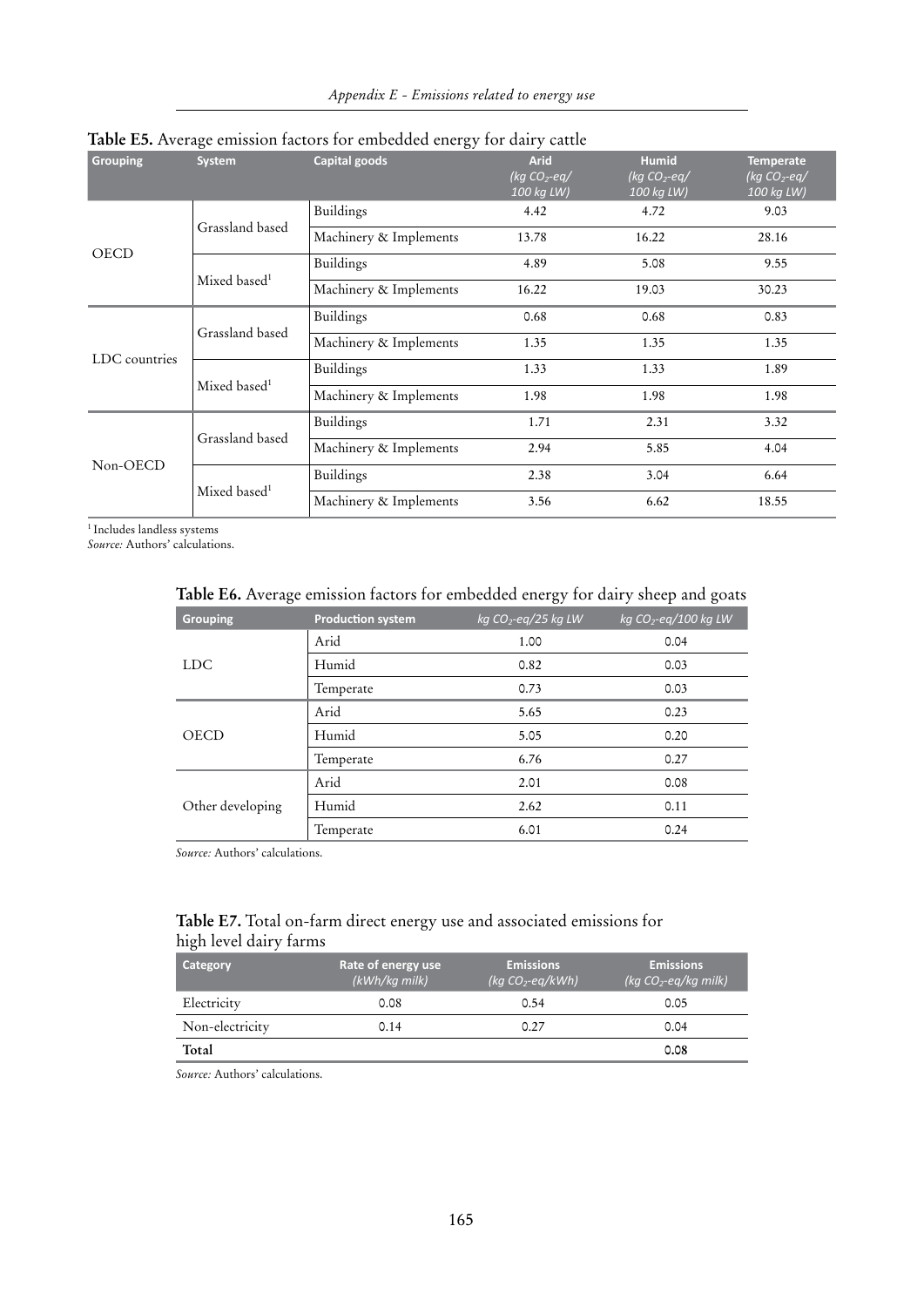| <b>Category</b> | Rate of<br>electricity use | Rate of<br>non-electricity | <b>Emissions from</b><br>electricity | <b>Emissions from</b><br>non-electricity | <b>Total emissions from</b><br>direct energy |
|-----------------|----------------------------|----------------------------|--------------------------------------|------------------------------------------|----------------------------------------------|
|                 |                            | $(kWh/kg$ milk)            |                                      | $(kg CO2-eq/kg$ milk)                    |                                              |
| High            | 0.08                       | 0.14                       | 0.05                                 | 0.04                                     | 0.08                                         |
| Average         | 0.08                       | 0.07                       | 0.05                                 | 0.02                                     | 0.06                                         |
| Low             | 0.08                       | 0.03                       | 0.05                                 | 0.01                                     | 0.05                                         |
| Very low        | 0.00                       | 0.01                       | 0.00                                 | 0.00                                     | 0.00                                         |
| Nil             | 0.00                       | 0.00                       | 0.00                                 | 0.00                                     | 0.00                                         |

#### **Table E8.** Emissions from direct energy for different levels of mechanization

*Source:* Authors' calculations.

#### **Table E9.** Emission factors for direct on-farm energy use for dairy cow milk production in OECD and non-OECD countries

| <b>Region</b>             | <b>Electricity</b><br>EF <sup>1</sup> | <b>Default</b><br>global EF |       | Grassland |           |       | <b>Mixed</b> |           |
|---------------------------|---------------------------------------|-----------------------------|-------|-----------|-----------|-------|--------------|-----------|
|                           | $\sqrt{kgCO_2}/kWh$                   |                             |       |           |           |       |              |           |
| <b>Unadjusted EF</b>      |                                       |                             | Arid  | Humid     | Temperate | Arid  | Humid        | Temperate |
| Europe (Unadjusted EF)    |                                       |                             | 0.071 | 0.072     | 0.074     | 0.072 | 0.074        | 0.074     |
| Developing countries      |                                       |                             | 0.020 | 0.020     | 0.020     | 0.027 | 0.027        | 0.027     |
| Non-OECD                  |                                       |                             | 0.038 | 0.044     | 0.05      | 0.045 | 0.054        | 0.062     |
| Adjusted emission factors |                                       |                             |       |           |           |       |              |           |
| $EU-27$                   | 0.36                                  | 0.54                        | 0.059 | 0.060     | 0.061     | 0.060 | 0.061        | 0.061     |
| OECD-Europe               | 0.34                                  | 0.54                        | 0.058 | 0.059     | 0.060     | 0.059 | 0.060        | 0.060     |
| <b>USA</b>                | 0.54                                  | 0.54                        | 0.071 | 0.072     | 0.074     | 0.072 | 0.074        | 0.074     |
| Canada                    | 0.19                                  | 0.54                        | 0.048 | 0.049     | 0.050     | 0.049 | 0.050        | 0.050     |
| <b>OECD</b> North America | 0.50                                  | 0.54                        | 0.068 | 0.069     | 0.071     | 0.069 | 0.071        | 0.071     |
| Australia                 | 0.90                                  | 0.54                        | 0.094 | 0.095     | 0.098     | 0.095 | 0.098        | 0.098     |
| Japan                     | 0.44                                  | 0.54                        | 0.064 | 0.065     | 0.067     | 0.065 | 0.067        | 0.067     |
| South Korea               | 0.46                                  | 0.54                        | 0.066 | 0.067     | 0.068     | 0.067 | 0.068        | 0.068     |
| New Zealand               | 0.21                                  | 0.54                        | 0.049 | 0.050     | 0.051     | 0.050 | 0.051        | 0.051     |

 $1$  IEA (2010).

*Source:* Authors' calculations.

rate of electricity use would be the same for high, average and low systems, where milking activities are largely mechanized. It was further assumed that no electricity is used in very low and nil level systems. For the allocation across the five categories, the median adult female (ADF) weight and milk yield were used and the milk yield per kg of ADF calculated for each category. Table E8 presents the emission intensity of milk from direct on-farm energy use for the different levels of mechanization.

On-farm energy use was then adjusted to reflect the variations across farming systems in terms of level of mechanisation and energy use efficiency. It was assumed that 50 percent of OECD emissions are from electricity. The EFs for OECD countries were adjusted to take into account variations in the amount of  $CO<sub>2</sub>$  emitted per kWh electricity. It was assumed that non-OECD countries do not use mains electricity, and standard emission factors are used for diesel/petrol (which means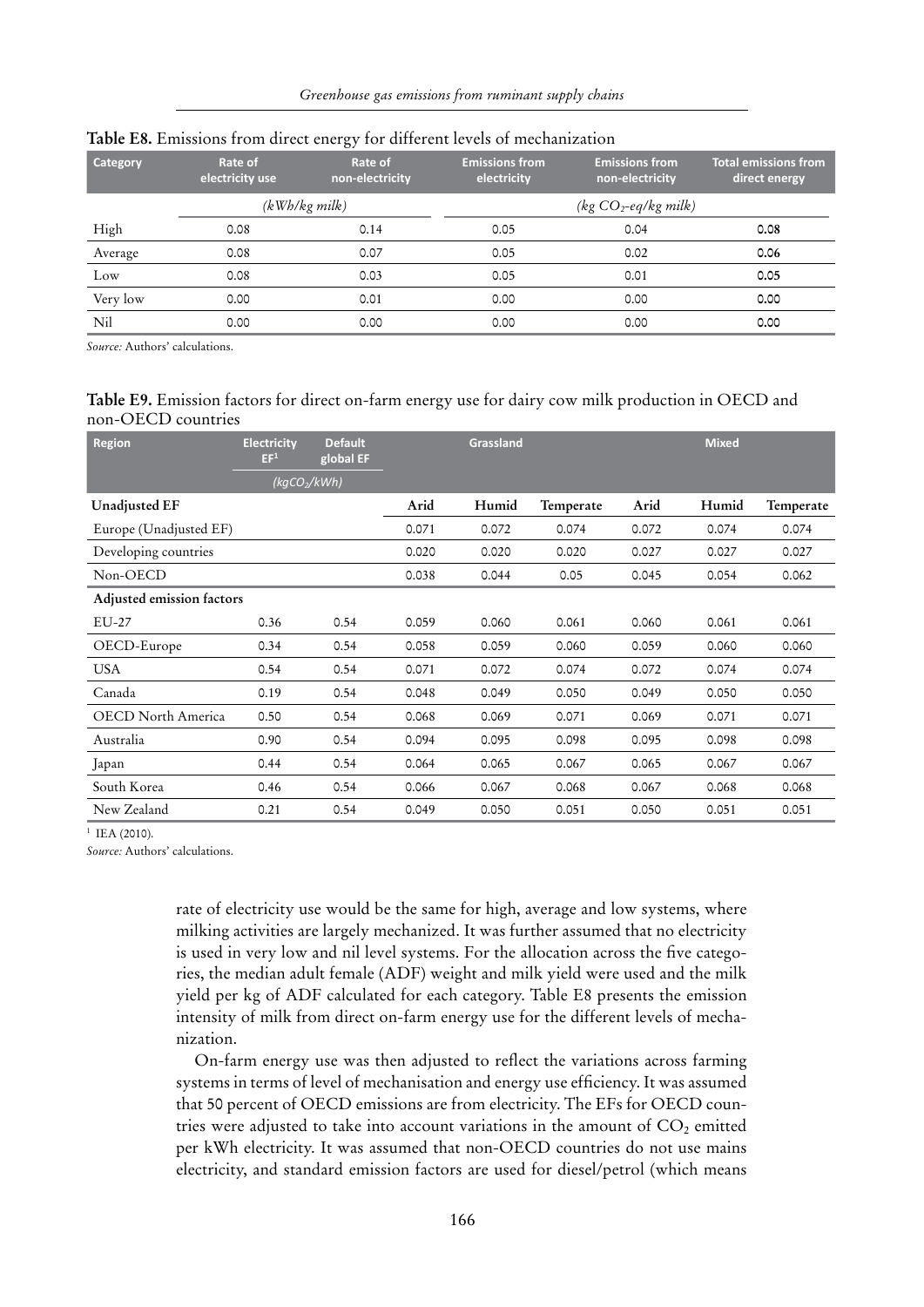| Region              | <b>Beef: grassland based</b> | <b>Beef: mixed</b>  | Sheep and goats: meat |
|---------------------|------------------------------|---------------------|-----------------------|
|                     |                              | $kg CO_2$ -eq/kg LW |                       |
| Europe              |                              |                     |                       |
| EU27                | 0.18                         | 0.21                | 0.33                  |
| OECD-Europe         | 0.17                         | 0.21                | 0.33                  |
| Non-OECD Europe     | 0.07                         | 0.09                | 0.19                  |
| North America       |                              |                     |                       |
| <b>USA</b>          | 0.24                         | 0.29                | 0.34                  |
| Canada              | 0.12                         | 0.15                | 0.31                  |
| Other               | 0.22                         | 0.27                | 0.34                  |
| Pacific             |                              |                     |                       |
| Australia           | 0.36                         | 0.42                | 0.38                  |
| Japan               | 0.20                         | 0.24                | 0.33                  |
| South Korea         | 0.21                         | 0.25                | 0.34                  |
| New Zealand         | 0.12                         | 0.16                | 0.31                  |
| OECD Pacific        | 0.22                         | 0.27                | 0.34                  |
| Pacific average     | 0.00                         | 0.00                | 0.34                  |
| Non-OECD Pacific    | 0.00                         | 0.00                | 0.17                  |
| Former Soviet Union | 0.07                         | 0.09                | 0.16                  |
| Latin America       |                              |                     |                       |
| Brazil              | 0.07                         | 0.09                | 0.15                  |
| Other               | 0.07                         | 0.09                | 0.16                  |
| Asia                |                              |                     |                       |
| India               | 0.07                         | 0.09                | 0.19                  |
| China               | 0.07                         | 0.09                | 0.18                  |
| Thailand            | 0.07                         | 0.09                | 0.17                  |
| Other               | 0.07                         | 0.09                | 0.18                  |
| Africa              | 0.07                         | 0.09                | 0.18                  |
| Middle East         | 0.07                         | 0.09                | 0.18                  |

|  | Table E10. Regional emission factors for direct on-farm energy use |  |  |  |
|--|--------------------------------------------------------------------|--|--|--|
|  |                                                                    |  |  |  |
|  |                                                                    |  |  |  |

*Source:* Authors' calculations.

that emissions in some countries, e.g. Brazil, will be overestimated). Table E9 presents the adjusted EFs for direct on-farm energy use for milk production in OECD countries and EFs for non-OECD countries.

*Direct on-farm energy for non-dairy herd (beef cattle, buffalo, small ruminant meat herd/flock):* Direct energy use is associated primarily with the handling of manure, bedding and feed, which are dependent on the system (i.e. grass or mixed) and the level of mechanization, rather than the climate. Therefore it was assumed that the energy use for a given mechanization level and system is independent of climate. We assumed that minimal direct energy use is associated with meat production was assumed –in developing regions - low levels housing and mechanized feed, bedding manure handling. Table E10 presents regional EFs for direct on-farm energy use for ruminant meat production used in this assessment.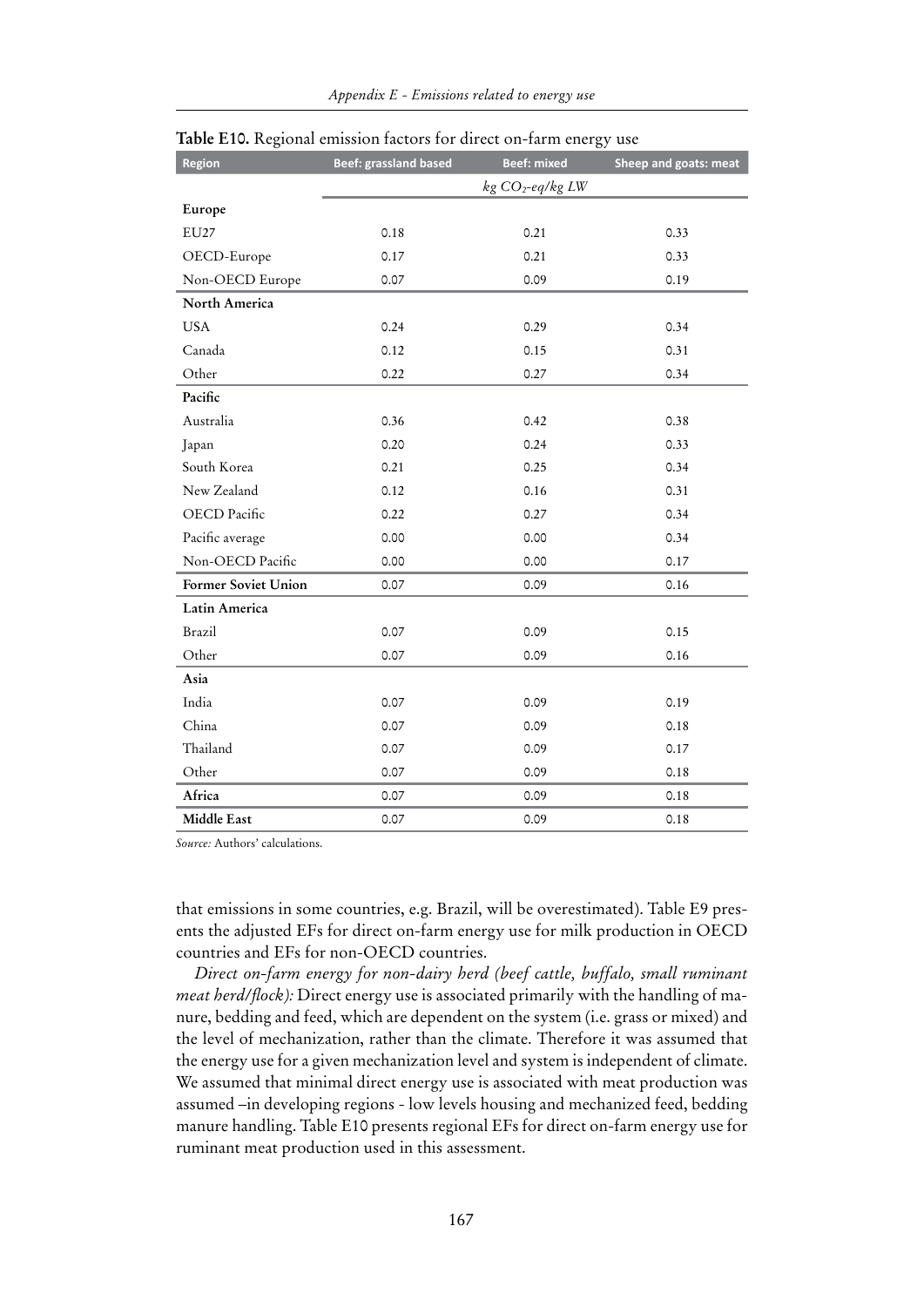#### **References**

- **ADAS**. 2000. Energy use in organic farming systems OF0182. ADAS Consulting Ltd. Terrington, UK. Available at http://orgprints.org/8169/
- **ATTRA**. 2010. Dairy Farm Energy Efficiency. Available at www.attra.ncat.org/ attra-pub/PDF/dairyenergy.pdf
- **Barber, A. & Pellow, G.** 2005. Energy Use and Efficiency Measures For the New Zealand Dairy Farming Industry. AgriLINK New Zealand Ltd.
- **Barrington, S., Choiniere, D. & Clarke, S.** 1999. COWPOWER, a computer system to optimize standby power units for dairy operations. ASAE/CSAE Meeting Presentation—Paper No. 99–3014.
- **CAFRE**. 2009. Report of Pilot Energy Benchmarking Project 2007/2008.
- **Casey, J.W. & Holden, N.M.** 2005 Analysis of greenhouse gas emissions from the average Irish milk production system, *Agricultural Systems*, 86(1): 97-114.
- **Cederberg, C. & Mattsson, B.** 2000. Life cycle assessment of milk production a comparison of conventional and organic farming. *Journal of Cleaner Production*, 8(1): 49–60.
- **DairyCo.** 2009. Energy efficiency on farm a practical guide. Agriculture and Horticulture Development Board. Kenilworth, UK.
- **Dalgaard, T., Niels Halberg, N. & Porter John, R**. 2001. A model for fossil energy use in Danish agriculture used to compare organic and conventional farming. *Agriculture, Ecosystems & Environment*, 87(1): 51–65.
- **DEFRA.** 2007a. The Environmental, Social and Economic Impacts Associated with Liquid Milk Consumption in the UK and its Production. A Review of Literature and Evidence. DEFRA Project Code EVO 2067. Department for Environment, Food and Rural Affairs. London.
- **DEFRA**. 2007b. Direct energy use in agriculture: opportunities for reducing fossil fuel inputs.DEFRA Project Code AC0401. Department for Environment, Food and Rural Affairs. London.
- **Dyer, J.A. & Desjardins, R.L.** 2006. An integrated index of electrical energy use in Canadian agriculture with implications for greenhouse gas emissions. *Biosystems Engineering*, 95(3): 449–460.
- **Ecoinvent**. 2009. Swiss Centre for Life Cycle Inventories database. Available at http://www.ecoinvent.ch/
- **FEC Service.** 2008. Dairy Technology Powerpoint Presentation. FEC Services Ltd. Available http://www.dardni.gov.uk/ruralni/energy\_efficiency\_dairy.pdf
- **Haas, G., Wetterich, F. & Köpke, U.** 2001 Comparing intensive, extensified and organic grassland farming in southern Germany by process life cycle assessment. *Agriculture, Ecosystems & Environment,* 83(1-2): 43–53.
- **Horndahl, T.** 2008. Energy Use in Farm Buildings Swedish University of Agricultural Sciences Report 2008:8.
- IEA. 2009. CO<sub>2</sub> emissions from fuel combustion. IEA Statistics. International Energy Agency. Paris.
- IEA. 2010. CO<sub>2</sub> emissions from fuel combustion Highlights, p. 107. International Energy Agency. Paris.
- **Ludington, D. & Johnson, E.L.** 2003 Dairy farm energy audit summary report. Nyserda, Albany.
- R**otz, C.A., Montes, F. & Chianese, D.S.** 2010. The carbon footprint of dairy production systems through partial life cycle assessment. *J. Dairy Sci*., 93: 1266–1282.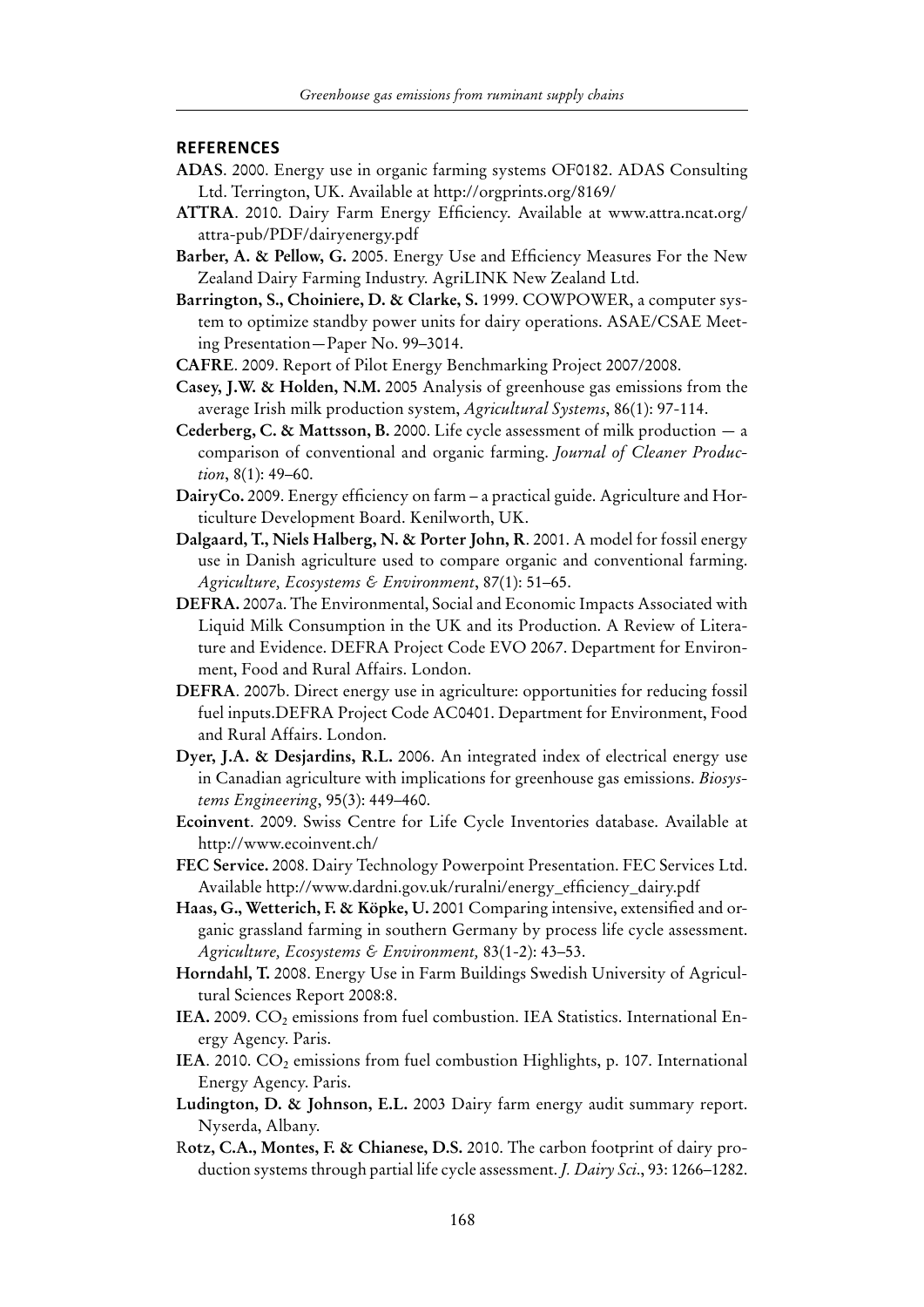- **Saunders, C. & Barber, A.** 2007. Comparative energy and greenhouse gas emissions of New Zealand's and the UK's dairy industry. Research Report No. 297 Lincoln University. Christchurch, New Zeeland.
- **Schils, R.L.M., de Haan, M.H.A., Hemmer, J.G.A., van den Pol-van Dasselaar, A., de Boer, J.A., Evers, A.G., Holshof, G., van Middelkoop, J.C. & Zom, R.L.G.** 2007. DairyWise, a whole-farm dairy model. *J. Dairy Sci*., 90: 5334–5346.
- **Thomassen, M.A., Dalgaard, R., Heijungs, R. & de Boer, I.** 2008. Attributional and consequential LCA of milk production, *Int. J. Life Cycle Assess.*, 13: 339–349.
- **Wells, C.** 2001. Total energy indicators of agricultural sustainability: dairy farming case study. Technical Paper 2001/3. Ministry of Agriculture and Forestry. Wellington, New Zealand.
- **Williams, A., Pearn, K., Sandars, D.L., Audsley, E., Parsons, D. & Chatterton, J.** 2010. Analysis of the 2007/8 DEFRA Farm Business Survey Energy Module DEFRA Project Code RMP 5465 Natural Resources Management Centre, Cranfield University. 106 pp.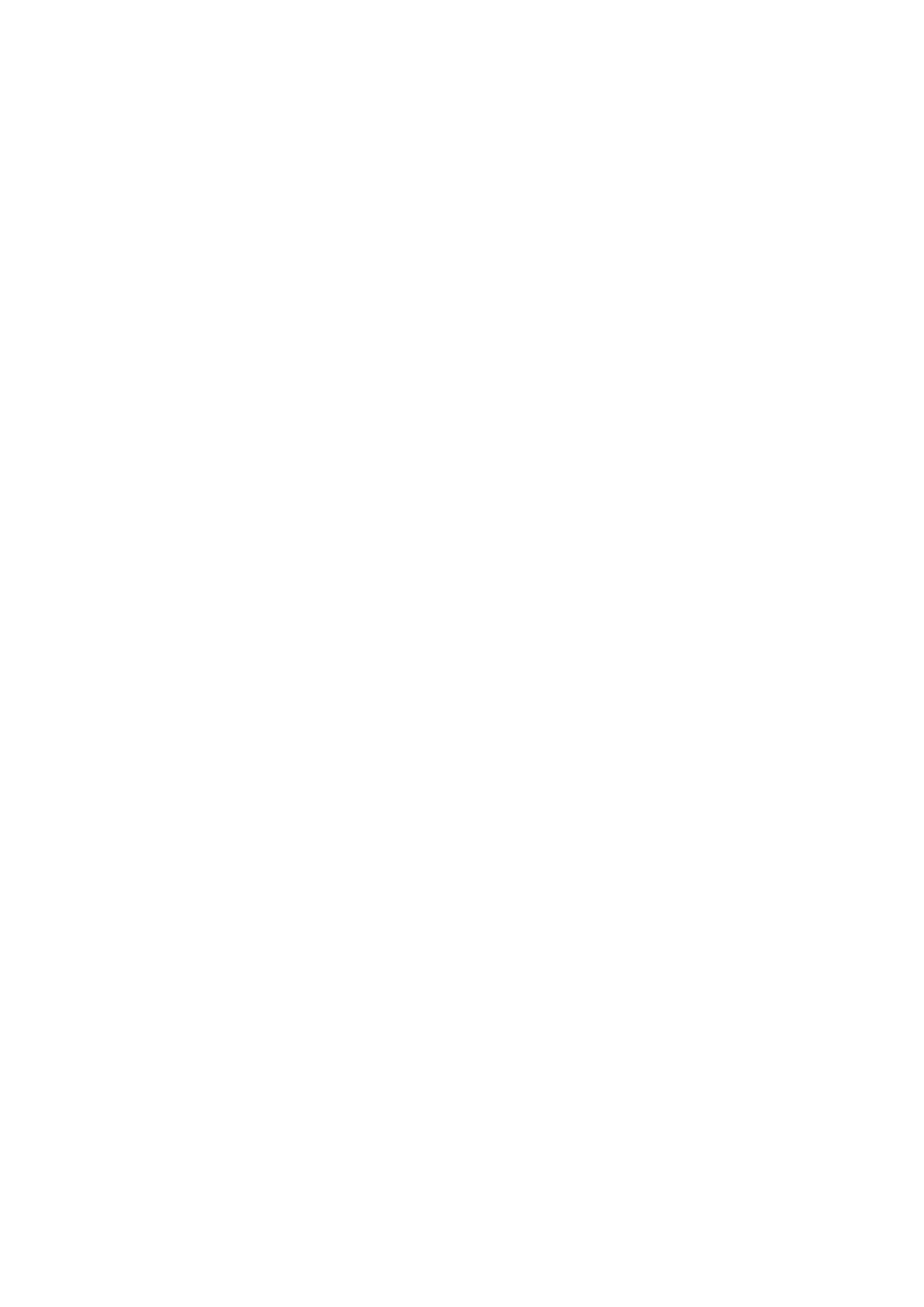# **Relative value of slaughter by-products and effect on allocation of emissions**

The main edible product from slaughtered animals is meat, but slaughterhouses also produce a whole range of by-products (organs, hide, blood, etc.). Between 30 and 60 percent of animal weight, depending on the species, does not end up as meat for human consumption.

Little documented information is usually available on the marketing of by-products from abattoirs but it is generally considered that they constitute a crucial part of profitability, with a more than significant share of the margin. They are subdivided into edible and non-edible materials.

#### **1. Edible by-products**

The main edible by-products of a slaughtered animal are offal, also known as variety meat or organ meat. Offal is divided into red (heart, livers, kidneys, lungs, tongue, cheek meat and deboned head trimmings) and white (intestine, stomachs, sweetbread [thymus and pancreas] and brain). Edible by-products can also be blood and fats that are fit for human consumption, and used in further processed products such as sausages.

According to a survey in the French meat industry, all edible materials from the carcass, including meat and offal, account for 45 percent of the live weight of an adult cattle (see Table F1). By-products are therefore 55 percent of the animal live weight. This is consistent with the results of a study on yields of by-products in various breeds of cattle slaughtered in Texas in 1989 (Terry *et al.*, 1990). It is also

| Use of animal products and by-products (ABP)                   | <b>Beef</b> (percentage of LW) |
|----------------------------------------------------------------|--------------------------------|
| <b>EDIBLE</b>                                                  |                                |
| Meat, offal, blood and fats for human consumption              | 45                             |
| <b>INEDIBLE</b>                                                |                                |
| ABP withdrawn for sanitary reasons, SRM*, wastes               | 10                             |
| Protein, blood and fats (pet food, animal feed, drug industry) | 20                             |
| Bones (feed industry, glue, gelatine)                          | 8                              |
| Skins & hides (leather)                                        | 6                              |
| Digestive tract content (compost/fertilizers)                  | 10                             |
| Lost due to carcass chilling and drying                        |                                |

**Table F1.** Beef cattle products and by-products, by type of use

*\** Specified risk material with regard to BSE (brain, eye, medulla, etc.).

*Source:* FranceAgriMer. 2012. *Observatoire des coproduits* (based on a survey of 40 meat plants in France).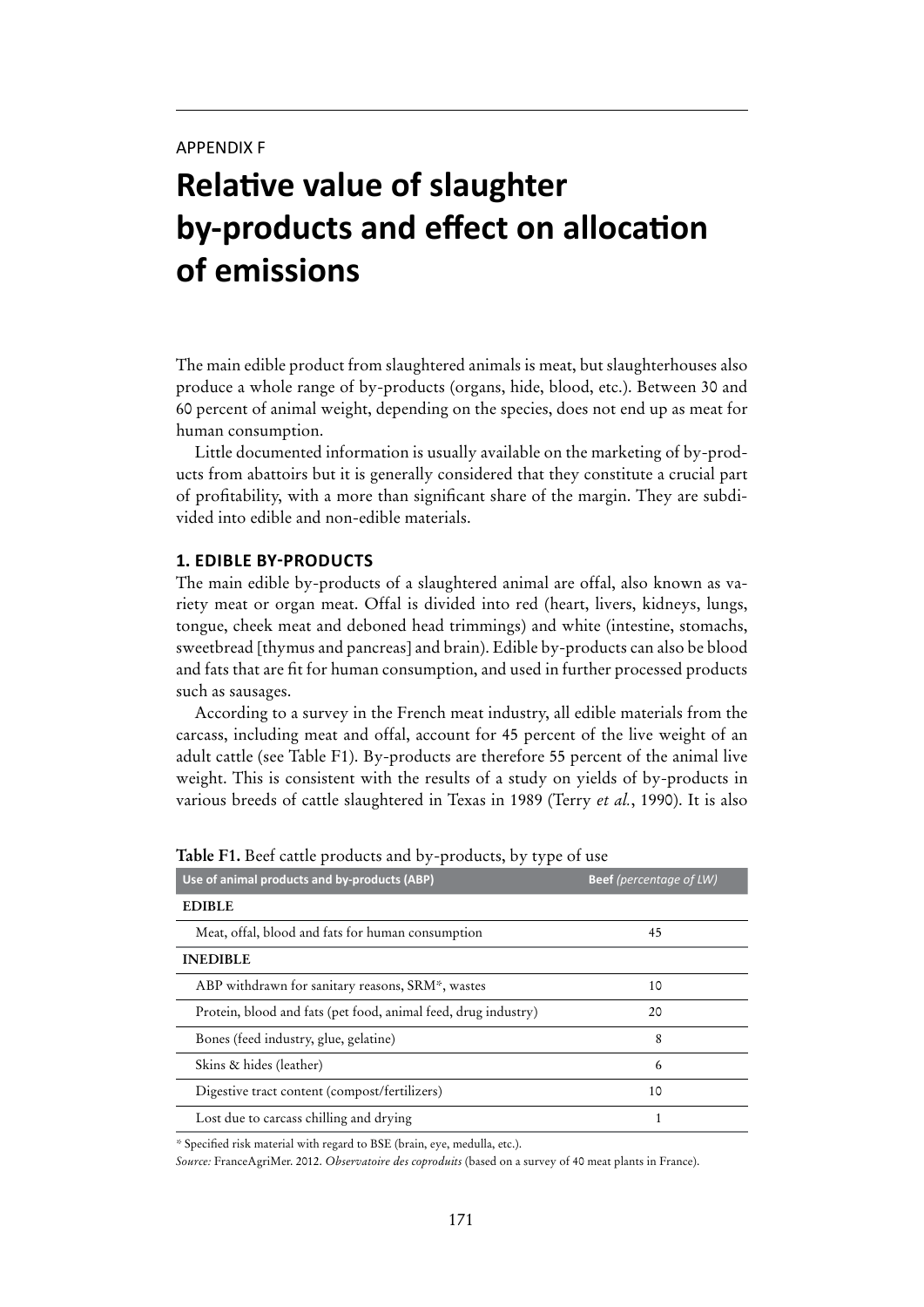consistent with the results of a more recent USDA study (Marti *et al*., 2011), that estimated total by-products at 44 percent of total live weight, but did not include the digestive tract content (approximately 10 percent).

Edible by-products, mainly offal, account for around 12 percent of adult cattle live weight (Ockerman and Hansen, 2000). Human consumption of offal varies by culture and region, but can be found almost everywhere, in developed as well as in developing countries. Following animal health crises, such as the outbreak of *bovine spongiform encephalopathy* (BSE) in 1996, and the ban on the use of these products by a number of countries, the global offal market accounts for 15 to 20 percent of production.

World trade of bovine offal is estimated at one million tonnes per year. Asia (in particular China and Japan) is the main outlet for bovine offal, and is far from being self-sufficient, with 40 percent of global imports. Russian Federation doubled its imports in the past ten years, importing more than 100 000 tonnes of beef offal today, despite the ban on U.S. beef in 2004 due to BSE. Other significant importers include Egypt and Central Africa.

Offal exporters are the main beef exporters: United States (27 percent), Australia (14 percent), Argentina (12 percent) and Brazil (9 percent). In other countries, offal is often sold locally.

#### **2. Non-edible by-products**

For adult cattle, non-edible by-products represent on average 55 percent of the total live weight. Material to be eliminated, such as by-products withdrawn for sanitary reasons (e.g. liver with flukes), specified risks materials and wastes from the first water treatment, account for 10 percent of the animal weight and are a cost for the meat plant.

Hides and skin constitute the most profitable non-edible by-products of the meat industry, with about 6 percent of the animal weight and sometimes up to 75 percent of the by-products value (Marti *et al.*, 2011). They are also the most internationally traded by-products, with Italy and Turkey as major outlets for many exporters.

In terms of weight, the most important group of non-edible by-products (accounting for 20 percent of total live weight) is constituted by floor trimmings, blood and fats used mostly for pet food but also for animal feed (processed animal protein, like meat and bone meal), or in the drug or cosmetic industry. Bones (8 percent of the weight) often go through rendering with this category to produce processed animal protein. They can also be used to produce glue or gelatine that go back into the human consumption chain.

Digestive tract content is usually about 10 percent of the animal weight and is used as fertilizer or as biogas material on the meat plant to produce energy.

#### **3. Value of by-products**

Edible and non-edible by-products accounted for 11 percent of the total value of the carcass sold by slaughterhouses in 2011, according to a survey of 10 cattle slaughterhouses in France (Observatoire des prix et des marges, 2012). The share of by-products in the total value tends to increase over time (it was only 6 percent in 2005).

This result is consistent with a study by Terry *et al.* (1990) that estimates the value of edible and inedible by-products from cattle at 9 to 12 percent of the total live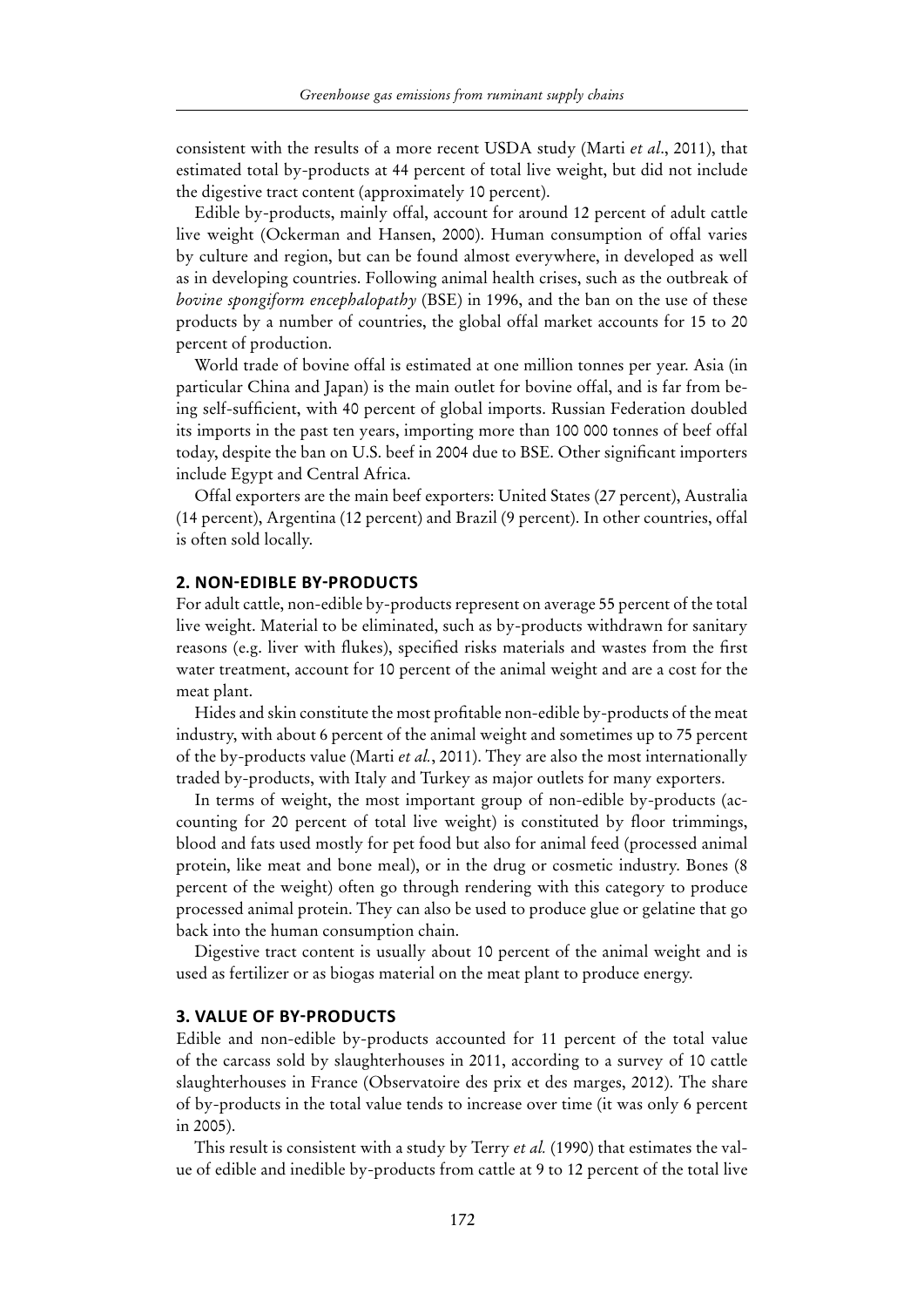| Year | <b>Total revenue</b><br>$(\epsilon/kg)$ | All by-products<br>value $(\epsilon / kq)$ | All by-products<br>(percentage) | <b>Edible by-products</b><br>value $(\epsilon / kg)$ | <b>Edible by-products</b><br>(percentage) | Non-edible by-products<br>(percentage) |
|------|-----------------------------------------|--------------------------------------------|---------------------------------|------------------------------------------------------|-------------------------------------------|----------------------------------------|
| 2005 | 4.19                                    | 0.28                                       | 6                               | 0.14                                                 | 3                                         |                                        |
| 2006 | 4.39                                    | 0.29                                       | 6                               | 0.15                                                 | 3                                         |                                        |
| 2007 | 4.39                                    | 0.38                                       | 9                               | 0.15                                                 | 4                                         | 5                                      |
| 2008 | 4.5                                     | 0.26                                       | 6                               | 0.16                                                 | 4                                         | C                                      |
| 2009 | <b>NA</b>                               | <b>NA</b>                                  | <b>NA</b>                       | 0.17                                                 | NA                                        | <b>NA</b>                              |
| 2010 | 4.69                                    | 0.4                                        | 9                               | 0.16                                                 | 4                                         | 5                                      |
| 2011 | 4.96                                    | 0.53                                       | 11                              | 0.16                                                 | 3                                         | 8                                      |

**Table F2.** Total revenue from one adult cattle sold by the slaughterhouse and share of by-products

NA: Not Applicable.

*Source:* Observatoire des prix et des marges, 2012; Service de Nouvelles des Marchés.

**Table F3.** Emissions intensity of beef with and without allocation to slaughter by-products in Western Europe

|                                | $kq$ CO <sub>2</sub> -eq/kq LW |
|--------------------------------|--------------------------------|
| No allocation to by-products   | 18.8                           |
| With allocation to by-products | 177                            |
|                                |                                |

*Source:* Authors' calculations.

value. It is also consistent with Marti *et al.* (2011), who estimated that by-products added value to one steer at 10 percent in average over the period 2000 to 2011.

Nevertheless, because of consumption habits, value for edible by-products can be very different from one country to another. For example, offal like hearts or stomach has greater value on the Chinese market than on any other market.

According to data from the Rungis Wholesale Market in France, total value of offal for one adult cattle was  $\epsilon$  52.2 in 2011, that is to say 0.16 cents per kg of total products for one animal. Offal market prices were lower in 2005, and the market is very sensitive to sanitary crises, but the contribution of edible by-products in the total revenue from slaughtered adult cattle is generally stable at about 3 to 4 percent. We estimate that the value of other edible by-products is not significant compared with edible offal.

Non-edible by-products therefore account for the rest of the revenue from byproducts; about 8 percent of the total revenue in 2011, a share that has increased by 5 percent since 2005.

The global value of non-edible by-products is quite volatile and this is mainly driven by the value of hides and skins. The world skin markets drop of 2008 and 2009 is reflected in Table F2 with a decrease of non-edible by-products in 2008.

This case study in France is one of the few examples available. Results appear to be consistent with a similar study by USDA but they cannot be seen as representative on a global scale since the categories and actual uses of slaughter by-products varies greatly from region to region and in time. Furthermore, alternative types of allocation (e.g. dry mass) could be used however these require further developments.

Nevertheless, because of the similarities among Western European breeds and among European markets of animal products, we can extrapolate the results of the French case study to Western Europe. Table F3 presents the effect of allocation